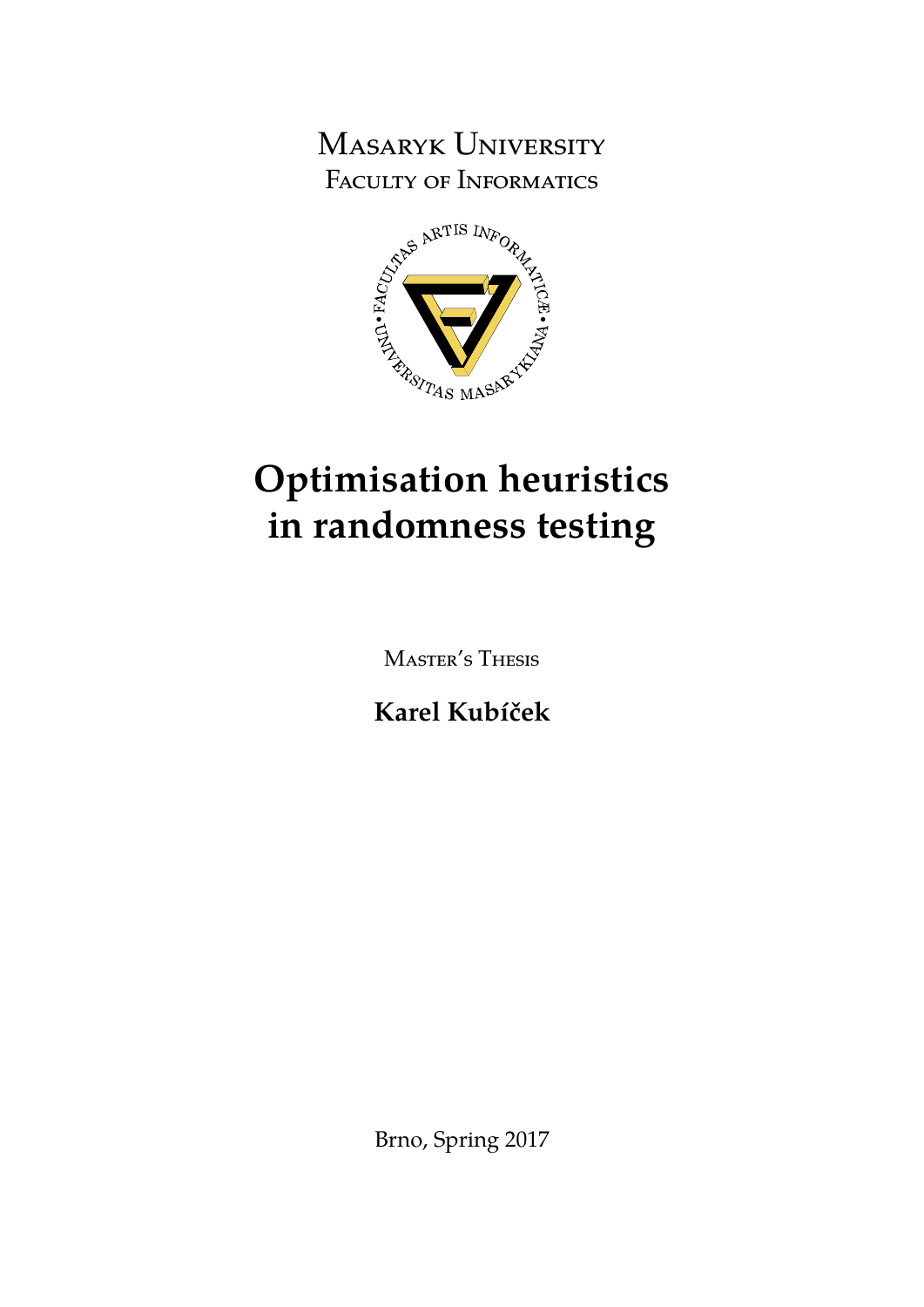*This is where a copy of the official signed thesis assignment and a copy of the Statement of an Author is located in the printed version of the document.*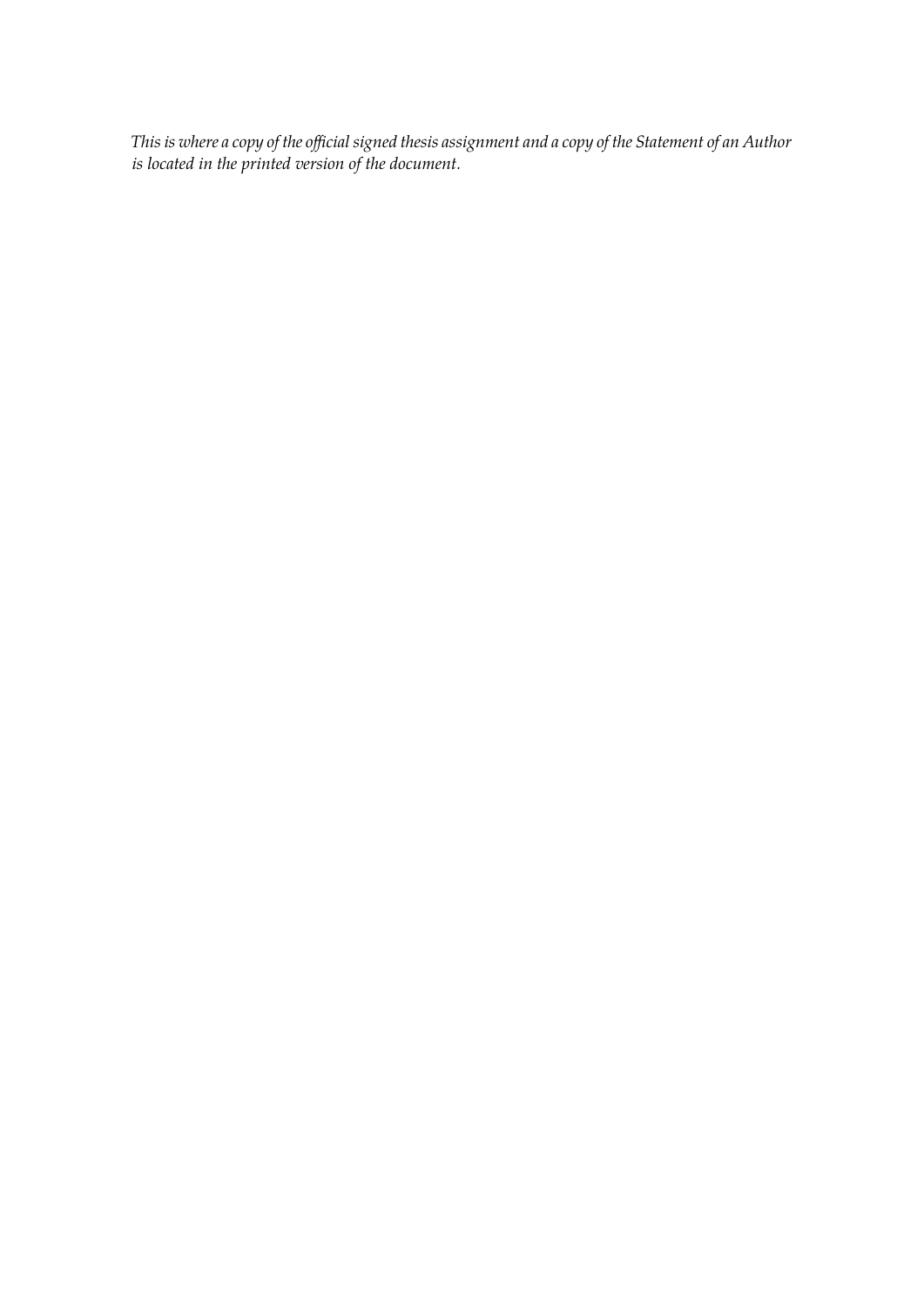# **Declaration**

Hereby I declare that this paper is my original authorial work, which I have worked out on my own. All sources, references, and literature used or excerpted during elaboration of this work are properly cited and listed in complete reference to the due source.

Karel Kubíček

**Advisor:** RNDr. Petr Švenda, Ph.D.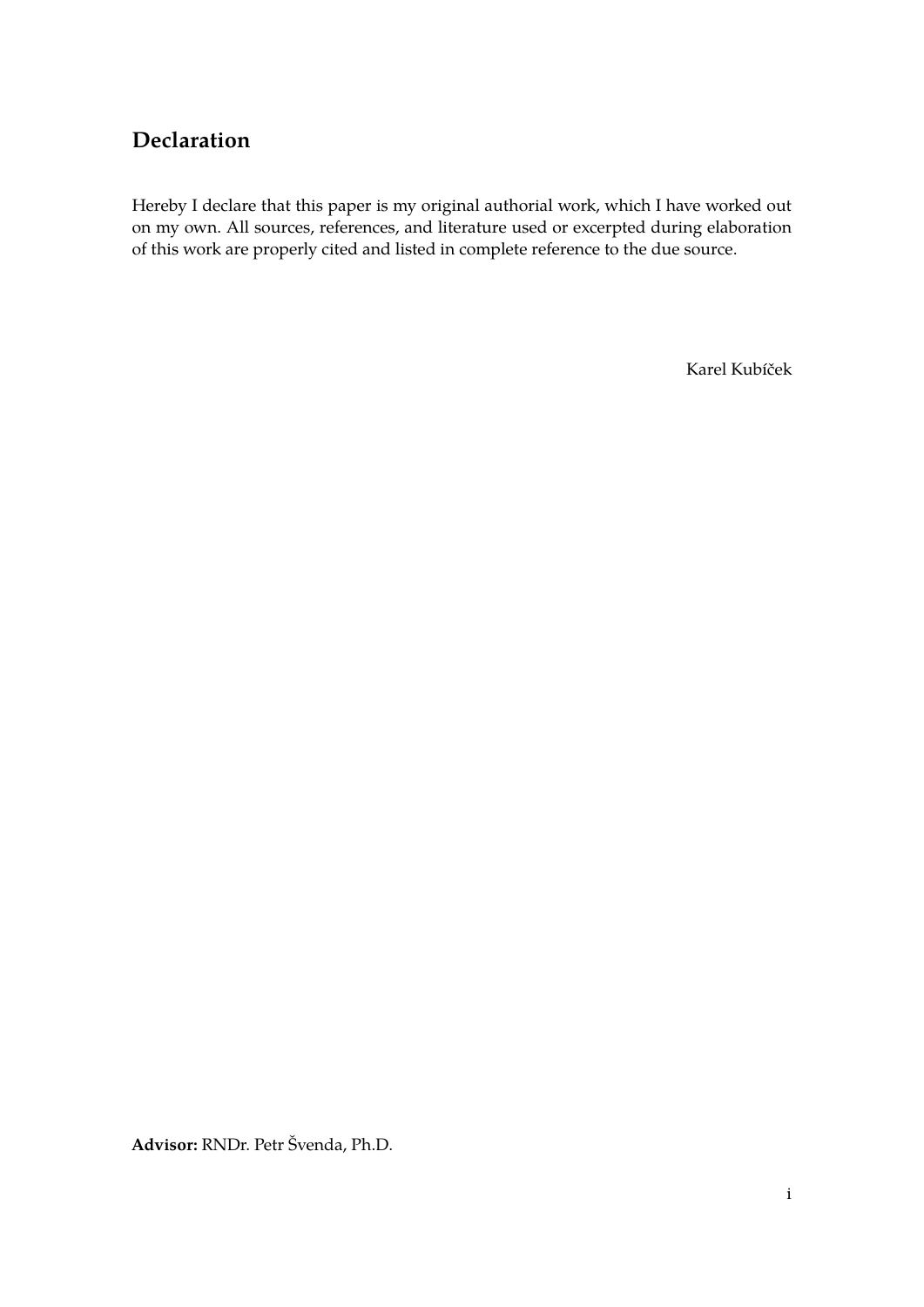# **Acknowledgement**

I would like to thank members of CRoCS laboratory for a friendly environment with productive seasons, joyful fun, and relaxation topics. From those, I thank EACirc team members for consulting and criticising the research presented in this thesis. Martin, Valdemar and Lubo gave me invaluable help with the thesis text. Especially I thank Petr for supervising me with his never-ending enthusiasm for science at all.

I apologise to my friends, who deserved more of my presence, but they still kept me at least a bit social. I am very grateful to my girlfriend Marta, who never left me being normal and bored by the work. Thanks to her, I never had any unused free time.

Most of all I owe to my parents, who always stand behind me. You always sensed the moments, when I need a help and surprised me with nice support. I am proud of having you, thanks.

Computational resources were supplied by the Ministry of Education, Youth and Sports of the Czech Republic under the Projects CESNET (Project No. LM2015042) and CERIT-Scientific Cloud (Project No. LM2015085) provided within the program Projects of Large Research, Development and Innovations Infrastructures.

We also acknowledge the support of Czech Science Foundation, the project GA16-08565S.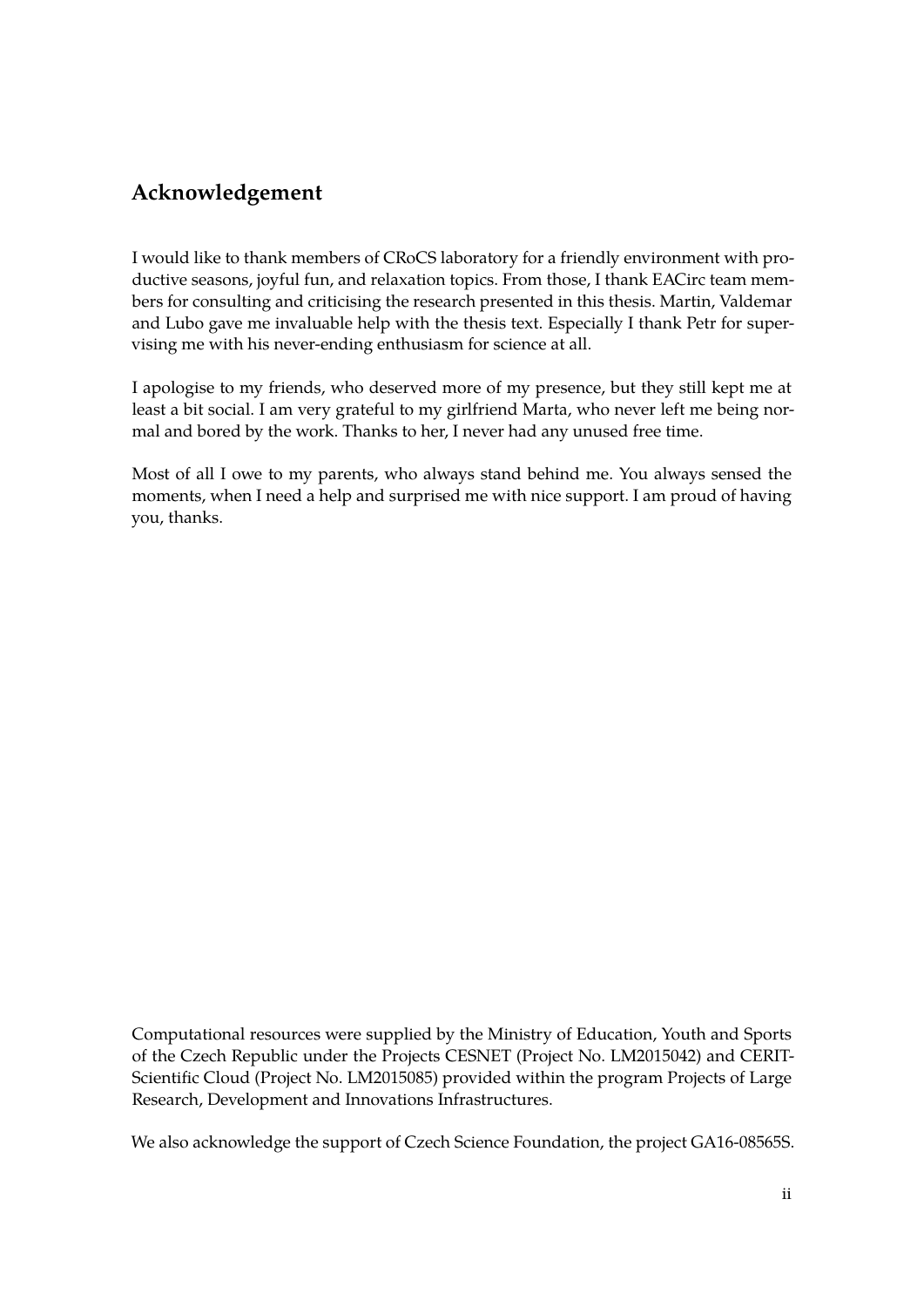# **Abstract**

A detectable non-randomness of cryptoprimitive's output signals a bias of the cryptographic function. This bias may signal deeper security issues of the primitive. Therefore, statistical testing of randomness is one of the automated ways of cryptanalysis. Randomness assessment by statistical batteries is an example of such automated cryptanalysis. Research tool EACirc developed at Faculty of Informatics, Masaryk University aims to design the randomness tests, which adapts to the tested data. The tool utilises a simple heuristic based on local search. This thesis researches other metaheuristics and their influence on EACirc's success rate. In extension, proof of concept artificial neural network for randomness testing was analysed.

This thesis has three main contributions. The first is a development of a testbed of 16 well-known cryptographic functions used for randomness testing comparison. The second is an extension of EACirc by three new metaheuristics. One of them, called guided local search, outperforms all the others in terms of its success rate. The third contribution is an analysis of randomness tests produced by EACirc computation. Successful tests contain evidence of the bias in the tested data. The influence of tested metaheuristics on the complexity of these tests is analysed. It is shown that the guided local search produces the least complex tests, such that allow easier cryptanalysis.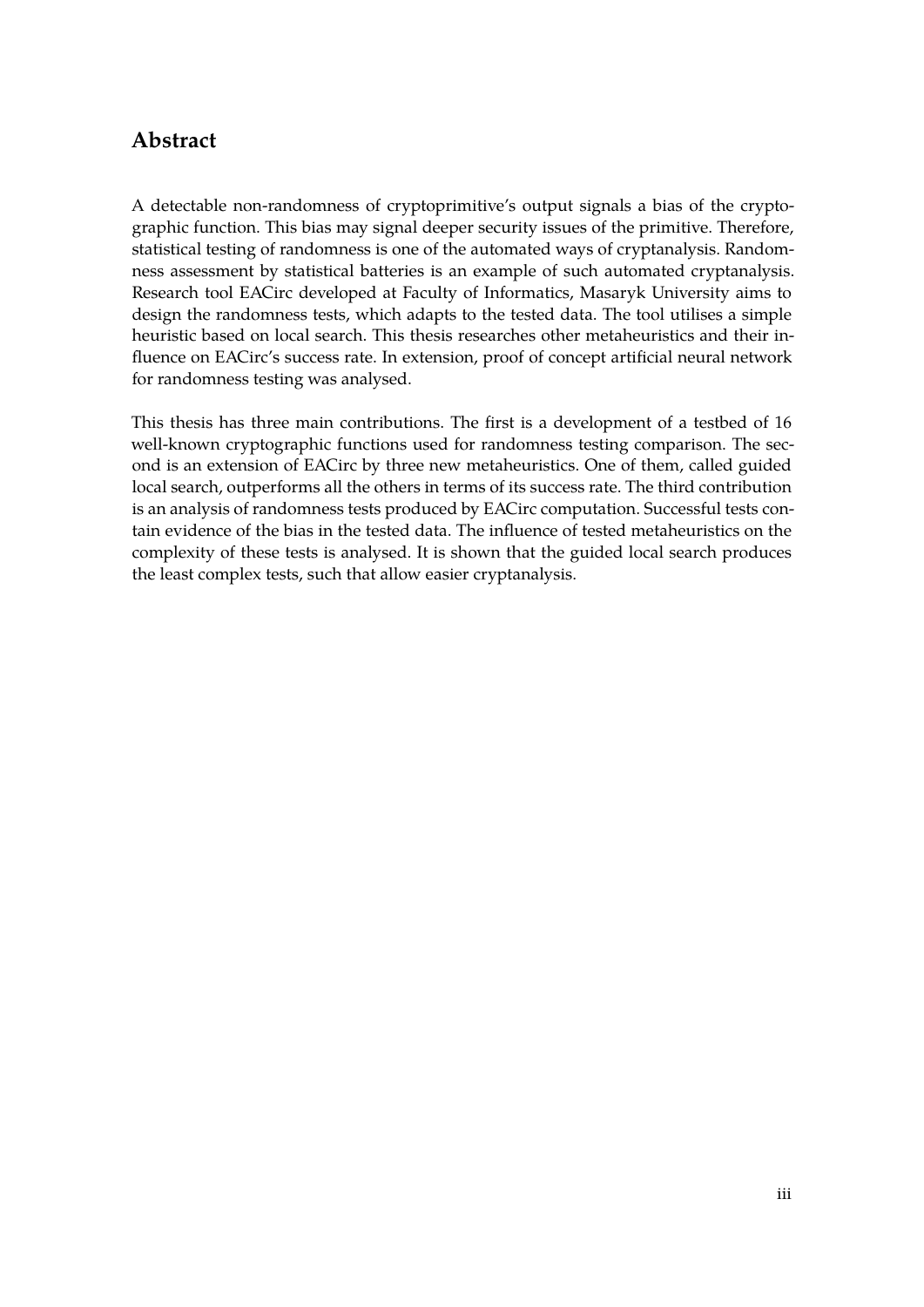# **Keywords**

randomness testing, cryptanalysis, block functions, stream functions, hash functions, problem optimization, metaheuristics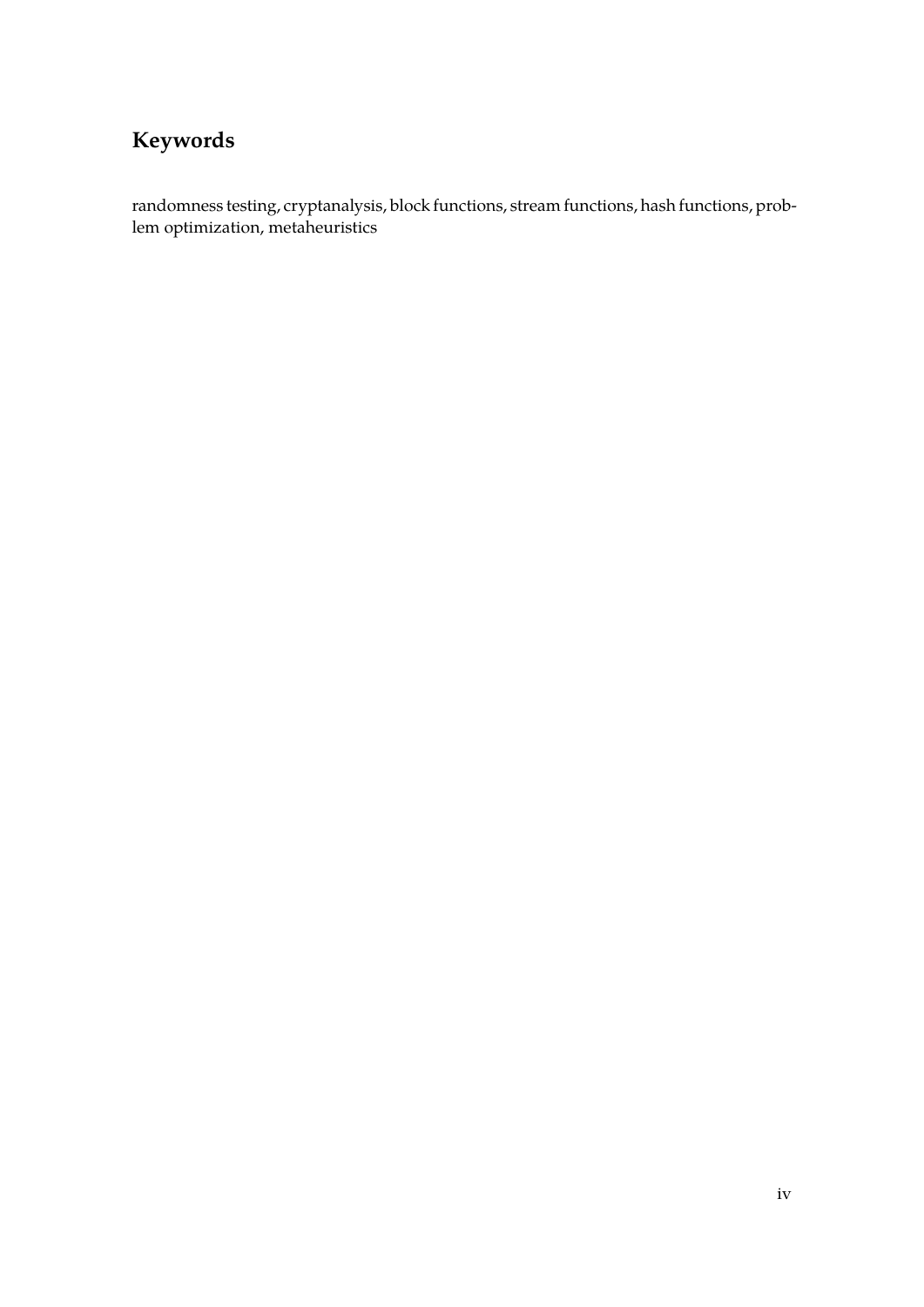# **Contents**

| $\mathbf{1}$ |                | Introduction   |                                                                                                       | $\mathbf{1}$ |
|--------------|----------------|----------------|-------------------------------------------------------------------------------------------------------|--------------|
|              | 1.1            |                |                                                                                                       | $\mathbf{1}$ |
|              |                |                |                                                                                                       |              |
| 2            | <b>EACirc</b>  |                |                                                                                                       | 3            |
|              |                |                |                                                                                                       | 3            |
| 3            |                | Metaheuristics |                                                                                                       | 5            |
|              | 3.1            |                |                                                                                                       | 5            |
|              |                | 3.1.1          |                                                                                                       | 6            |
|              |                | 3.1.2          |                                                                                                       | 6            |
|              |                | 3.1.3          |                                                                                                       | 6            |
|              |                | 3.1.4          |                                                                                                       | 7            |
|              |                | 3.1.5          |                                                                                                       | 7            |
|              |                | 3.1.6          |                                                                                                       | 7            |
|              |                | 3.1.7          |                                                                                                       | 8            |
|              |                | 3.1.8          |                                                                                                       | 8            |
|              |                | 3.1.9          |                                                                                                       | 8            |
|              |                | 3.1.10         |                                                                                                       | 9            |
|              | 3.2            |                |                                                                                                       | 9            |
|              |                | 3.2.1          |                                                                                                       | 10           |
|              |                | 3.2.2          |                                                                                                       | 10           |
|              |                | 3.2.3          |                                                                                                       | 11           |
|              |                | 3.2.4          |                                                                                                       | 11           |
|              | 3.3            |                |                                                                                                       | 12           |
|              |                | 3.3.1          |                                                                                                       | 12           |
|              |                | 3.3.2          |                                                                                                       | 13           |
|              |                |                |                                                                                                       |              |
| 4            |                |                | <b>Experiment methodology</b>                                                                         | 14           |
|              | 4.1            |                |                                                                                                       | 14           |
|              |                | 4.1.1          | Reimplementation of stream handling in EACirc                                                         | 15           |
|              |                | 4.1.2          |                                                                                                       | 15           |
|              |                | 4.1.3          |                                                                                                       | 16           |
|              | 4.2            |                |                                                                                                       | 16           |
|              |                | 4.2.1          |                                                                                                       | 17           |
|              |                | 4.2.2          | Artificial neural networks methodology                                                                | 20           |
|              |                |                |                                                                                                       |              |
| 5            | <b>Results</b> |                |                                                                                                       | 21           |
|              | 5.1            |                |                                                                                                       | 21           |
|              |                | 5.1.1          |                                                                                                       | 22           |
|              |                | 5.1.2          |                                                                                                       | 23           |
|              |                | 5.1.3          |                                                                                                       | 24           |
|              |                | 5.1.4          |                                                                                                       | 25           |
|              | 5.2            |                | Analysis of the resulting circuit $\dots \dots \dots \dots \dots \dots \dots \dots \dots \dots \dots$ | 25           |
|              |                | 5.2.1          |                                                                                                       | 25           |
|              |                | 5.2.2          |                                                                                                       | 26           |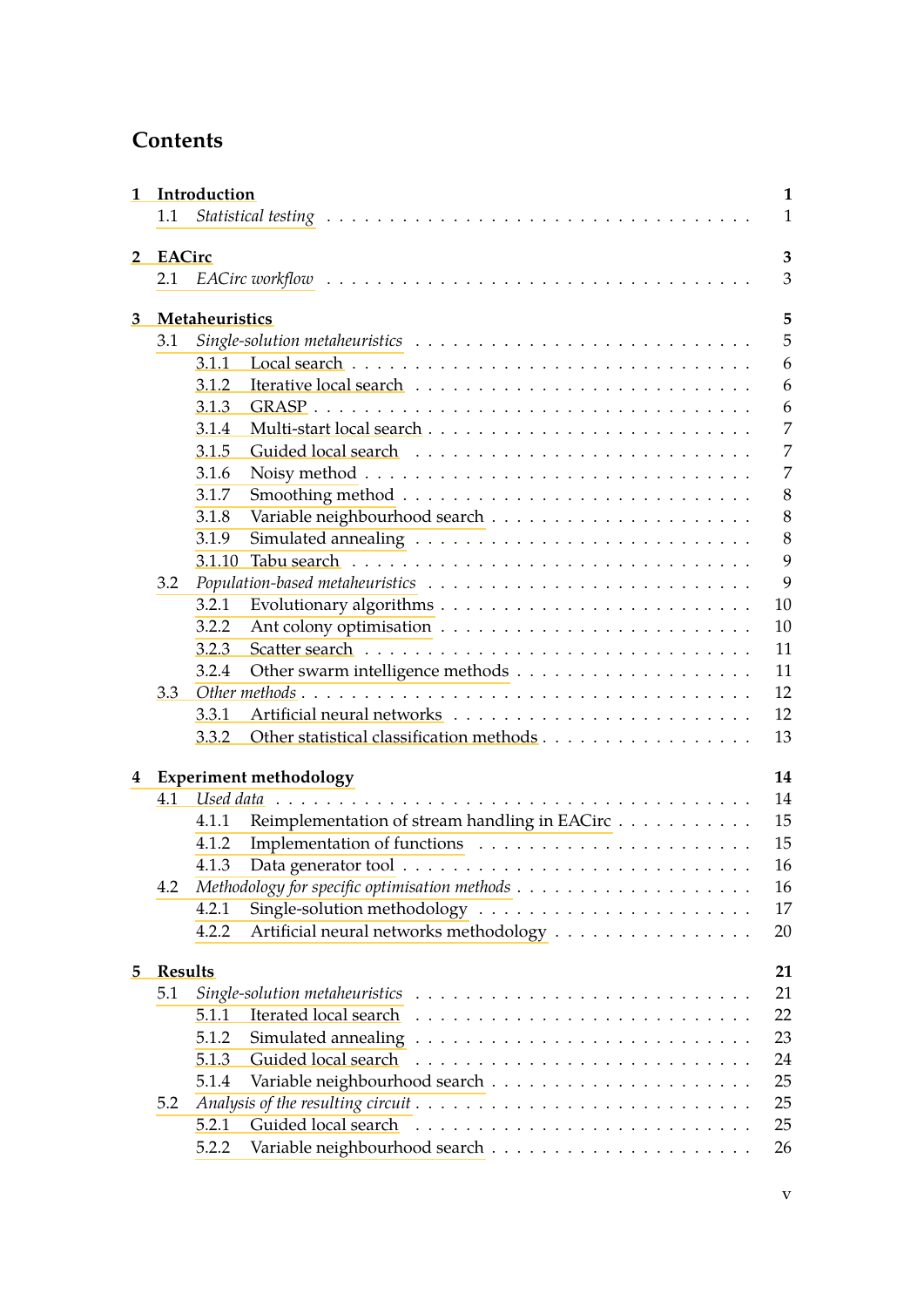|   | 5.3 |                                                                                                 | 26 |
|---|-----|-------------------------------------------------------------------------------------------------|----|
|   | 5.4 |                                                                                                 | 29 |
| 6 |     | <b>Related work</b>                                                                             | 31 |
|   | 6.1 |                                                                                                 | 32 |
|   |     | 6.1.1                                                                                           | 33 |
|   | 6.2 |                                                                                                 | 35 |
|   | 6.3 | Metaheuristics for randomness testing $\ldots \ldots \ldots \ldots \ldots \ldots \ldots \ldots$ | 35 |
| 7 |     | Conclusion                                                                                      | 37 |
|   | 7.1 |                                                                                                 | 37 |
|   | 7.2 |                                                                                                 | 37 |
|   |     | <b>Bibliography</b>                                                                             | 39 |
|   |     | A Glossary                                                                                      | 44 |
| в |     | Data attachment                                                                                 | 46 |
|   |     | Single-solution metaheuristics results                                                          | 47 |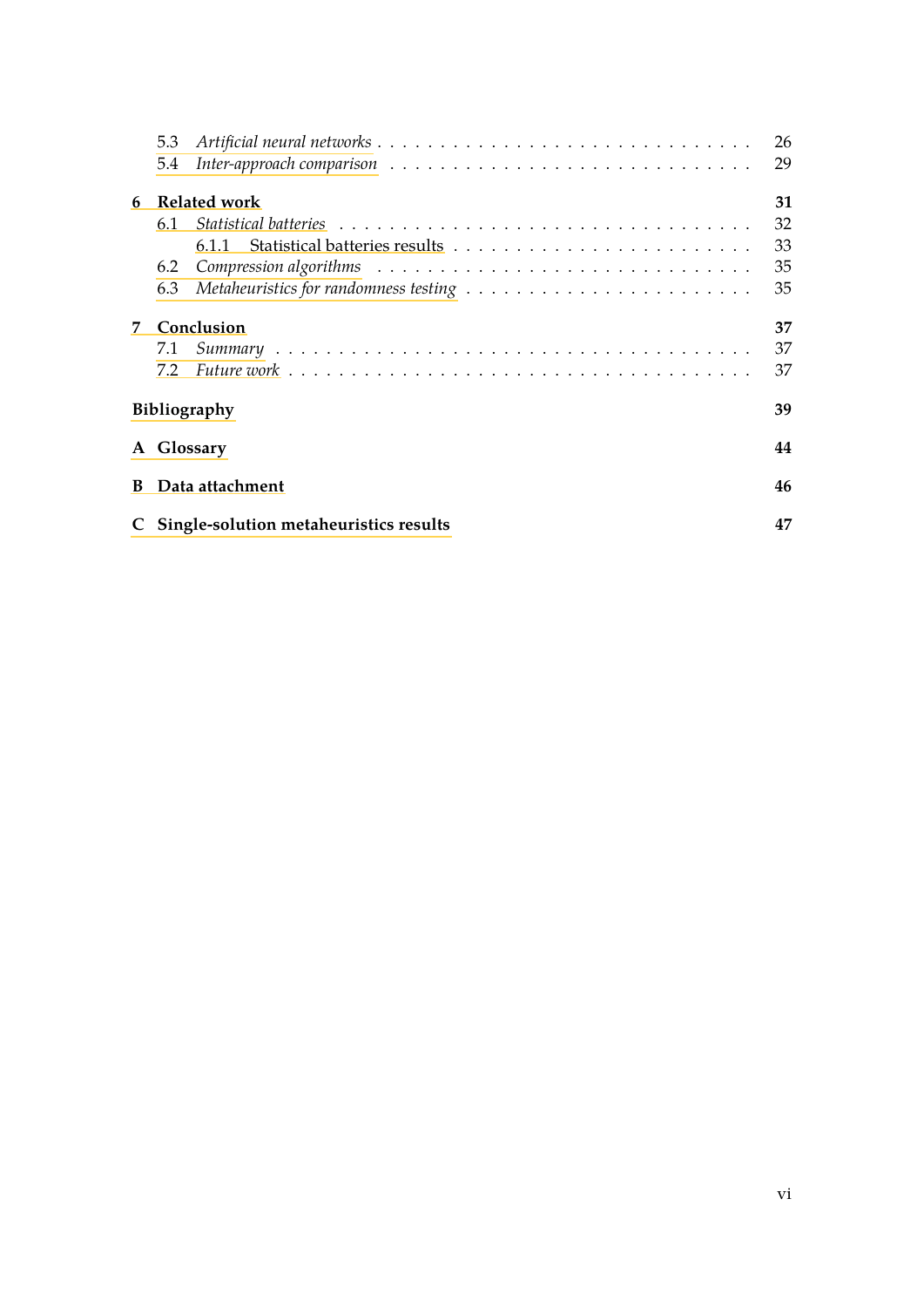# <span id="page-8-0"></span>**1 Introduction**

Cryptoprimitives, such as block ciphers, stream ciphers and hash functions are basic building blocks of secure communication. A development of such primitives is complex and time-consuming. Therefore, the primitives are expected to be supported for a long time, even extended due to backwards compatibility. Hence, vulnerabilities in them can be exploited for a long time. An example of such occasion is biased stream function RC4, supported before the version TLS 1.3 [\[1\]](#page-46-1).

The cryptoprimitives are selected in contests such as AES [\[2\]](#page-46-2), eStream [\[3\]](#page-46-3), SHA-3 [\[4\]](#page-46-4) or CAESAR [\[5\]](#page-46-5). Each contest consists of proposals submission, their iterative cryptanalysis and elimination until a single or multiple finalists are selected as the winners. This thesis aims at the analysis part.

There are multiple types of cryptanalysis, classified by used knowledge, required computation, and other criteria. We develop an automated cryptanalysis tool, which works on ciphertext with no prior information of the data. Our goal is not to decipher the data, but to inspect a selected property of the cryptoprimitives. For example, the properties can be following.

- **Bit prediction of the next bit:** having ciphertext stream, the attacker's chance of predicting the next bit is around 50 %. An oracle with a higher probability of the correct guess implies the ability to build a distinguisher.
- **Strict avalanche criterion:** every flipped bit in the plaintext changes around 50 % of the ciphertext's bits.
- **Semantic security:** even though the plaintext usually does not look like random data, the ciphertext has to seem so. If the output would be distinguishable from random data, it may reveal information about the plaintext. This property is tested by statistical batteries and tool EACirc, which extension is one of the goals of this thesis. The previous properties can be tested as well, yet not directly.

## <span id="page-8-1"></span>**1.1 Statistical testing**

Assume encrypting many distinct, yet similar plaintexts. From the semantic security and strict avalanche properties, the ciphertext should look random. To examine it, we can use statistical batteries, consisting of many individual tests. These tests inspect statistical properties, such as the frequencies of ones and zeroes. The observed characteristic is compared with expected test statistic for an infinite random sequence. A random stream has the probability of one-half for a bit to be one, so the total frequency of ones should be similar to the frequency of zeroes.

Other tests may check different types of non-randomness, like bits dependency and patterns occurrences. A statistical battery consists of such tests. Over time, various statistical batteries were developed, such as NIST STS, Dieharder, and TestU01.

Statistical batteries are fixed set of tests. Therefore, the battery does not adapt to the tested data. The goal of the EACirc tool is to create a statistical test directly based on the tested data. To adapt to the tested data, EACirc utilises heuristic for problem optimisation. The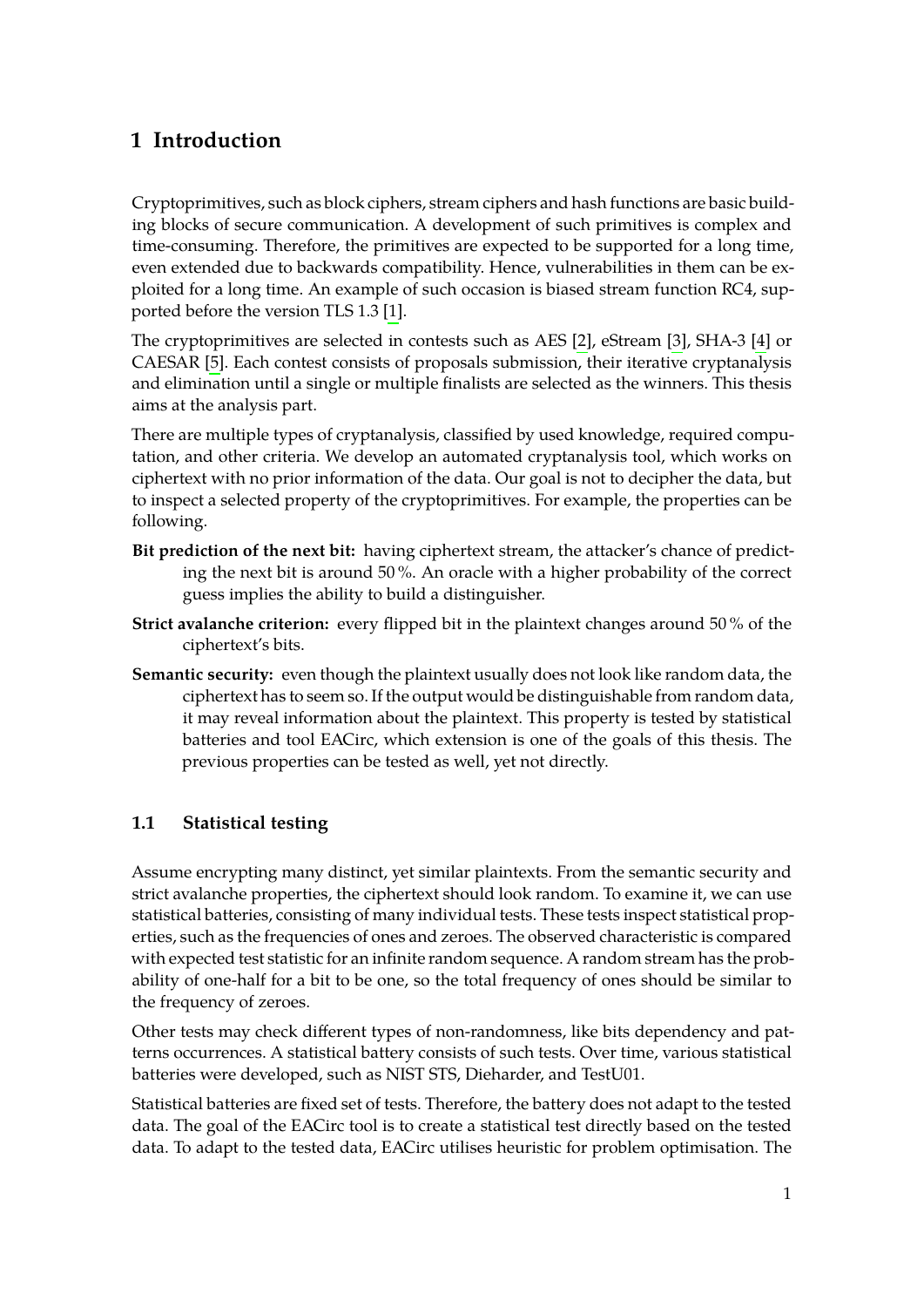goal of the problem optimisation is constructing a test capable of a bias detection. The aim of this thesis is to analyse alternative optimisation techniques and implement some of them to advance the optimisation process.

Following this introduction, in Chapter [2](#page-10-0) we explain the computation of EACirc. After that, in Chapter [3](#page-12-0) we present methods of problem optimisation and we inspect their potential for application in randomness testing. The Chapter [4](#page-21-0) defines analysis methodology and introduces the testing dataset. The results of the work are presented in Chapter [5,](#page-28-0) followed by comparison with the related work in Chapter [6.](#page-38-0) The Chapter [7](#page-44-0) concludes the thesis and proposes future direction in the area. The Appendix [A](#page-51-0) contains a glossary of defined and advanced terms. We emphasised these terms in the text by italic type. The Appendix [C](#page-54-0) shows some additional results.

Even though the research of this work was performed mainly by myself, the plural is used in the text. EACirc and other randomness testing tools are researched by a team at the Centre for Research on Cryptography and Security (CRoCS), Masaryk University<sup>[1](#page-9-0),[2](#page-9-1)</sup>.

<span id="page-9-0"></span><sup>1.</sup> The team of randomness testing involves following people: Radka Cieslarová, Michal Hajas, Dušan Klinec, Matúš Nemec, Jiří Novotný, Ľubomír Obrátil, Marek Sýs, Petr Švenda, Martin Ukrop and others.

<span id="page-9-1"></span><sup>2.</sup> The thesis materials together with an overview of the contributions are available online on the CRoCS's pages: <http://crcs.cz/thesis/kubicek2017>.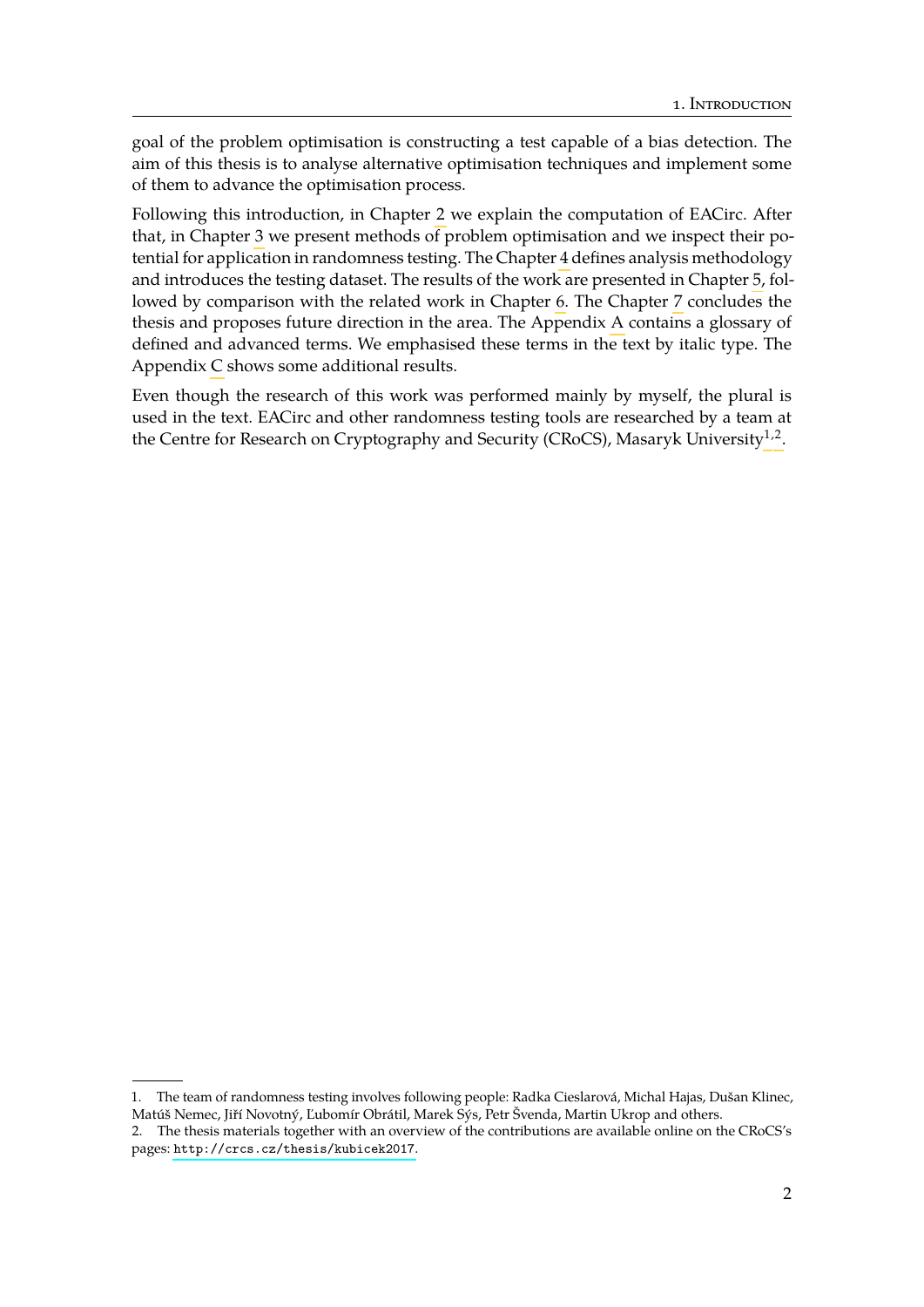# <span id="page-10-0"></span>**2 EACirc**

EACirc is a randomness testing tool developed at the Centre for Research on Cryptography and Security, Masaryk University [\[6\]](#page-46-6). The randomness is tested by an attempt to distinguish between the tested data and the reference random data. The tested data are non-random if there exists a distinguisher capable of classifying these datasets with a probability higher than a random guess.

#### <span id="page-10-1"></span>**2.1 EACirc workflow**

The distinguisher is encoded as a software-emulated electronic circuit; an example is shown in Figure [2.1.](#page-10-2) The circuit consists of connectors and nodes. The nodes are arranged in layers. The first is an input layer that splits the *test vector* to bytes. These bytes are processed by further layers modifying the data by Boolean operations. The output is reduced to a single byte, upon which the circuit bases the classification.

<span id="page-10-2"></span>

*Figure 2.1: The distinguisher circuit representing a candidate solution in EACirc computation. The green layer consists of input nodes, blue are internal nodes that transform the data and the red node is output node.*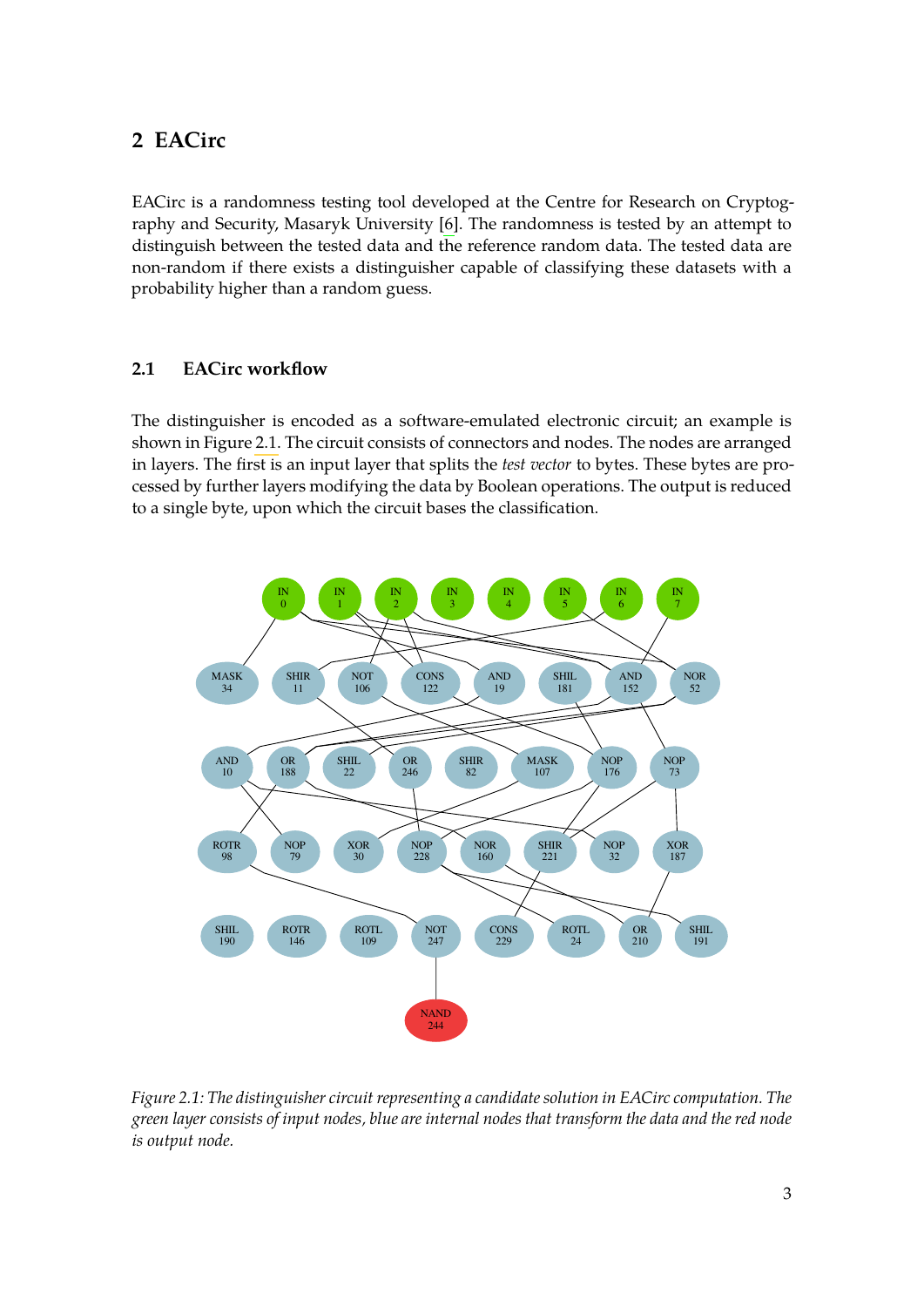The distinguisher is not able to classify a single *test vector*, as even a truly random *test vector* may look like the tested data. Therefore, EACirc process the output statistically. It proceeds 1 000 analysed data *test vectors* and 1 000 reference random data vectors, and it accumulates the outputs per dataset to an output distribution. These distributions for the tested and the reference datasets are compared using a  $\chi^2$  test [\[7,](#page-46-7) p. 219]. The result of the *χ* 2 test is a *p*-value, which is transformed to the *fitness* value as 1 − *p*-value.

There is an enormous number of potential circuits. Therefore the computation starts with a randomly generated circuit, generally denoted as a *candidate solution*. To obtain intended solution, we perform modifications, which are addition or removal of a connector or change of the operation in the node. By these changes that we denote as *mutations*, we can create another *candidate solution*, also sometimes denoted as a *neighbour*.

These two *candidate solutions* are compared using the *fitness*function. We want to minimise the *p*-value, which means maximising the *fitness*. Therefore we select the *candidate solutions* with the higher *fitness*. We repeat the process 100 times; these iterations are called *epoch*.

If the *epoch* is too long, the circuit may adapt to much to the current dataset, instead of generalising the non-randomness property. Such situation is called *overfitting*. Therefore, we change the tested dataset and start a new *epoch*. The *epoch length* determines the learning process's potential.

The whole process is called *iterated local search*. It is a metaheuristic from a list of singlesolution metaheuristics.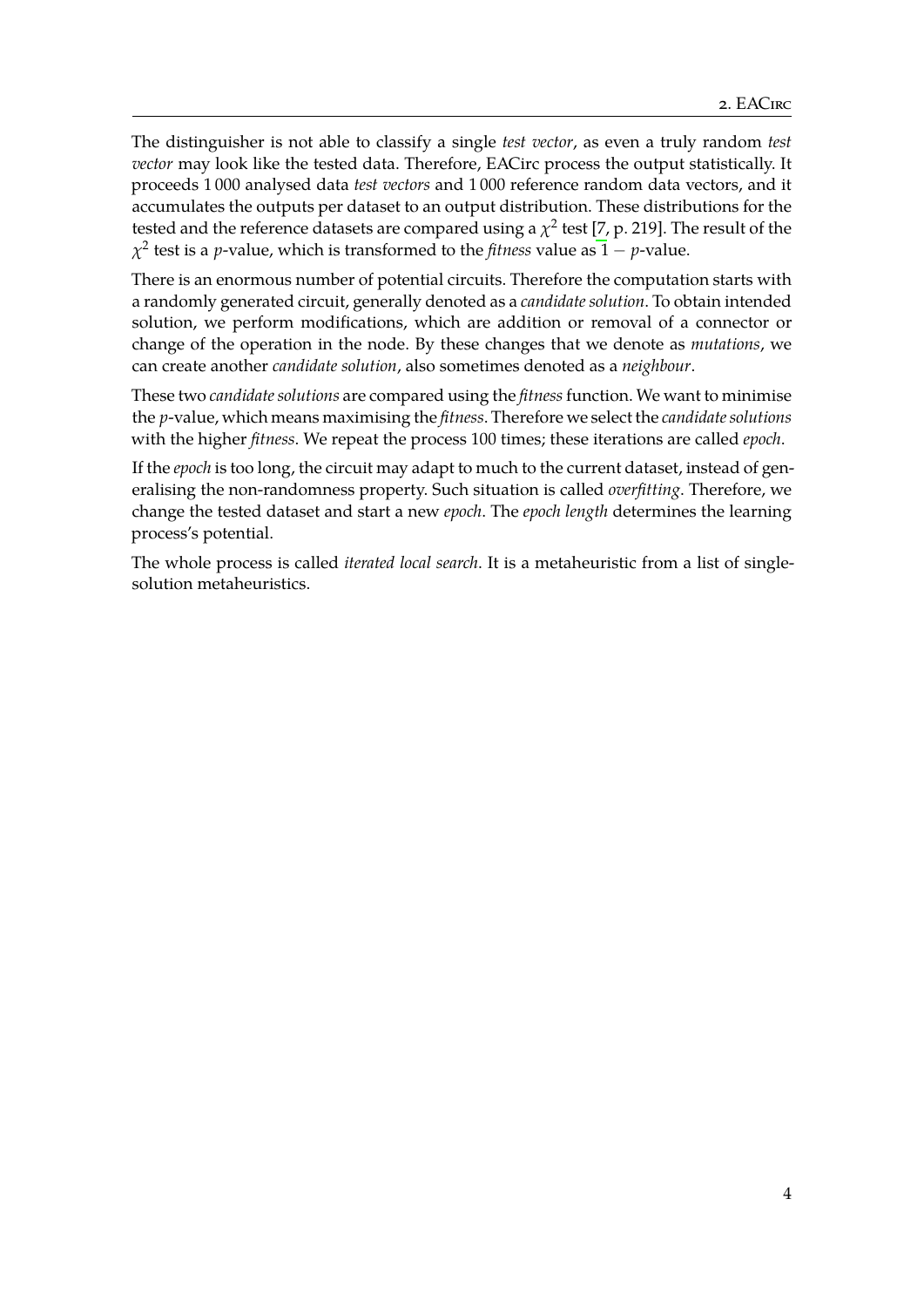# <span id="page-12-0"></span>**3 Metaheuristics**

A computational problem is a task to find a solution for the given question. An optimisation problem is a task to find the feasible solution, which satisfies the criteria best. A heuristic is a problem specific technique for finding some approximative solution, where exact techniques fail. Finally, the metaheuristic is technique abstracted from the problem, so that it can be used for various optimisation problems.

Metaheuristics are applicable for optimisation problems if a programmer can provide three crucial parts. The first is an instance of candidate solution for the problem; it is the circuit in EACirc. The second is a function to vary the solution, in EACirc it is the mutation. The third and usually the most important is the *fitness function*, which measures the quality of the solution. Metaheuristics use these parts to follow the landscape of the problem, and they try to find better solutions during the time.

The main advantage of metaheuristics is that they are well-known and studied. This overview, as well as implementation ideas, are following book Metaheuristics from Talbi [\[8\]](#page-46-8). Please refer to this book for more examples of metaheuristic applications. The citations that are mentioned in this thesis extend the literature of the book, mainly in areas close to an application in cryptography.

The number of candidate solutions inspected simultaneously splits metaheuristics into two categories: single-solution metaheuristics are present in Section [3.1](#page-12-1) and populationbased metaheuristics in Section [3.2.](#page-16-1) Section [3.3](#page-19-0) describes other methods. All the approaches are firstly described and then analysed for the application in randomness testing. If the application is suitable, we describe the possible implementation in more detail.

## <span id="page-12-1"></span>**3.1 Single-solution metaheuristics**

<span id="page-12-2"></span>Figure [3.1](#page-12-2) shows the classification of the improved variants of local search metaheuristic.



*Figure 3.1: Single-solution metaheuristics as specialized version of local search. The source: [\[8,](#page-46-8) Figure 2.24, p. 125].*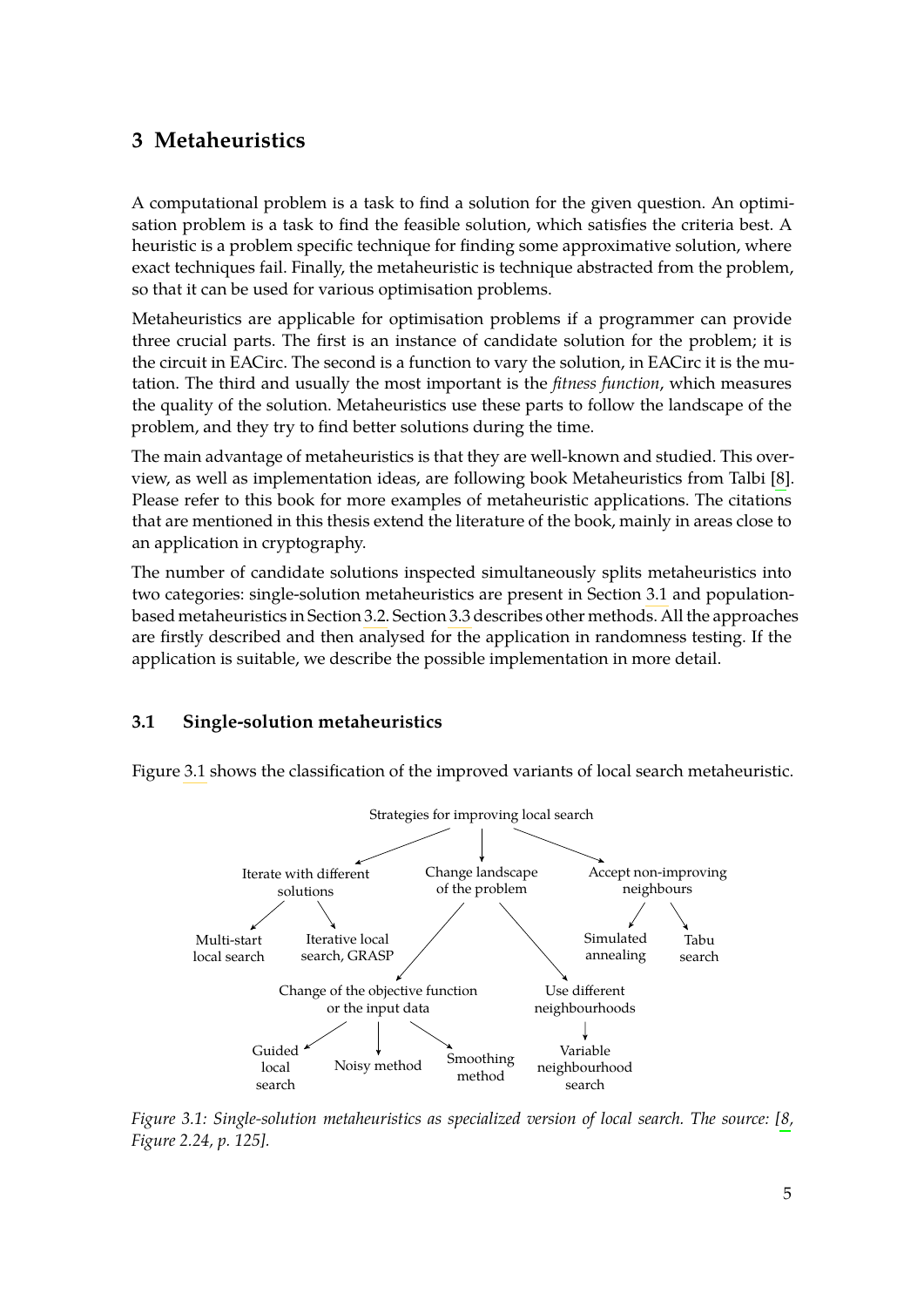#### <span id="page-13-0"></span>**3.1.1 Local search**

Local search is the very basic approach in the problem optimisation. The search begins with a single initial random candidate solution, which is mutated into a *neighbour* candidate. Then the local search compares *fitnesses* of these two solutions and selects the better candidate to the next generation. The algorithm iterates this approach until it finds a satisfactory solution, or it ran for the limited number of iterations.

The algorithm can also be referred as hill-climbing, as we with acceptance of an improving solution, we step up in the *fitness* space. Therefore local search often finds only the suboptimal solution – a *local optimum*.

Escaping *local optima* is an important phenomenon, as *fitness function* landscape depends on tested data, or on the specific evaluation approach.

As EACirc is using an iterated version of local search, the application of local search would be straightforward. However, this would decrease the capabilities of EACirc do to omit of the learning process.

#### <span id="page-13-1"></span>**3.1.2 Iterative local search**

Iterative local search is and extension of local search. After defined amounts of iteration of basic local search, the tested data are changed. The computation on one set of data is called an *epoch*, so we denote the number of iterations *epoch length*.

During the *epoch*, the *fitness function's* progress is non-decreasing. However, after the end of each *epoch*, the *fitness* is expected to drop. The final *fitness* has to be tested on a new dataset. This rule applies for every metaheuristic. Therefore, we distinguish between the learning dataset and the testing dataset.

The *epoch length* is a crucial parameter of this metaheuristic. A short *epoch length* can be computationally more demanding due to higher data consumption, and the solution may not be able to adapt to the data. Too long *epoch* leads to *overfitting*, a situation when the individual is learning a specific pattern of the current dataset over general patterns of all datasets. Martin Ukrop examined the *overfitting* process of EACirc in [\[9,](#page-46-9) Chapter 7].

The EACirc has used the iterated local search since [\[10\]](#page-46-10). Therefore, it is used as a baseline for single-solution metaheuristics tested in this work.

#### <span id="page-13-2"></span>**3.1.3 GRASP**

The greedy randomised adaptive search procedure is splitting each iteration into two steps: a feasible solution construction by greedy algorithm and performing the local search using the generated solution.

We refused this metaheuristic as we did not found any greedy algorithm for circuit construction, such that would reflect tested data. Also, it does not fit the iterative process of learning in *epochs*.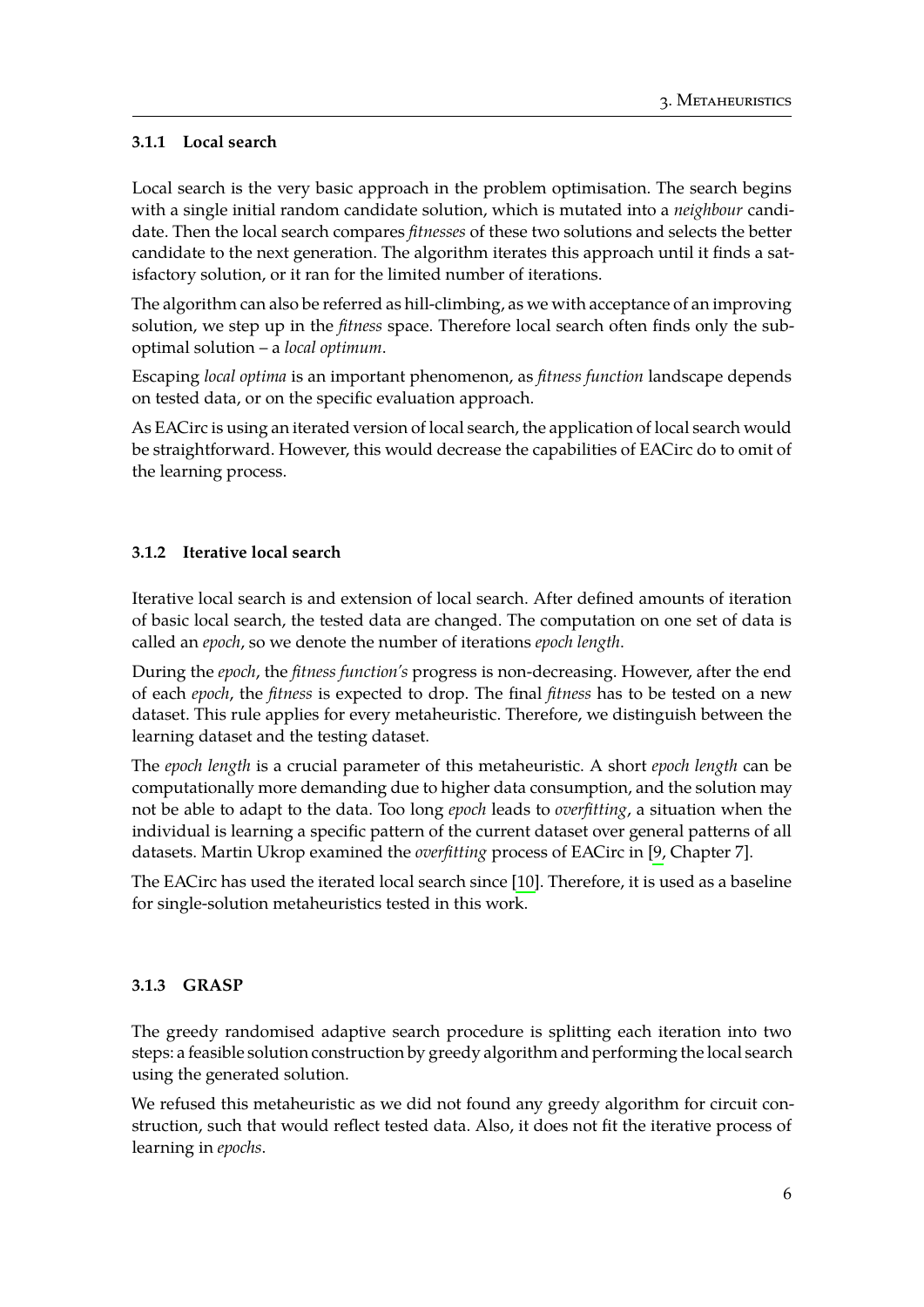#### <span id="page-14-0"></span>**3.1.4 Multi-start local search**

Multi-start local search is another approach how to surpass *local optima* to find the *global optimum*. The metaheuristic starts the computation with *k* randomly generated individuals that are concurrently but independently optimised by the local search.

This parallelism could increase the usage of the testing data in EACirc. The disadvantage is a more difficult evaluation, as Ukrop stated in [\[9,](#page-46-9) Chapter 5]. It is a question if we should evaluate the best, the average, a random solution, or more solution simultaneously. Another possible advantage of multi-start local search can be parallelization of the computation. However, EACirc computation is already parallelized, neither on the level of single computation. Due to statistical interpretation explained in Chapter [2,](#page-10-0) we have to repeat the computation process 1 000 times.

We decided not to cover multi-start local search, as saving a small fraction of the computation time for a more complicated interpretation is a bad trade-off.

#### <span id="page-14-1"></span>**3.1.5 Guided local search**

Guided local search is a single-solution metaheuristic based on dynamic changing of the *fitness function*. If the metaheuristic got trapped in a *local optimum*, guided local search would change the *fitness function*, so the individual can continue climbing.

The EACirc computation can get trapped in a *local optimum* mainly in two cases:

- 1. the individual got lucky to guess current test set, but it will not be successful in the next *epoch*, or
- 2. the individual is already successful due to finding feature of the tested data, but it could not get better.

We do not need to fix the first case, as such individual would be replaced in the next *epoch*. However, we can use guided local search to improve individual from the second case. Our alternative *fitness function* can be designed to reflect the density of the circuit. Such *fitness* would simplify the solution, which would help us with the interpretation of the last individual. Alternatively, we can use completely different *fitness function*.

We decided to implement guided local search in EACirc, as it also represents single-solution metaheuristics with a change of the objective function from Figure [3.1.](#page-12-2)

#### <span id="page-14-2"></span>**3.1.6 Noisy method**

The noisy method is another metaheuristic, which changes the *fitness* space to escape *local optima*. It is done by adding random noise to the input data, as Talbi described in [\[8,](#page-46-8) Section 2.9.2]. At the beginning of the computation, the noise is the strongest, and it disappears during the computation so that the last *epochs* are evaluated on the unmodified data.

In EACirc, our research goal is already distinguishing pseudo-random data from reference random data. An additional random noise in the input would probably lead to an even more complicated learning process. For example, the noise could flip a bit on a po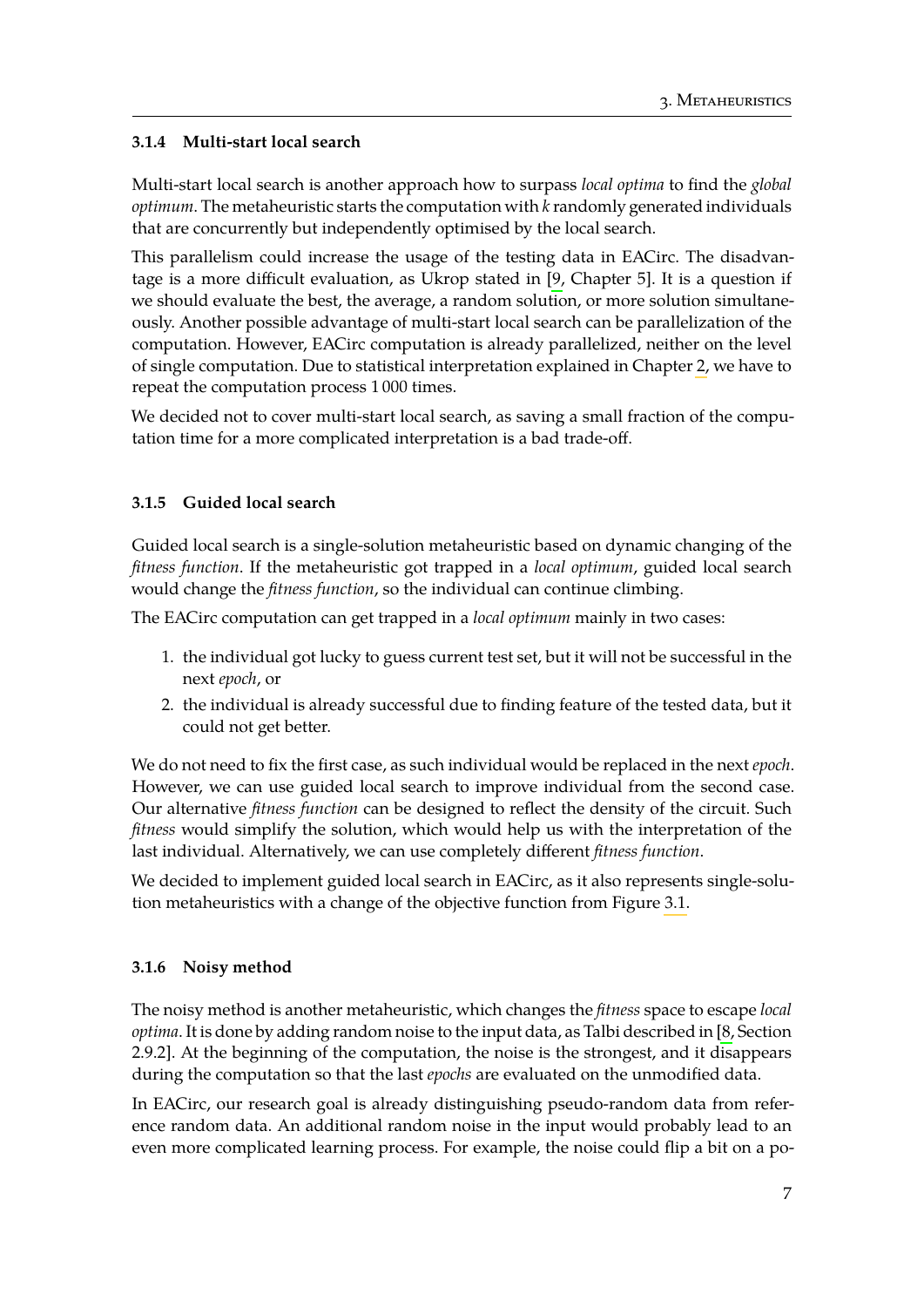sition, which is necessary for distinguishing between the data sources. Therefore, this method was refused.

#### <span id="page-15-0"></span>**3.1.7 Smoothing method**

Smoothing method is the last metaheuristic using changes in the *fitness function* to escape *local optima*. The method is based on smoothing the landscape of *fitness function* by computing a local average of all *neighbours* to given distance. If the *fitness function* is overall increasing in one direction, but more zoomed observation shows small fluctuation, smoothing method smooths the fluctuation and allows locating the *global optimum*.

*Neighbours*in EACirc are defined as solutions obtained by *mutation* of the circuit. Available *mutation* methods are an addition or a removal of a connector or changing the Boolean function in the node. The *neighbourhood* of an individual in EACirc is enormous (over 2 25 *neighbours* in the distance one for the basic EACirc setup), so this method would not be possible due to computational requirements.

#### <span id="page-15-1"></span>**3.1.8 Variable neighbourhood search**

Variable neighbourhood search also changes the landscape of the problem. However, it does not modify the *fitness function* or its interpretation, but it defines other methods for *neighbour* selection. If the computation gets trapped in a *local optimum*, the *neighbourhood* method is changed. Alternatively, the *neighbourhood* can be changed periodically. This method does not guarantee to escape from the *local optimum*, as all *neighbourhoods* can contain only worse solutions.

Specifying different *neighbourhood* in EACirc is complicated. However, the method lead us to a different idea. EACirc is heading two mutually exclusive problems. We would like to have circuit connected sparsely for easier interpretation of the final solution. However, we also want to have the circuit's input and output nodes connected. We can solve both problems by reduction of the searched *neighbourhood*.

If we already have a successful solution, we can inspect only solutions with fewer connectors. In contrast, if the circuit is not connected (so the circuit's *fitness* is equal to zero), we can inspect only the individual with more connectors.

#### <span id="page-15-2"></span>**3.1.9 Simulated annealing**

Remaining two single-solution metaheuristics can accept non-improving *neighbours*. Short term acceptance of worse solution can help to escape from *local optima* and finding the *global optimum*.

Simulated annealing metaheuristic is inspired by the physical process of annealing in metallurgy. The annealing is an iterative process of heating the metal to increase the size of the crystals, which reduces the probability of a defect. During the process, the metal is heated to lower and lower temperatures.

Simulated annealing uses variable temperature, which describes the probability of worse *neighbour* acceptance. This probability is decreasing during the computations. In the be-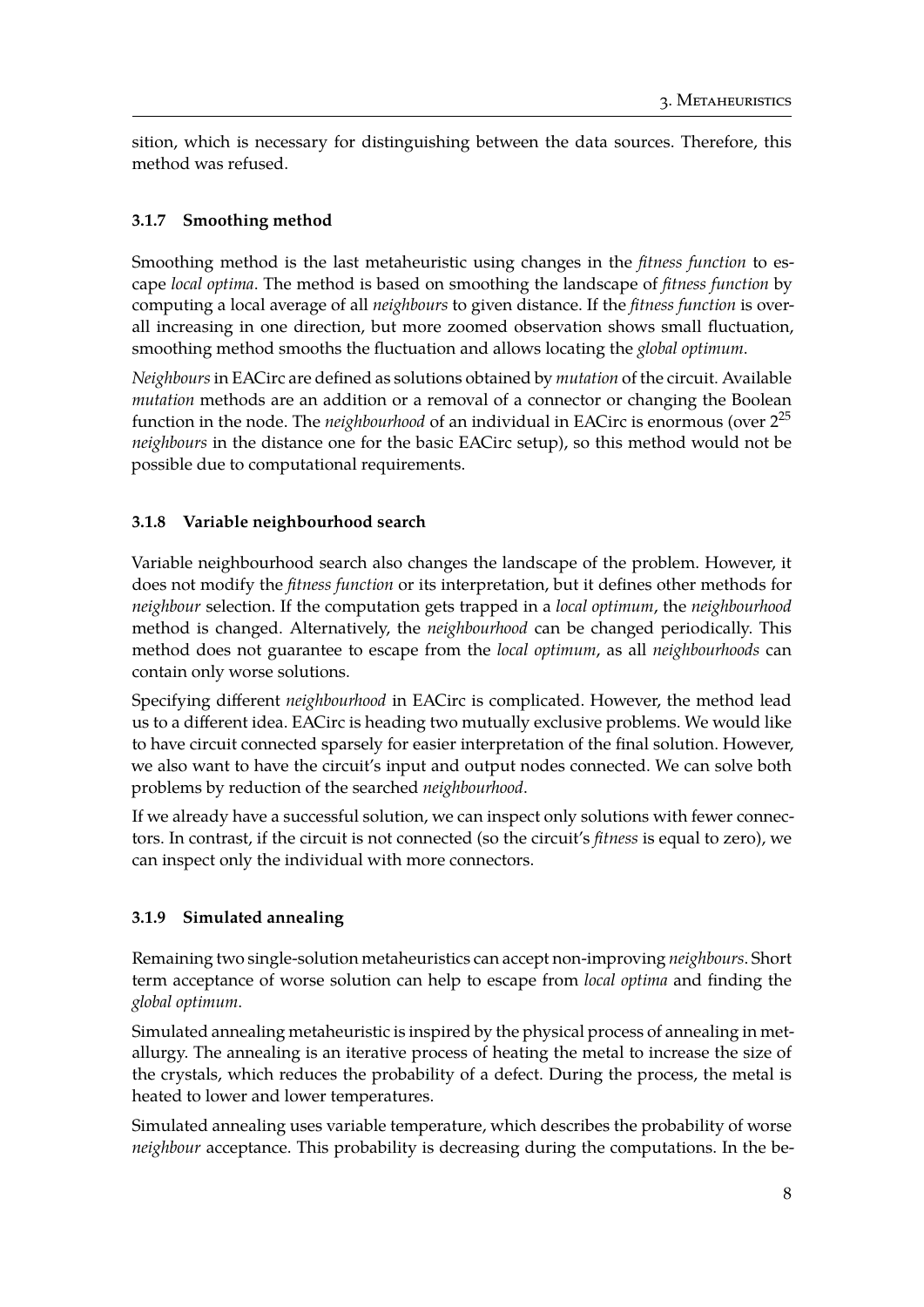ginning, the likelihood of acceptance of worse solution is high, but at the end of the computation, only better solutions are accepted.

This metaheuristic is widely used, which was the reason for implementing it as a testing scenario for metaheuristics. Besides, it serves as a represent of the group of single-solution metaheuristics accepting non-improving solutions. Its implementation in EACirc does not require complex changes, only the specification of this method.

#### <span id="page-16-0"></span>**3.1.10 Tabu search**

Similarly to simulated annealing, tabu search can also accept non-improving solutions to escape from *local optima*. However, the decision whether to accept a non-improving solution is not stochastic, but it is based on knowledge of already visited solutions. Therefore, tabu search holds a memory of visited solutions, called *tabu list*, and it would not use twice the same solution. This way, tabu search avoids cycles during the optimisation process.

Application of tabu search in EACirc has several issues. Firstly, how to store used individuals (memory usage may be a problem), which can be solved by storing only a hash of the solution. Secondly, the *neighbourhood* space of an individual is huge, as stated in Section [3.1.7.](#page-15-0) It is higher than the number of individuals tested during whole computation. Choosing twice the same solution is unlikely. Therefore, we decided to try only simulated annealing and leave the decision of tabu search implementation on the result of simulated annealing.

#### <span id="page-16-1"></span>**3.2 Population-based metaheuristics**

Population-based metaheuristics are usually inspired by biological processes. The group of evolutionary algorithms is motivated by the process of biological evolution, which treats a population of species and forms better individuals. The ant colony optimisation and swarm intelligence algorithms are based on a motion behaviour of a colony of selected species.

Population-based metaheuristics are usually more complex than single-solution metaheuristics. The complexity occurs on multiple levels.

- ∙ The implementation usually requires many configurable parameters, so it is more prone to programming mistakes.
- ∙ The fine-tuning of these parameters can be sensitive to the selected problem.
- ∙ The algorithm needs more computational resources due to overhead with maintenance more complex method.

However, population-based metaheuristics bring significant advantage. The population together may prevent the algorithm from ending in a *local optimum*, as long as the metaheuristic maintains well the diversity of the population.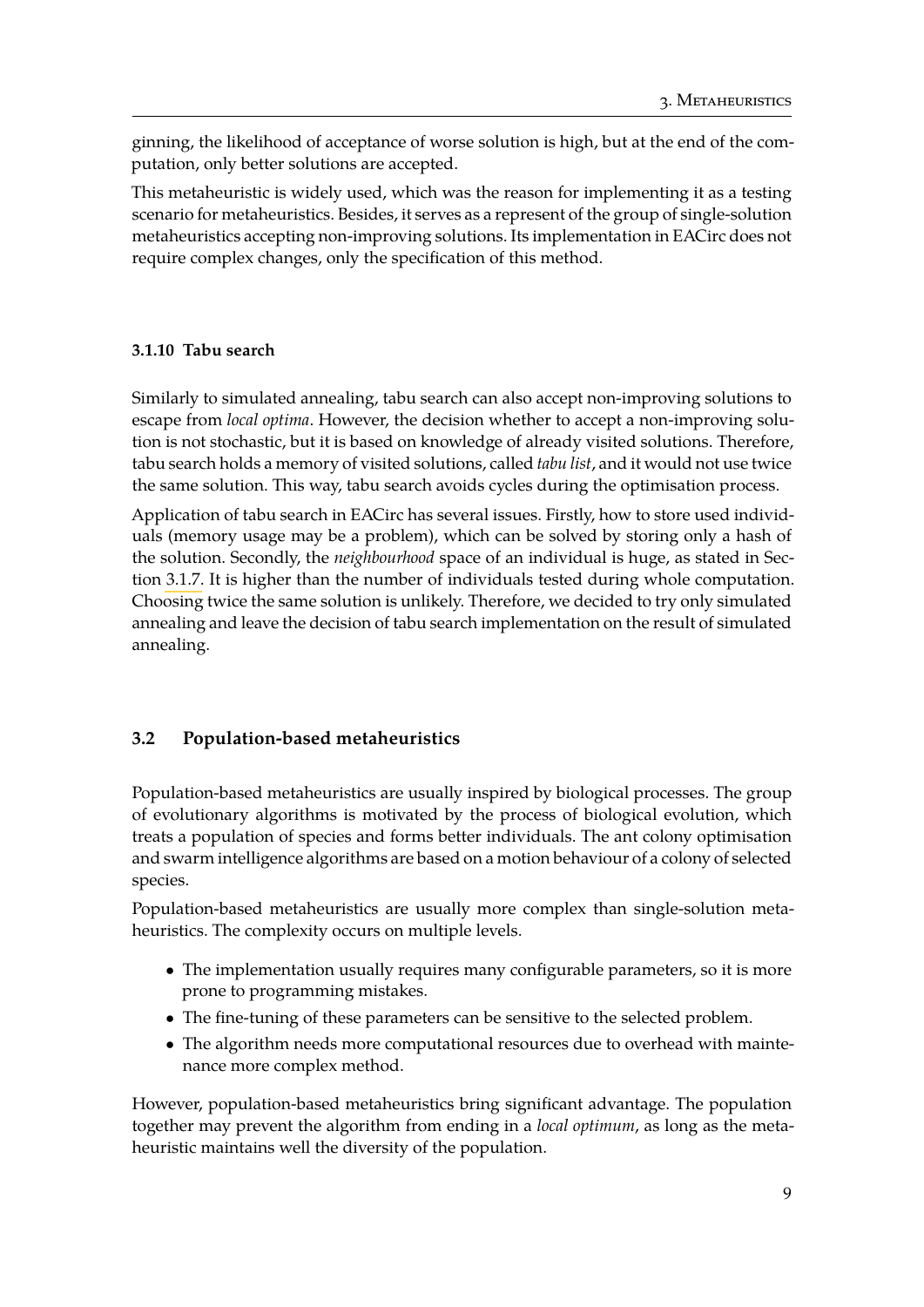#### <span id="page-17-0"></span>**3.2.1 Evolutionary algorithms**

Evolutionary algorithms are a group of population-based metaheuristics inspired by the natural selection in the evolution of the species. They are the most spread and studied population-based metaheuristics in computer science beginning in the 1980s. Evolutionary algorithms can be used to solve both continuous and discrete problems, and they are also used for both single- and multi-objective problems.

The computation is an iterative loop of three main steps, together denoted as a generation. The evolution starts with a random population of initial solutions.

- **Selection of parents** from the population. Usually based on the *fitness function* with some randomization technique.
- **Reproduction to new offsprings** using *mutation* and *crossover* algorithms for recombination of the parents.

**Population replacement** by offsprings. Here can be again used the evaluation by *fitness*.

This iterative approach can by an application of well-selected *fitness function*, *mutation* and *crossover* increase the quality of the individual. The algorithm can be stopped by the number of generations or by achieving target *fitness*.

During the 40 years, many variants of evolutionary algorithms emerged.

- **Genetic algorithms** traditionally use bit representation of the individuals. They apply both *mutation* and *crossover* to form new individuals. The selection of new population from the offsprings is stochastic.
- **Evolutions strategies** are used in continuous optimisation, so the individuals are represented by real values. The main offspring formation method is the *mutation*; the *crossover* is rarely used. Evolutions strategies apply elitist selection to form a new population.
- **Evolutionary programming** is used in series prediction problems and continuous optimisation. It emphasises *mutation* and does not use recombination. The population is selected stochastically.
- **Genetic programming** evolves programs as solutions. They are usually expressed as a tree (like abstract syntax tree). Both *mutation* and *crossover* are applied. Even though genetic programming is the least studied approach of evolutionary algorithms, and it is computationally expensive, it is often used in classification problems.

Randomness testing is a discrete optimisation problem; therefore, we may apply genetic algorithms and genetic programming. Genetic algorithms were used in multiple works for analysis of bias in ciphertext from round reduced TEA and DES functions [\[11–](#page-46-11)[15\]](#page-46-12). On the other side, we found no successful work on the same topic using genetic programming.

#### <span id="page-17-1"></span>**3.2.2 Ant colony optimisation**

The ant colony optimisation is an instance of swarm intelligence metaheuristics. This metaheuristic imitates the cooperative behaviour of ants. Every ant has a simple goal of collecting food, and the common goal is to find the shortest path between the food and the nest. The motion of the ants is coordinated by their smell and a pheromone.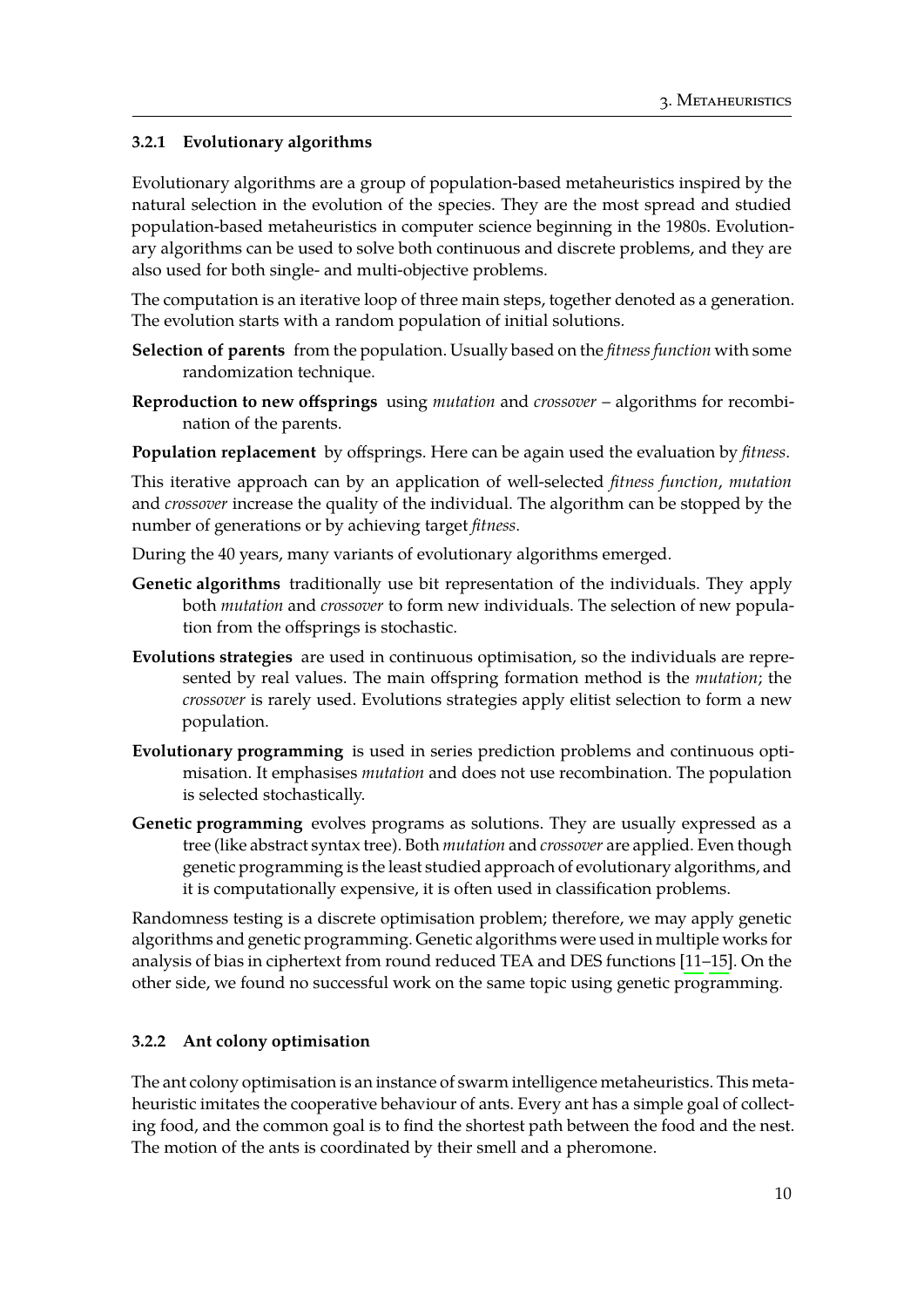- ∙ Every ant spreads pheromone on its trail.
- ∙ Ant prefers to take a path with more pheromone.
- ∙ The pheromone evaporates over time.

The common application of ant colony optimisation is as shortest path algorithms. The literature states applications in travelling salesman problem, for example [\[16\]](#page-46-13). However, the metaheuristic can also be applied to combinatorial problems, as the problem representation can be encoded to the graph structure and the shortest path algorithm may solve them. An example of such application can be formula satisfiability problem (SAT) [\[17\]](#page-47-0).

The problems solvable by ant colony optimisation are usually problems, where the solution is constructed from building blocks. The pheromone can be associated with the block, and it can describe the probability of using the block in the final solution. However, EACirc's circuit cannot be decomposed into independent components, so we do not test this metaheuristic.

#### <span id="page-18-0"></span>**3.2.3 Scatter search**

The scatter search method is highly utilising the combination of the individuals. The algorithm holds a population of the best so far inspected individuals called a *reference set*. Like every population-based metaheuristic, the diversity of the *reference set* is crucial. Scatter search is an iterative algorithm, where one iteration consists of four steps.

- 1. The *reference set* is split into subsets of the size two to four individuals.
- 2. We combine the individuals of the subsets forming new candidate individuals.
- 3. We run a single-solution metaheuristic improving the candidate individuals.
- 4. The *reference set* incorporates the candidate individuals based on the *fitness*.

The main issue of application is the second step, where the solutions are combined. We would have to develop a function, which combines multiple solutions and affects their shared properties. However, there is no guarantee that various advanced individuals share the same property. Also, the approach is similar to evolutionary algorithms. Therefore, we did not test it.

#### <span id="page-18-1"></span>**3.2.4 Other swarm intelligence methods**

The swarm intelligence metaheuristics adopt a collective behaviour of decentralised and self-organized systems. Similarly to ant colony optimisation, the behaviour of the swarm can be used to solve optimisation problems. Swarm intelligence fits the best problems close to the swarm behaviour. Therefore, the main application is in decentralised control of robots, droids and other artificial individuals.

The application issues for our problem are similar as for ant colony optimisation.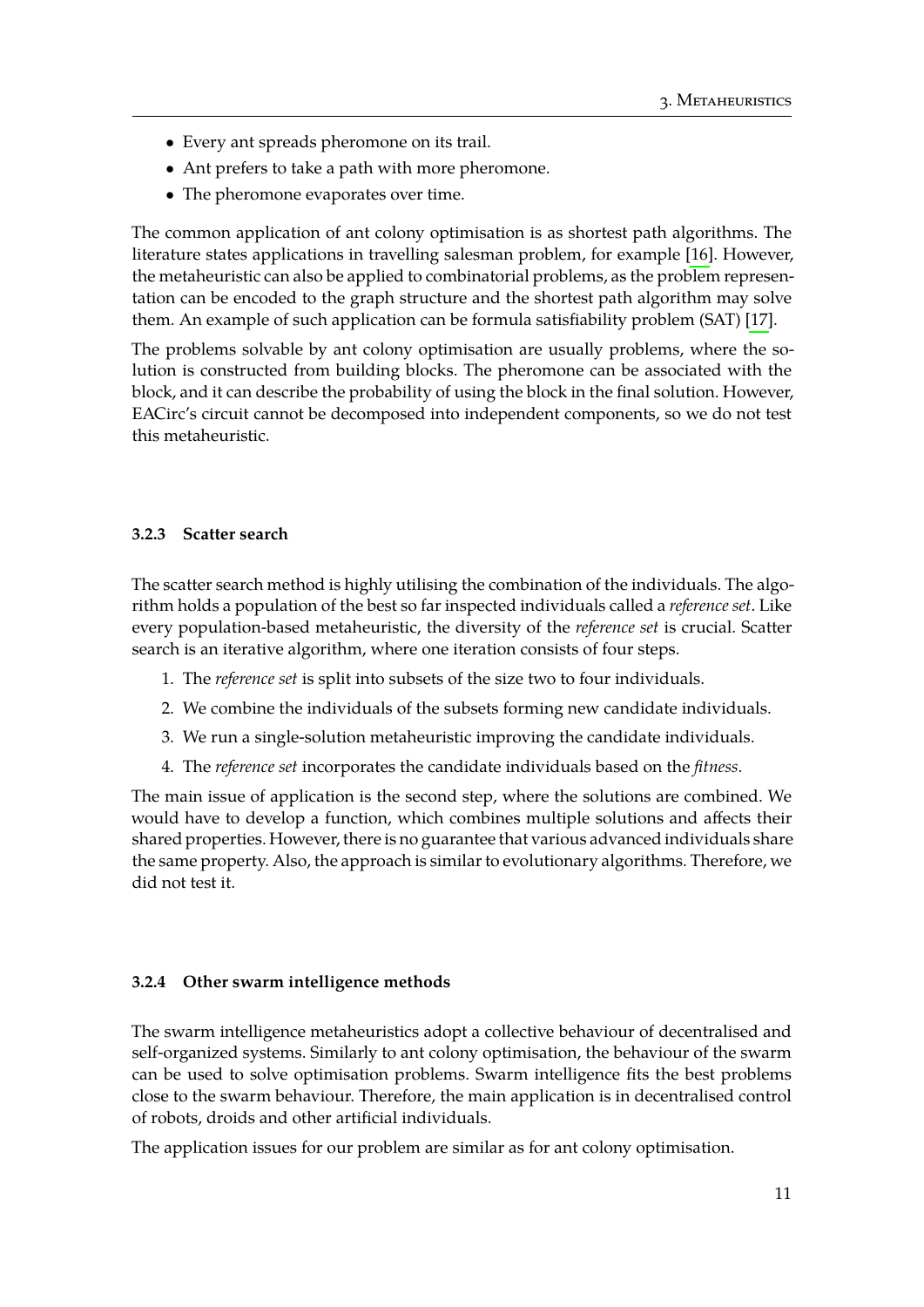#### <span id="page-19-0"></span>**3.3 Other methods**

There are various optimisation methods, which are not classified as single-solution or population-based metaheuristics. However, those models or algorithms are still capable of learning of classification.

The classification is important in machine learning field. The field also includes algorithms for the interpretation of the results, detection of outliers, learning on a low amount of data or non-complete data. Because of these advantages, we decided to experiment with machine learning models.

These models and algorithms can be used for various goals. Two main are feature selection and classification. Our principal aim is the data classification, while we expect, that the model itself will select the features. The model has to adapt to the data. Therefore, we cannot make manual feature selection.

#### <span id="page-19-1"></span>**3.3.1 Artificial neural networks**

The artificial neural networks (ANN) are classification optimisation method inspired by the process of learning of brain and neural system. The initial idea was inspired by the research of Donald Hebb [\[18\]](#page-47-1), who described the neurones and the process of learning of living beings' neural systems. The Hebbian learning arose several trivial nonsupervised learning methods. Further development came with the invention of backpropagation algorithm by Paul Werbos [\[19\]](#page-47-2). The last rapid increase of usability of artificial neural networks came in 2006 with significant speed-up both of the algorithms and their implementation on GPUs. Both together allowed deeper networks and more analysed data due to parallelization, leading to rapid progress in scalability and usability of artificial neural networks. Please refer to Goodfellow's Deep Learning textbook [\[20\]](#page-47-3) for more details about artificial neural networks.

The artificial neural network consists of purpose specialised layers. The first layer is called an input layer, and its input are the data for classification. Then there may be multiple hidden layers, which sequentially process the output of previous layers. The data proceed to the last – output layer, which classifies the data. Each layer consists of neurones. Each neurone takes as input the output from all neurones of previous layers, multiplied by weight for each connection. The output is processed by an *activation function*, which ensures its normalisation. There are many types of *activation function*, and each layer can use different *activation function*. The most used *activation function* is a sigmoid function, with a real number input and the output is the interval  $(-1, 1)$  or  $(0, 1)$ .

The artificial neural networks were used to solve various problems in classification and pattern recognition. The most common are applications in image processing, signal processing, text data processing, robotics, and system control.

In cryptography, we have seen fewer applications of ANN. The main area of application of ANN in cryptography is authentication [\[21\]](#page-47-4), as it is a classification problem.

An application in encryption is even rarer. For example, researchers from Google Brain showed an experiment where they let two neural networks develop encryption function for communication. Another neural network was intercepting the communication and at-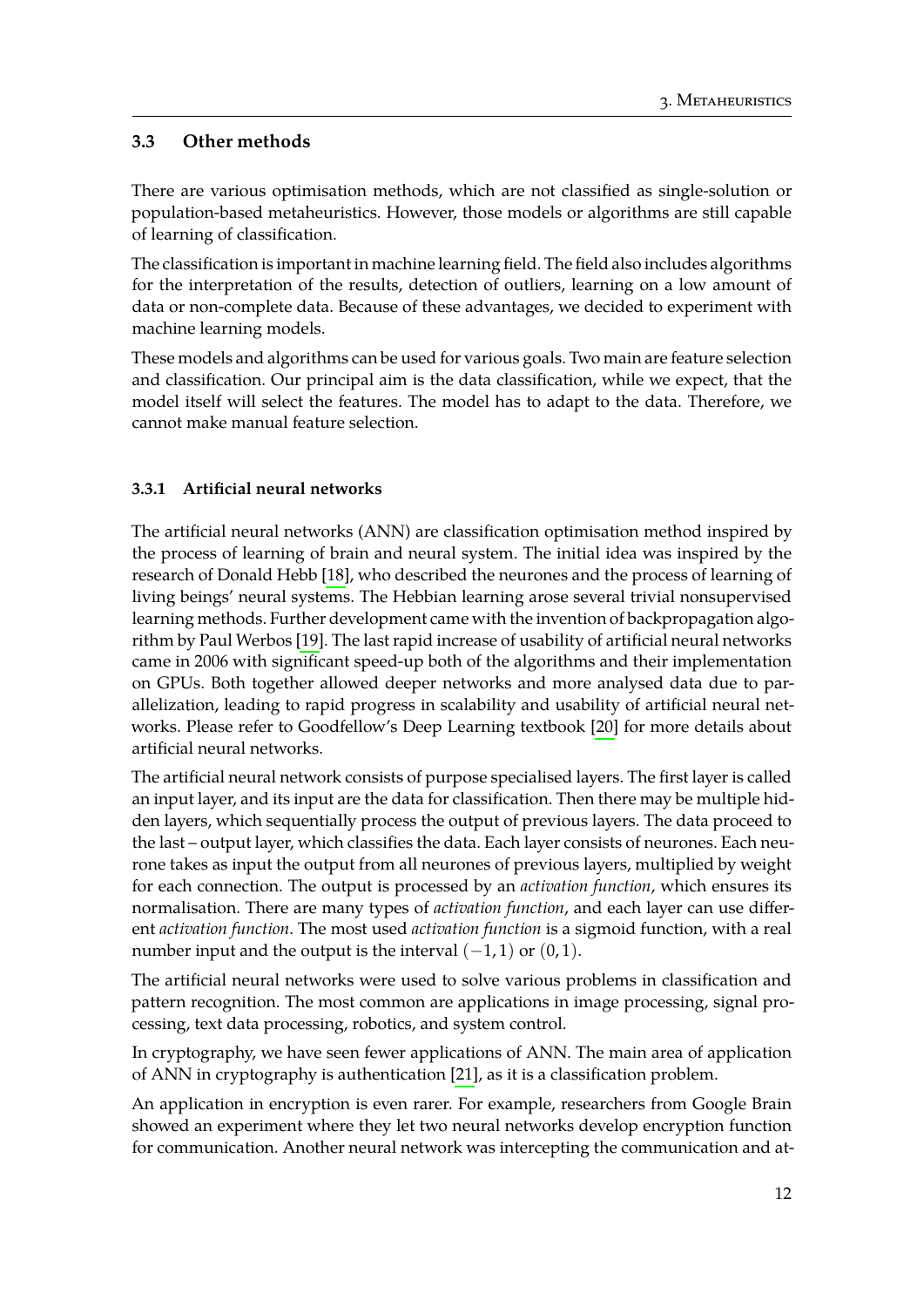tempting to decrypt it [\[22\]](#page-47-5). Preceding works [\[23,](#page-47-6) [24\]](#page-47-7) did not get such attention as Google's work, but they had a similar objective with simpler assumptions. However, all these works are far from application in cryptography. The only inspiration from them to our project is normalisation of binary data to floats, that was done by encoding zero as −0.5 and one as +0.5. We have found no further relevant application of ANN in the classification of binary data.

We decided to utilise the best practices of learning in classification by ANN. However, the application of ANN in our scope is not straightforward. We do not know in advance, what are the features in the data. Therefore, the network has to have the whole ciphertext as an input. We encode the binary input to floats (0 as  $-0.5$  and 1 as  $+0.5$ ) based on intuition supported by other works [\[22,](#page-47-5) [23\]](#page-47-6). We tried both fully connected network (where every node is connected to every node of previous layer or every input bit), and convolution network, where the first layer has only a limited local interval of inputs.

#### <span id="page-20-0"></span>**3.3.2 Other statistical classification methods**

There are several other models or algorithms of statistical classification. Those are for example support vector machine (SVM), decision tree with a C4.5 algorithm, *k*-nearest neighbours algorithm (*k*-NN), Bayes classifier and many others. Those methods usually rely on good feature selection, which we do not perform in our scenario. Therefore, the application of those models was not examined within this work.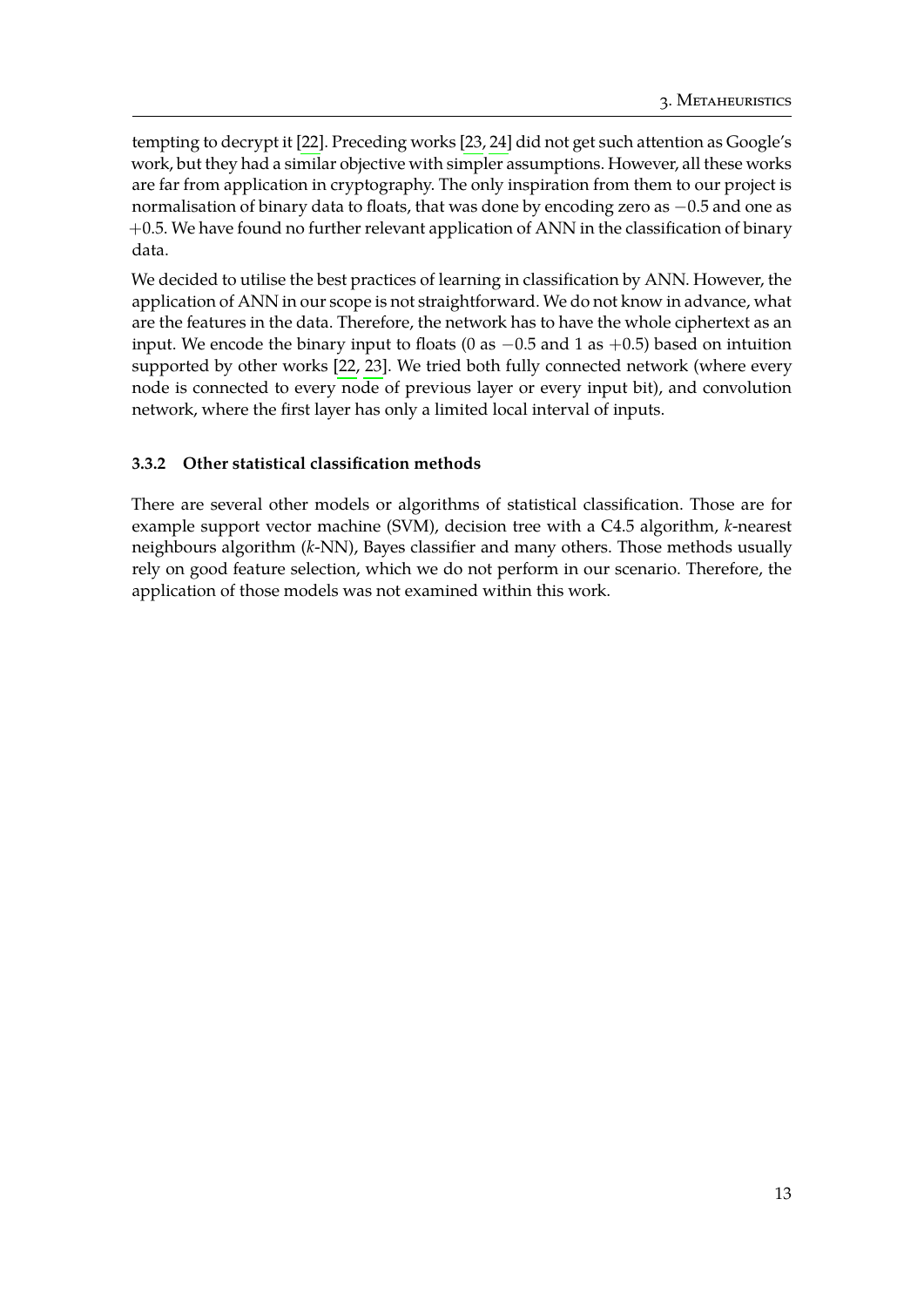# <span id="page-21-0"></span>**4 Experiment methodology**

The primary testing goal of EACirc is to assess randomness of ciphertext of cryptographic functions. As most of the cryptographic functions are in a scope of automated analysis semantic secure, EACirc can identify non-randomness only for reduced functions. The functions can be reduced for example in a number of rounds, by processing selected plaintexts and keys, and by selecting only specific bits of the output. As the analysis of reduced versions of cryptographic functions is the main goal of the EACirc project, it is also selected as the testing scenario for comparison of analysed metaheuristics.

The approach for evaluation is briefly described in Chapter [2.](#page-10-0) The tested data were produced from 16 different cryptographic functions. These functions are reduced by the number of rounds. We selected intervals of rounds based on EACirc reference capabilities, such that the EACirc is capable of distinguishing function reduced to *i* rounds, but it is not able to distinguish *i* + 1 rounds. Usually, we test also *i* − 1 and *i* + 2 rounds, for broader comparison of the results with state of the art of statistical testing cryptanalysis.

EACirc works as a distinguisher between the tested dataset (produced by the cryptographic function) and the reference random data. Formerly we used *quantum random number generator* (*QRNG*) services as the source of the reference data. The need of having *QRNG* data for the computation has the following disadvantages.

- ∙ Transmission of the reference data on the computation grid brings a slowdown and a more complex handling of the computations.
- ∙ The potential of an error with the data manipulation. *QRNG* are not error-less, for example, Quantis device we tested in our laboratory produced biased data (see results on [\[25\]](#page-47-8)). Detection of such biases is common use-case of randomness testing.
- ∙ More requirements on EACirc's users and developers. We have to ship the tool with the reference data.

Therefore, we switched from *QRNG* to *pseudo-random number generator* (*PRNG*) PCG32 [\[26\]](#page-47-9) as reference data generator. PCG32 is fast and computationally strong *PRNG*. We did an experiment with comparison PCG32 to *QRNG*, and we found no bias. We also retested old results using *QRNG* newly with *PRNG*, and the results are the same. Hence, we believe built-in *PRNG* is a more secure and convenient option.

## <span id="page-21-1"></span>**4.1 Used data**

Former works on EACirc analysed candidates of cryptoprimitives competitions [\[27](#page-47-10)[–29\]](#page-47-11). These works extended EACirc by many functions sharing the same interface. This approach was effective for broad analysis of the competition candidates, but it does not test well-known cryptographic functions like AES and DES.

Therefore, for the comparison with other randomness testing tools, we decided to select a new test set of cryptographic functions. We chose the finalist of competitions SHA-3 [\[4\]](#page-46-4) (BLAKE, Grøstl, JH, Keccak and Skein) and eStream [\[3\]](#page-46-3) (HC-128, Rabbit, Salsa20, SOSE-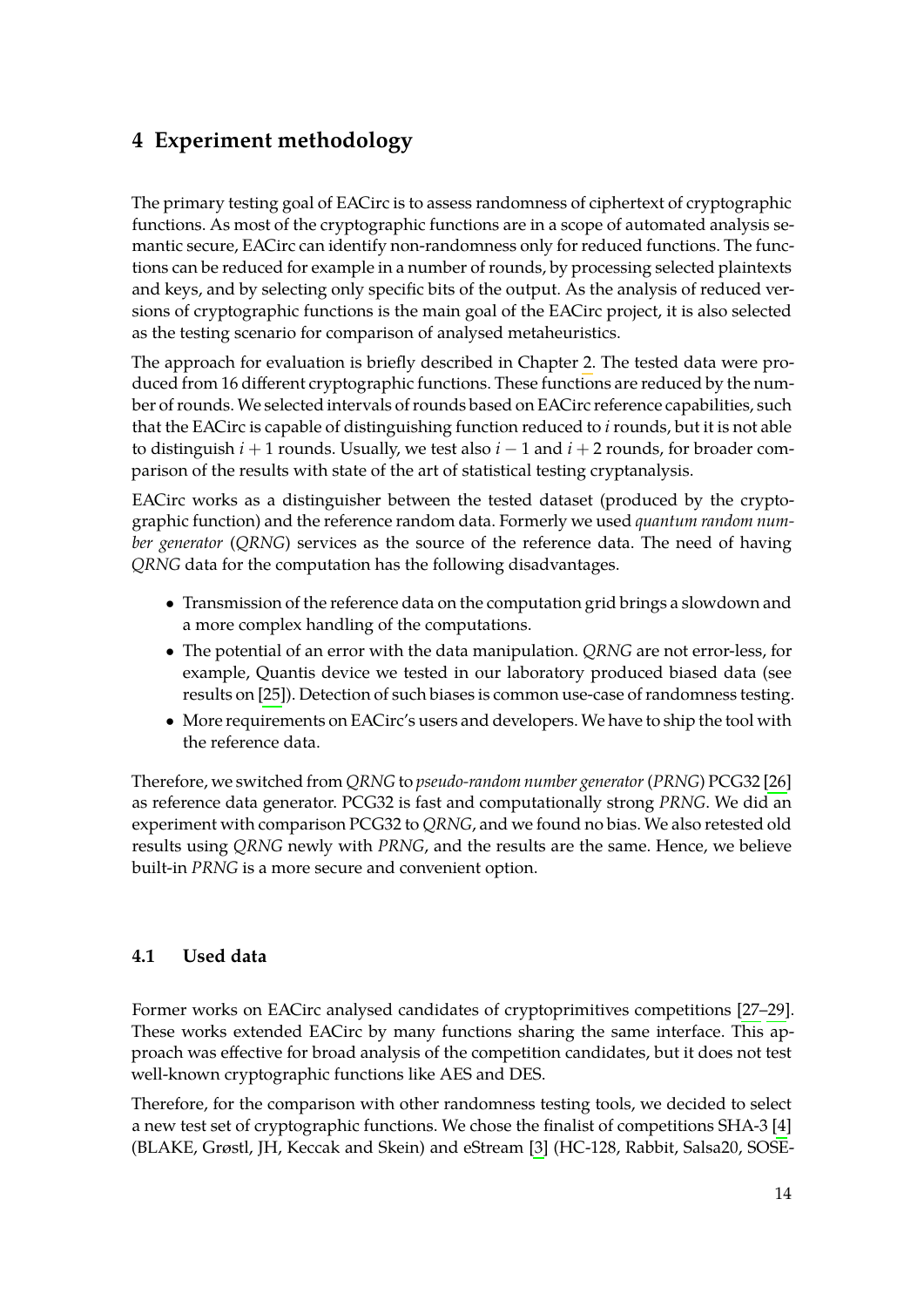MANUK and Grain), and above that, we implemented other block (AES, DES, 3-DES and TEA) and stream (RC4) functions.

#### <span id="page-22-0"></span>**4.1.1 Reimplementation of stream handling in EACirc**

The implementation of SHA-3 and eStream candidates in EACirc was called projects. The projects were handling everything related to data generation, specifically IV, key and plaintext. Every project had its own implementation of the *counter* plaintext generator, the *strict avalanche criterion* generator, and other data sources.

For the implementation of the new project for block ciphers, we decided to reimplement data generation in more variable and unified way. For this, we decided for data manipulation via streams, which can be nested into each other. All streams inherit from an abstract class stream with a minimalistic interface. The streams have to specify its size, and they have to implement method next(), which returns the next *test vector*. We have the following types of streams in EACirc.

- ∙ Data sources streams are used as an input to cryptographic functions or as reference data. An example of such streams are:
	- **–** input streams: true and false bits generators, counter and multiple variants of the *strict avalanche criterion* generator, and
	- **–** *PRNGs* PCG32 [\[26\]](#page-47-9) and Mersenne Twister [\[30\]](#page-47-12).
- ∙ The projects of cryptographic functions. Namely project eStream and SHA-3 and newly implemented block ciphers.
- ∙ Postprocessing streams are applied to data from cryptographic functions for more advanced experiments. They allow us an analysis of selected bits of the function.

The streams are completely configurable via JSON configuration file. As the streams can be nested, the structure is described as a JSON tree. The configuration file update changed the file's structure. Therefore, the configuration files are not backwards compatible. Nevertheless, the configuration is explained in examples in the project's documentation [\[31\]](#page-47-13).

All these changes significantly simplified the codebase, unified many implementations of the same functionality and broadened the experiment capabilities of EACirc. Therefore, it was the main feature for EACirc 4.1 release.

#### <span id="page-22-1"></span>**4.1.2 Implementation of functions**

AES, DES and 3-DES implementations follow educative repository [\[32\]](#page-47-14). The author of this repository verifies the encryption to the *test vectors* to ensure correctly working implementation. The only modification of the code is a limitation of the functions in the number of rounds.

TEA implementation is based on Wikipedia code [\[33\]](#page-47-15), and it was already implemented in EACirc before. The implementation was simplified and reduced due to changes in the interface. It is also reduced to the selected number of rounds.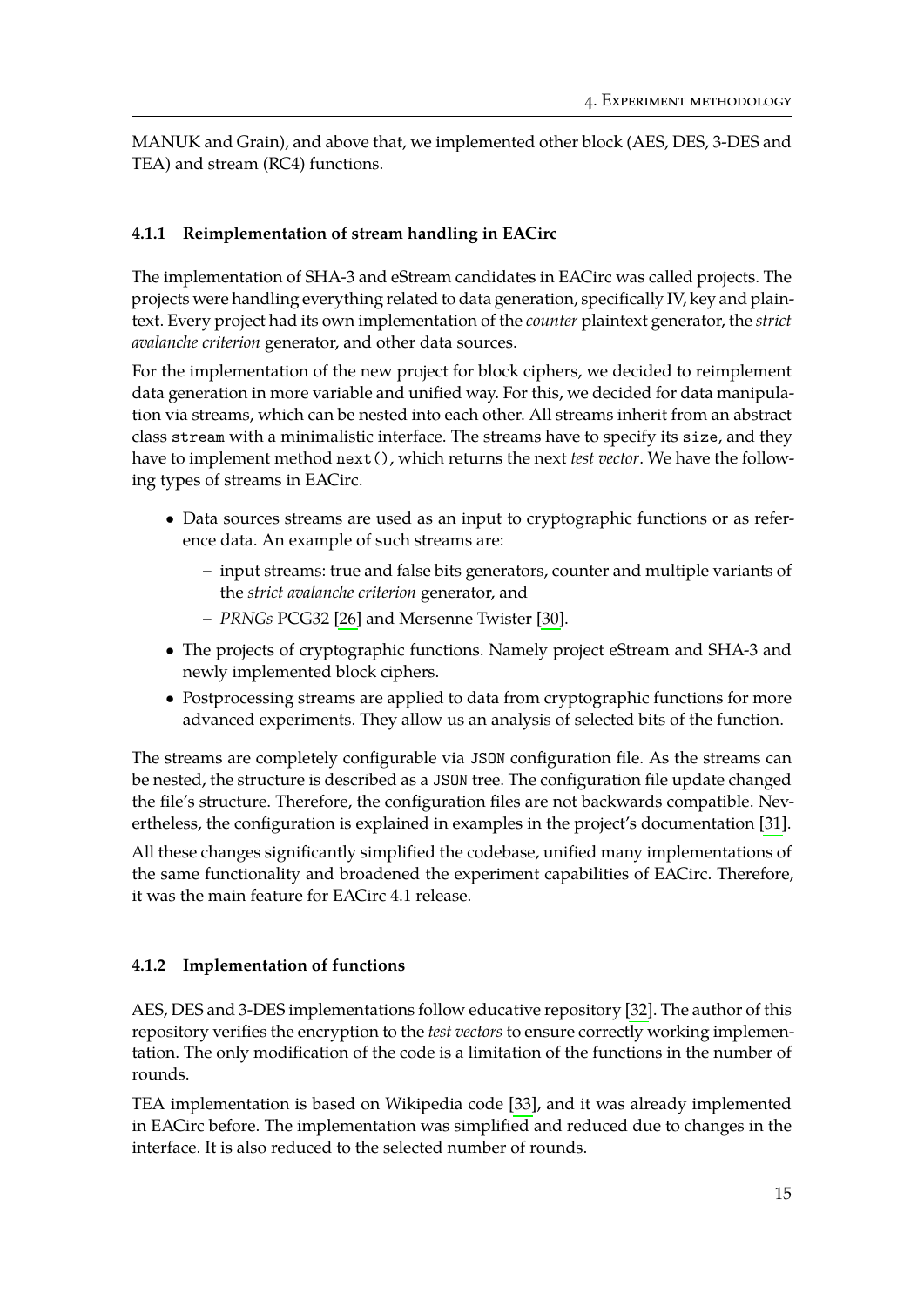RC4 is also based on the educative repository [\[32\]](#page-47-14), but the code is unchanged as RC4 has no round structure.

All these functions together with the new interface of new block project and the *test vectors* processing algorithm were released in minor version EACirc 4.1.

**Corrections and code review of SHA-3 and eStream functions** were another part of the streams update. Multiple cryptographic functions from the previous implementation were incorrectly round-reduced.

- ∙ SHA-3 Skein, eStream Rabbit, SOSEMANUK and F-FCSR were not round-reduced, but their implementation uses an iterative approach, so we reduced them.
- ∙ eStream HC-128 stated in the header file and the project documentation, it can be round-reduced, but it had no effect on the function at all.
- ∙ eStream Salsa20 used a wrong implicit number of rounds for default settings.

These bugfixes together with a fix of an improper configuration of eStream project were one of two major reasons for releasing EACirc 4.2. All these fixes together with valid configurations are described in project documentation [\[31\]](#page-47-13).

#### <span id="page-23-0"></span>**4.1.3 Data generator tool**

For direct comparison of the tested methods, we need to analyse the same data. EACirc has a built-in generation of the *test vectors* feeding the computation, as is described in Section [4.1.](#page-21-1) Therefore, we implemented a side project from EACirc for the production of data. Within the thesis in denoted as a *generator* and it shares the source code of cryptographic functions with EACirc. The codebase sharing is done using GitHub submodules, so the *generator* has its repository [\[34\]](#page-48-0).

The *generator* is fully configurable via JSON configuration file as EACirc. The structure of the file is reduced, as the configuration describes only generated data. So the *generator* inherits all the capabilities of streams, providing a complex control on the data production. For simplification and automation, we also prepared a script generating configuration files for the most common settings, which allows a simple execution by command line arguments. For even simpler access to testing data, we generated 100 MB file for each basic setting per each widely-known cryptographic function (described in Section [4.1.2\)](#page-22-1) reduced to a wide interval of rounds. The plaintext for this data was the counter stream. This dataset and broader description how it was generated are publicly accessible from *generator's* repository [\[34\]](#page-48-0).

#### <span id="page-23-1"></span>**4.2 Methodology for specific optimisation methods**

As the tested scenarios vary not only by optimisation method but by used tools as well, the methodology changes for given metaheuristics. The base of the experiment was used for single-solution metaheuristics, as they were implemented directly to the EACirc and they inherited the experiment environment of our tool.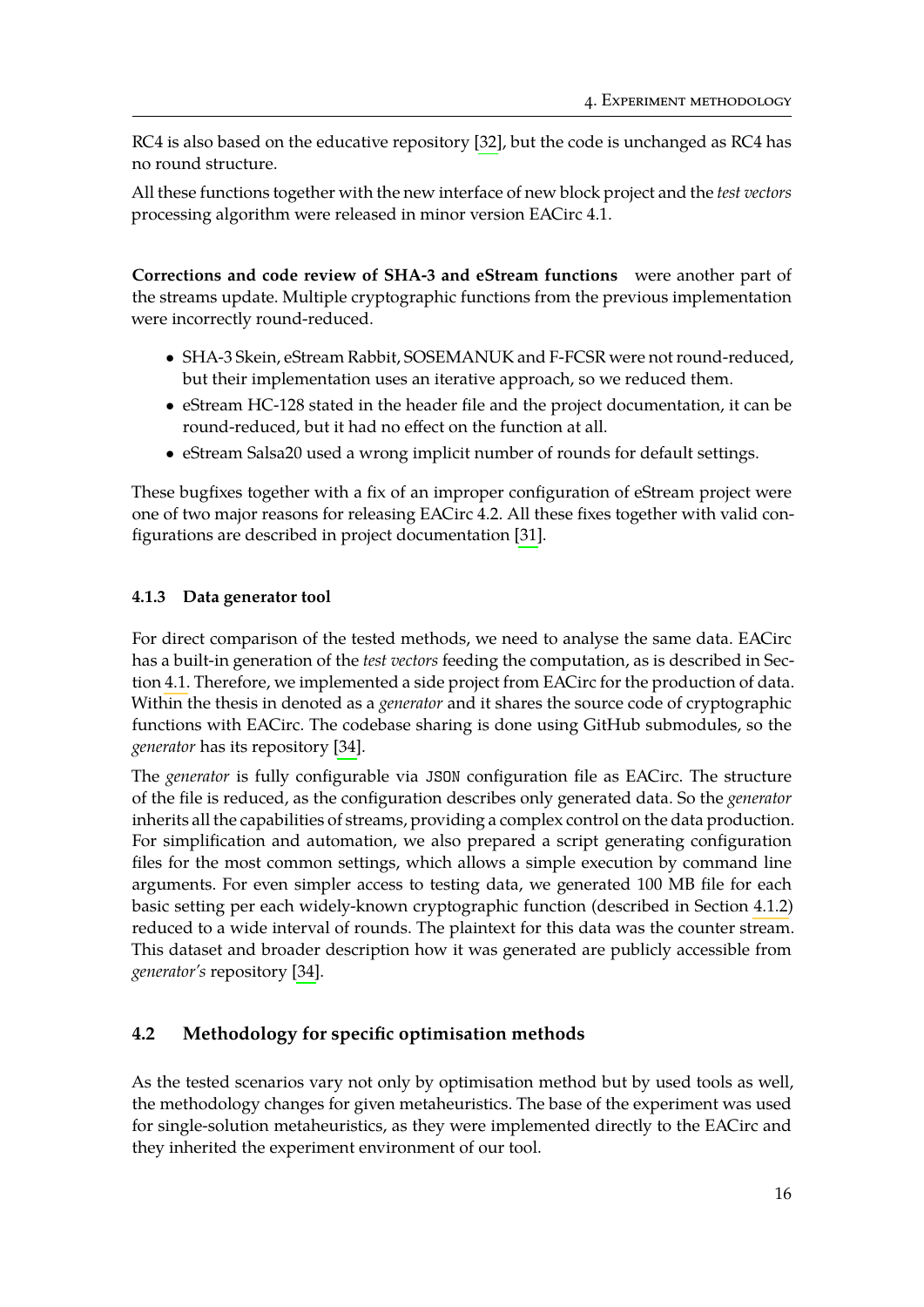For direct inter-method comparison, we need to use the same data for testing. Therefore, all used data are produced by the *generator*, described in Section [4.1.2.](#page-22-1) The cross-method comparison is still sensitive to the testing approach, so we describe it in detail in following sections.

#### <span id="page-24-0"></span>**4.2.1 Single-solution methodology**

All single-solution metaheuristics were implemented into the EACirc tool. Therefore, this part extends the explanation of the single run evaluation from Chapter [2.](#page-10-0)

The main advantage of single-solution metaheuristics is their simplicity and straightforward interpretation. However, the overall interpretation of EACirc results became complex, as we work with randomness that needs to be evaluated statistically. The complex approach also leads to significantly better results. The statistical evaluation, as well as distributed computation automation, are described below.

#### <span id="page-24-1"></span>**Statistical evaluation**

As was stated in Section [2.1,](#page-10-1) the *fitness* of an individual is  $1 - p$ -value of two sample  $\chi^2$ test, which tests, if the output bytes per source have the same distribution. For a wellworking individual on a non-random data, the *fitness* is close to 1. As the quality of the individual decreases, the *fitness* decreases as well. However, completely random guess like coin tossing has the *p*-value uniformly distributed on the interval (0, 1).

As the *p*-values are uniformly distributed for a random guess, getting high *p*-value can imply two scenarios. Either the  $\chi^2$  test rejected the null hypothesis that the distributions are independent, and it scored a significant output. Alternatively, we were lucky on seemingly random data, and the test returned high *p*-value from a uniform distribution on the interval (0, 1). Therefore, we avoid interpretation of a single *p*-value. We collect a single *p*-value per every *epoch* computed on a new dataset. We process these *p*-values by a Kolmogorov-Smirnov test at the end of the run. The Kolmogorov-Smirnov test analyses the uniformity of usually 300 *p*-values. This test is using *significance level*  $\alpha = 1\%$ , so it rejects the null hypothesis that tested data are random, in a case they are random, in 1 % of runs. To avoid such case, we run the experiment with the same setting 1 000 times, and we analyse the *rejection rate* given as the number of failed KS tests per 1 000 runs. If the *rejection rate* is around 1 %, the data seem to be random. If it is significantly higher, the experiment rejected randomness hypothesis of the tested data.

This approach is vastly increasing the amount of data needed for the computation, as well as the overall run-time. This method is a trade-off for the success rate of EACirc, as different evaluators do not need statistical evaluation. Hence they need much fewer data; however, such evaluators are slightly worse based on the results from [\[35\]](#page-48-1).

Considering the basic setting for single-solution metaheuristics, EACirc consumes 4.8 GB of ciphertext of tested function (Figure [4.1\)](#page-25-0). The runtime of the experiment on MetaCentrum varies from 4 to 20 hours on a single core.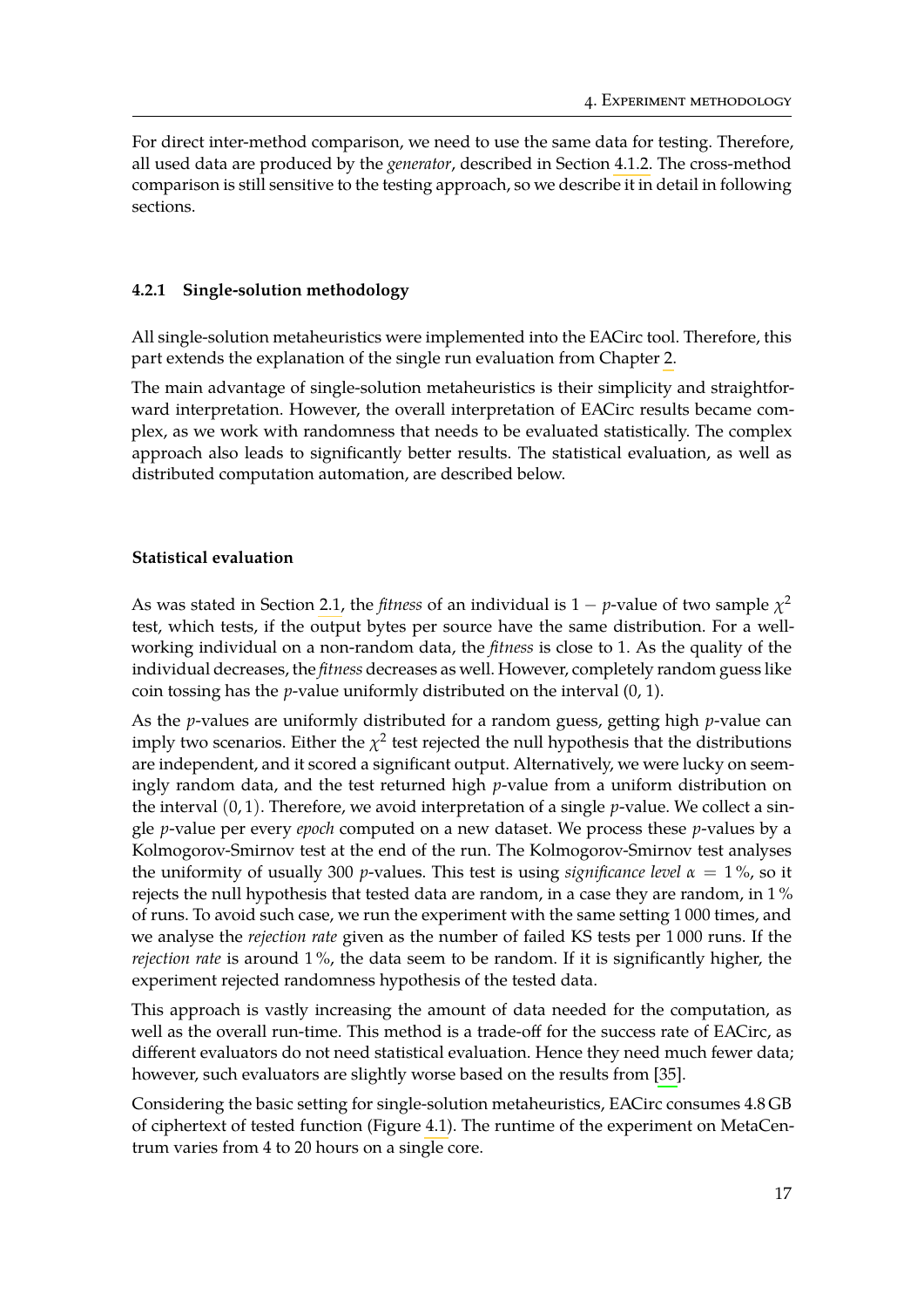<span id="page-25-0"></span>
$$
\Sigma = 1000 \frac{\text{runs}}{\text{experiment}} \cdot \left( 300 \frac{\text{epochs}}{\text{run}} \cdot 1000 \frac{\text{vectors}}{\text{epoch}} \cdot 16 \frac{\text{bytes}}{\text{vector}} \right) \approx 4.8 \text{ GiB per experiment}
$$

*Figure 4.1: The amount of tested data analysed by EACirc for a single configuration of randomness testing experiment. A single run also evaluates data randomness, however, the capability of EACirc decreases in such mode. A single result is prone to incorrect evaluation due to statistical errors.*

#### **Computation automation**

This part contains implementation and running details about the experiment's workflow. It is not crucial for understanding the main goal of this thesis – the evaluation of multiple metaheuristics in randomness testing. It documents the experiment's workflow for the purpose of replication.

As EACirc execution needs to be repeated on MetaCentrum grid infrastructure, the automation for binary deployment, computation distribution, aggregation of the results and their postprocessing is required.

The scripts are executed in the following steps.

- 1. Firstly, a preprocessor creates necessary configuration files for the experiment.
- 2. Secondly, MetaCentrum scripts distribute the computation among the grid infrastructure.
- 3. Thirdly, the postprocessor script aggregates the results after the computation.
- 4. Finally, the table generator script generates a human readable version of the results as well as JSON dump of the whole experiment. The whole process is shown in Figure [4.2.](#page-26-0)

The EACirc project formerly used tool Oneclick created by Ľubomír Obrátil [\[36\]](#page-48-2). The Oneclick was a single tool for both preprocessing and postprocessing phase, and the run was parametrized. However, this approach was programmed for BOINC infrastructure being outdated for the MetaCentrum. The advantages of new scripts are:

- ∙ they are single purpose, so it is easier to modify one without affecting other,
- ∙ they are written in bash (running scripts for MetaCentrum scheduler) and Python (processing), so they do not need to be compiled,
- ∙ they are maintained up-to-date for the newest EACirc,
- ∙ they are faster, as MetaCentrum computation do not require formerly used redundancy procedures.

These scripts are expected to be modified by individual researchers for the needs of their experiments, so the scripts are stored in GitHub repository [\[37\]](#page-48-3), and users are supposed to fork them. The repository also contains readme.md file specifying the first steps of computations on MetaCentrum with these scripts. Every script also contains documentation in the code (concerning expected modifications for individual purposes), and when it is run without arguments, it prints out a help message.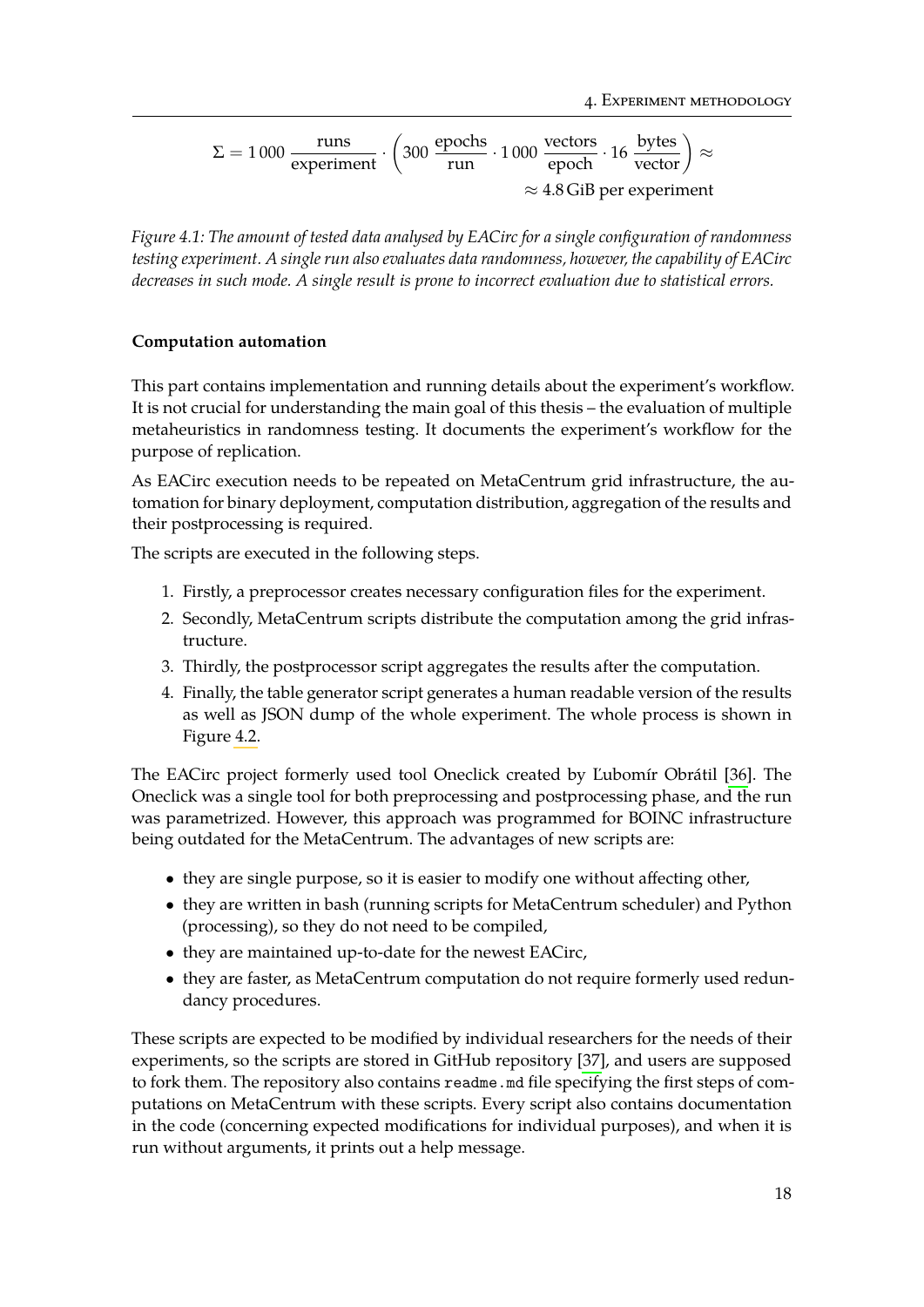<span id="page-26-0"></span>

*Figure 4.2: Execution of EACirc on MetaCentrum grid – order and purpose of the scripts.*

**Preprocessor** EACirc computation is based on a configuration file with specification and environment settings for a particular experiment. As the test suite contains tens variations of parameters, it is necessary to automatize config files creation, so the user would not make a mistake during this process. The script is written in Python.

**Running scripts** The scripts for distribution of the computations among the MetaCentrum network are a result of Martin Ukrop's thesis [\[29\]](#page-47-11). They are continuously maintained in EACirc-utils repository [\[37\]](#page-48-3) for the current EACirc version as well as the MetaCentrum updates.

As each experiment needs to be run multiple times for statistical evaluation, so the scripts repeat the computation in a loop with different seeds usually for 1 000 times. The same scripts then collect the results of the computation.

The current version of these scripts is also published on the GitHub [\[37\]](#page-48-3), and the forked repository is ready to run experiments in the usual way.

**Postprocessor** As the computations are repeated for statistical significance, the postprocessor script has to aggregate results from many produced files. It searches through output files and collects the results. Afterwards, it calculates an aggregated statistics of the experiment.

The output of the postprocessor is a JSON dump of the results, which is used both for human readable results generation and also storing the results for later usage.

**Table generator** The generator takes as an input the JSON dump of the results from the postprocessor. Currently, it only generates a LAT<sub>E</sub>Xtable with highlighted results, but it can be extended for more complex manipulation with the results.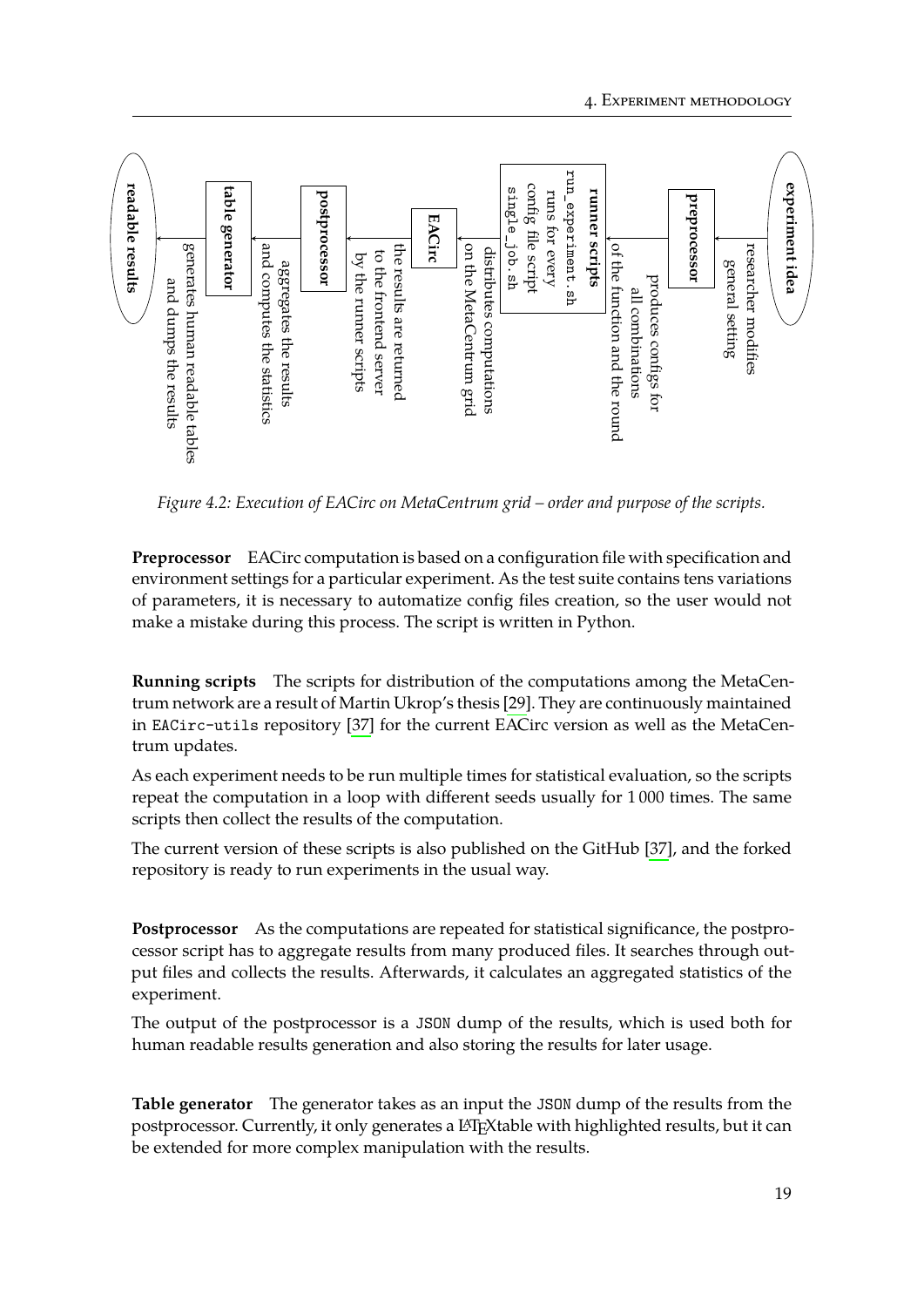<span id="page-27-1"></span> $Σ = 100 \frac{epochs}{experiment} \cdot 25 \frac{vectors}{epoch} \cdot 16 \frac{bytes}{vector}$  $\approx$  40 kB for learning + 40 kB for evaluation

*Figure 4.3: The amount of data analysed by neural network for a single configuration of randomness testing experiment.*

#### **Goal specification**

The ultimate goal of the experiments with metaheuristics is increasing detection capabilities of non-randomness of tested datastream. The analysed functions, described in Section [4.1,](#page-21-1) are round-reduced. The randomness of the data increases rapidly with the rounds addition, so the comparison of metaheuristics may not be fine-grained enough. We would need functions with a low increase of the randomness per round as a benchmark, but we did not observe such behaviour by any of the tested functions, nor our own design of benchmarking function does not behave that way [\[38\]](#page-48-4).

Less ambitious, but still useful goal can be an increase in the *rejection rate* of the null hypothesis per experiment. Rejecting only 10 % of runs lead to difficulties with the analysis of the output test. The higher the *rejection rate*, the easier is the interpretation of found distinguisher.

Another goal can be decreasing the computation time or the amount of used data. As we usually fix the *epoch length* to 100 iterations, the data usage and CPU time are directly related. Moreover, as the amount of used data is already high in this settings of EACirc, the time comparison is more valuable than consumed data comparison.

We can also analyse specific goals per metaheuristics. Both variable neighbourhood search and guided local search set a complementary target – a simplification of the circuits for later analysis.

#### <span id="page-27-0"></span>**4.2.2 Artificial neural networks methodology**

The neural network also classifies the *test vectors* into two sets – the tested data set and the reference data set. Therefore, the implementation takes as input two binary files – the tested file and the reference file. We generate these files with the *generator*, so we ensure consistency and comparability of the results of the approaches.

The execution of the neural network consists of a training phase, where we are iteratively changing the batches of the learning data, and an evaluation phase, where we use fresh data for the final evaluation of the network's *success rate*. The whole computation needs significantly fewer input data than EACirc, as is shown in Figure [4.3.](#page-27-1)

We prepared automation scripts for an easier analysis of multiple files together. We have a script for sequential execution of all the runs for all the binary files in the given directory, which produces the results in JSON format. This file is afterwards proceeded by a script, which plots the learning progress and final *success rate*.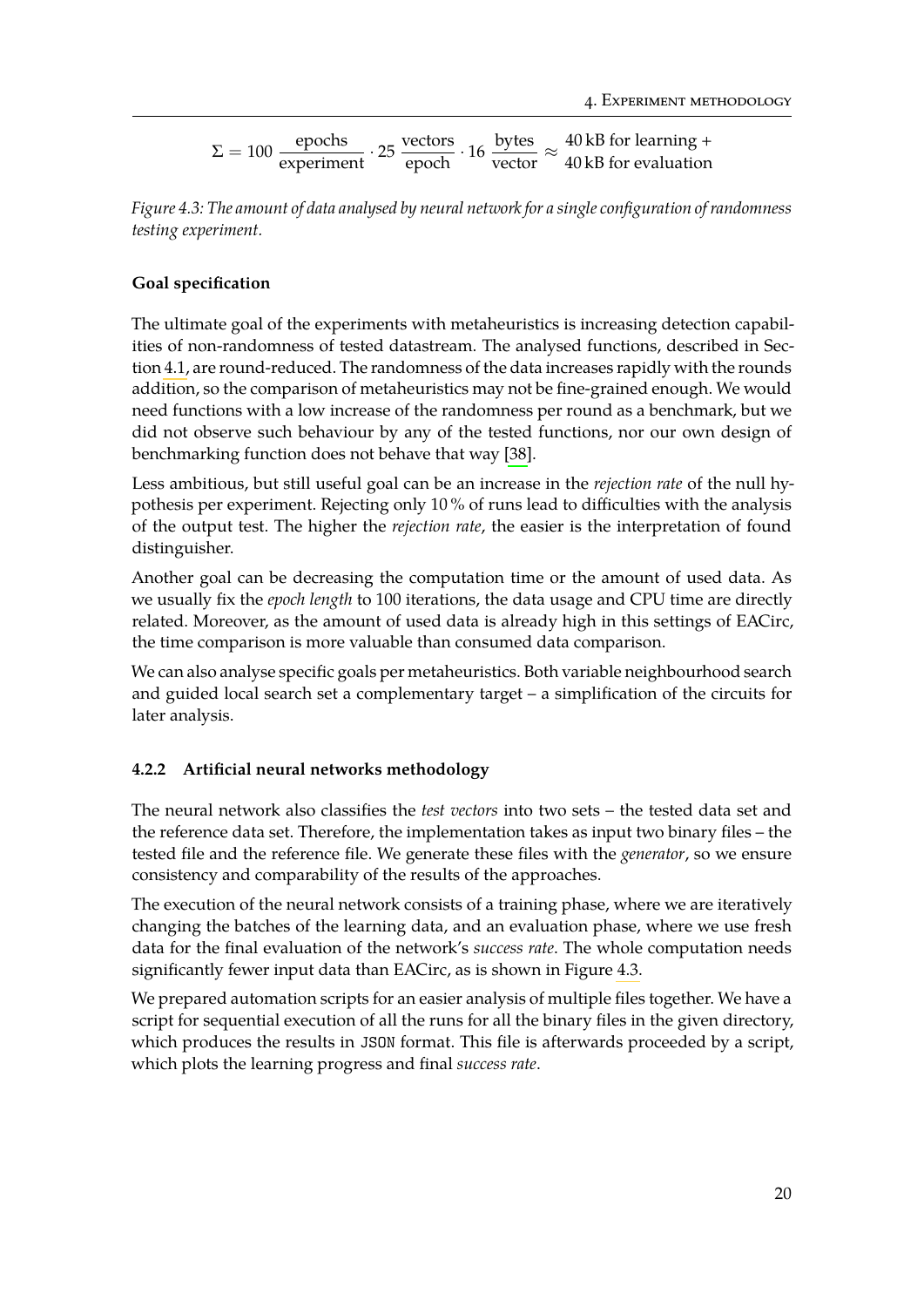# <span id="page-28-0"></span>**5 Results**

To verify every implemented method, we perform a *sanity experiment* comparing random data to random data. Such a test gives us a reference *critical value*, under which we do not reject randomness hypothesis. As this reference *critical value* depends on the analysed method, we state it explicitly with every test scenario.

In Section [5.1](#page-28-1) we show the results of single-solution metaheuristics, followed by Section [5.2](#page-32-1) with an analysis of metaheuristic's influence on the complexity of produced distinguisher circuit. In Section [5.3](#page-33-1) we show the results of artificial neural networks and finally in Section [5.4](#page-36-0) we compare all the methods introduced in this thesis.

#### <span id="page-28-1"></span>**5.1 Single-solution metaheuristics**

Single-solutions metaheuristics use evaluation described in Section [4.2.1.](#page-24-1) It means, we execute EACirc 1 000 times independently with the same setting and we evaluate how many of the runs rejected the randomness hypothesis. The number of rejections divided by the number of runs is called the *rejection rate*. As we use a *significance level α* = 1 %, the *sanity experiment* should reject the randomness hypothesis on average in 1 % of the runs. As we would like to have higher confidence in this *sanity experiment*, we perform it with 100 000 runs. The probability of incorrect *rejection rate* of such case can be computed from the binomial distribution. For example, a *rejection rate* higher or equal to 1.2 % of the *sanity experiment* with 1 000 runs can occur with the probability of 4.787 %, while the probability decreases to less than 0.001 % for 100 000 runs. We include the measured *rejection rate*to the first row of further presented result tables. Other rows contain results of round-reduced cryptographical functions.

Table [5.1](#page-29-1) and additional Tables [C.1](#page-54-1) to [C.3](#page-55-0) in the Appendix summarise results of the tested single-solution metaheuristics applied in EACirc. Every row of the table corresponds to one cryptographical function. The lower index after the function name specifies the number of rounds we limit the functions to in EACirc. The columns with -1, 0, +1 and +2 denote an offset to the number of rounds specified in the index. For example,  $\text{AES}_3$  was tested reduced to two rounds, three rounds as default, and four rounds. Five rounds were not tested, which is denoted by a dash in the corresponding cell. The number in the cell represents the *rejection rate* for the particular case. For indistinguishable data, values around the *rejection rate* of the *sanity experiment* are expected. Results higher than twice the *rejection rate* of the *sanity experiment* can happen in less than 0.15 % cases for indistinguishable data, we denote it as *empirical critical value*. Therefore, results over the *empirical critical value* are not considered random.

We use red highlight to ease the comprehension denoting that EACirc detected non-randomness. Otherwise, EACirc has not found any evidence against the randomness of the tested data. Therefore, we cannot say anything about the randomness of the data (we can neither reject, nor accept their randomness hypothesis). We highlighted untested scenarios (dash in the cell) if the results were estimated from prior works [\[9,](#page-46-9) [10,](#page-46-10) [35,](#page-48-1) [39\]](#page-48-5) or faster test by statistical batteries. All the functions behave as expected; their randomness never decreases with an increasing number of rounds.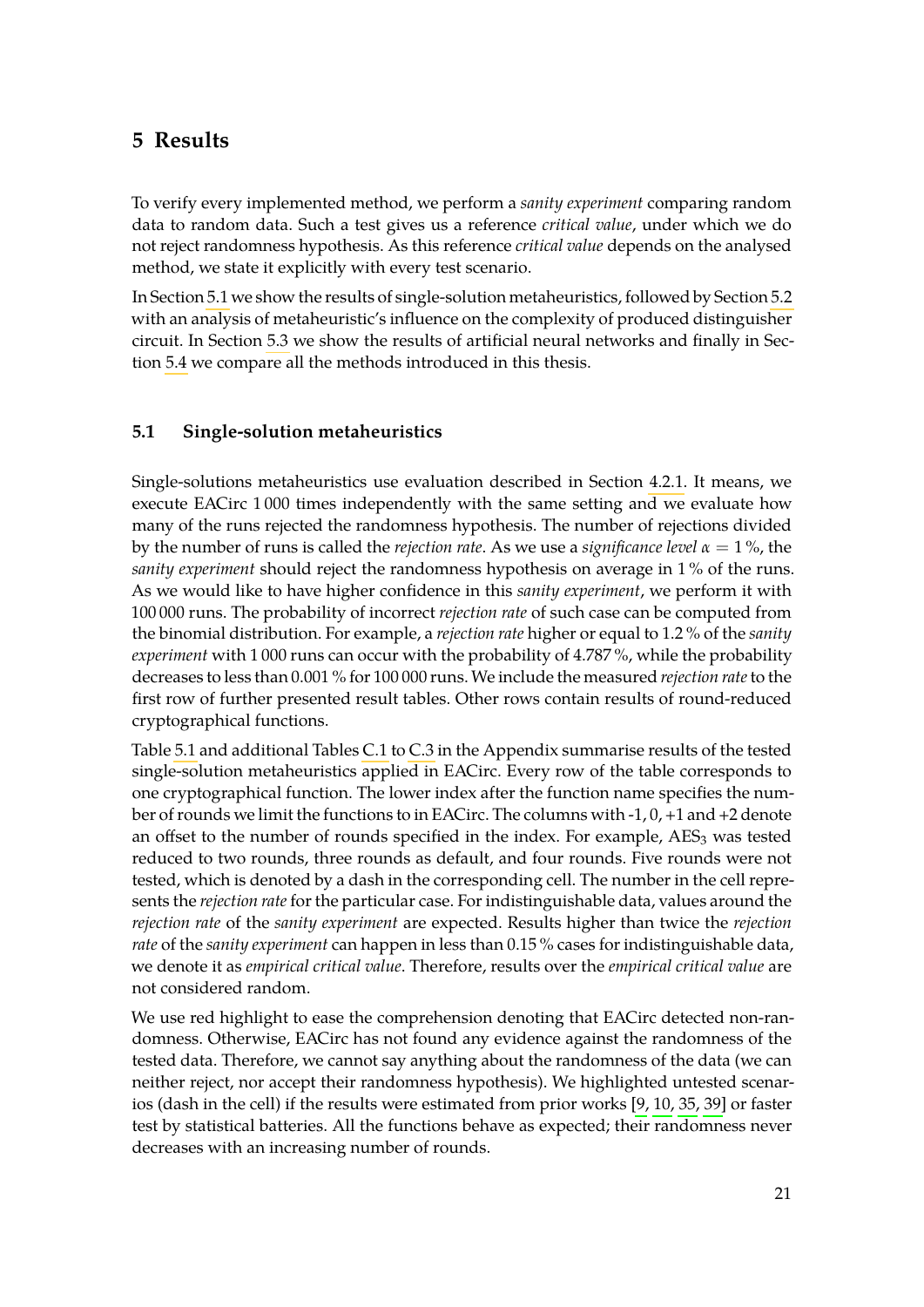5. Results

<span id="page-29-1"></span>

| Function\rounds              | -1  | 0       | 1     | $\overline{2}$ |
|------------------------------|-----|---------|-------|----------------|
| rnd_rnd <sub>no rounds</sub> |     | 0.01128 |       |                |
|                              |     |         |       |                |
| $\text{AES}_3$               | 1.0 | 0.160   | 0.007 |                |
| BLAKE <sub>1</sub>           | 1.0 | 0.110   | 0.021 | 0.006          |
| Grain <sub>2</sub>           |     | 1.0     | 0.009 | 0.011          |
| Grøstl <sub>2</sub>          |     | 1.0     | 0.010 | 0.010          |
| $HC-128_{no \, rounds}$      |     | 0.008   |       |                |
| $JH_6$                       |     | 1.0     | 0.012 | 0.008          |
| Keccak <sub>3</sub>          | 1.0 | 0.017   | 0.008 |                |
| $MD6_8$                      |     | 0.774   | 0.008 | 0.011          |
| Rabbit <sub>0</sub>          |     | 0.017   | 0.007 | 0.015          |
| $RC4_{no \, rounds}$         |     | 0.011   |       |                |
| Salsa20 <sub>2</sub>         |     | 1.0     | 0.010 | 0.008          |
| Single DES <sub>4</sub>      | 1.0 | 0.204   | 0.001 | 0.010          |
| Skein <sub>3</sub>           | 1.0 | 1.0     | 0.016 | 0.010          |
| SOSEMANUK <sub>4</sub>       |     | 1.0     | 0.017 | 0.011          |
| TEA <sub>4</sub>             | 1.0 | 0.444   | 0.012 | 0.013          |
| Triple $DES2$                |     | 1.0     | 0.006 | 0.007          |

*Table 5.1: Results of iterated local search as EACirc metaheuristic on the well-known cryptographic functions. The values in the cells are the rejection rate of the randomness hypothesis. The structure and the values of this table are explained in Section [5.1.](#page-28-1)*

#### <span id="page-29-0"></span>**5.1.1 Iterated local search**

As was stated in Chapter [2,](#page-10-0) EACirc used iterative local search as the metaheuristic since version 4.0. Therefore, measuring this metaheuristic serves as a baseline allowing direct comparison of other metaheuristics. In addition, it can be used to estimate comparison to prior EACirc results [\[9,](#page-46-9) [10,](#page-46-10) [35,](#page-48-1) [39\]](#page-48-5), which were verified by this work.

The results of iterated local search are shown in Table [5.1.](#page-29-1) From these results, we can conclude the following regarding the testbed.

- ∙ The *empirical critical value* (the result in the first row) is significantly (as is computed in Section [5.1\)](#page-28-1) higher than 1 %. It is caused by a known, but yet an unresolved bug, described in the documentation [\[40\]](#page-48-6). This bug is a consequence of unconnected input to output in the circuit, so we denote it as the *connection bug*. We tried fixing the *connection bug* using many techniques. However, none of them was statistically sound, and none has fixed the issue globally.
- ∙ The randomness of three-round AES, one-round BLAKE, eight-round MD6, fourround DES, and four-round TEA is in the interpretation described in Section [4.2.1](#page-24-0) rejected. However, the *rejection rate* is less than 100 %. Therefore, the probability of obtaining a working distinguisher is lower than 100 %. We denote these results as *benchmarking functions* results, as the quality of different metaheuristics directly affect them. Therefore, these *benchmarking functions* provide a highly sensitive comparison of the metaheuristics.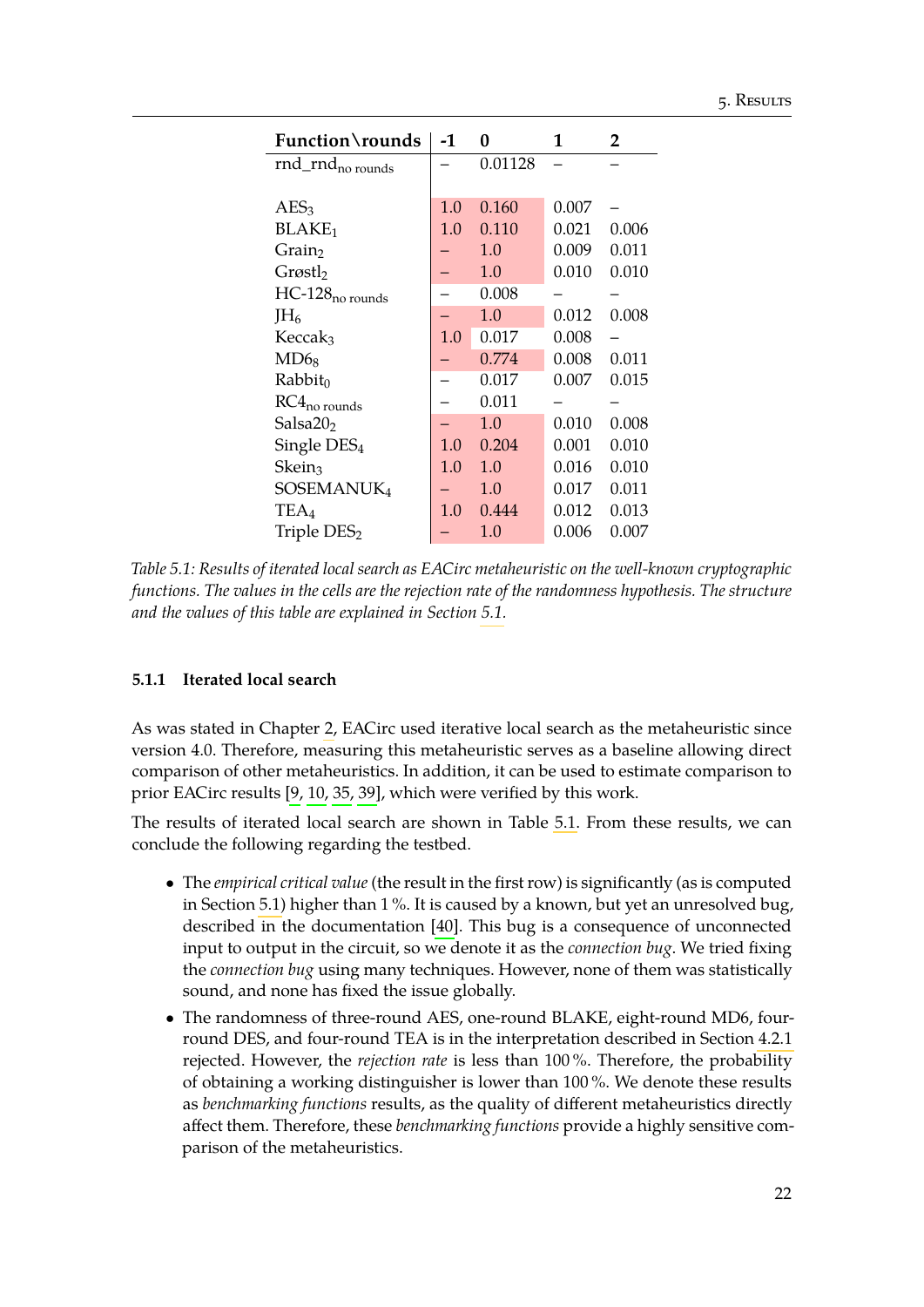We also performed other tests, which showed some additional information.

- ∙ It is possible to obtain the *rejection rate* higher (up to full 100 %) than shows Table [5.1](#page-29-1) for the *benchmarking functions*. However, advancing the results require timeconsuming manual fine-tuning to the tested data or more computational time. In the study of TEA [\[39\]](#page-48-5), we showed almost 100 % distinguisher for four-round TEA. Obtaining such result required different shape of the circuit due to TEA block length and 100 times more *test vectors*. On the other hand, an increase in the *rejection rate* by better metaheuristic applies in general, so all results should benefit such improvements.
- ∙ The results shown in Table [5.1](#page-29-1) were tested with the *epoch length* of 100 generations. It means that the metaheuristic performed 100 generations on the same dataset. This setup seems to lead to *overfitting*, as Ukrop examined in [\[9,](#page-46-9) Section 7.1]. We tried decreasing the *epoch length* to 20, which resulted in the increase of influence of the *connection bug*, as the *empirical critical value* raised to 0.03127. Such setup did not increase the number of distinguished rounds for any function, but it increased the *rejection rate* of all the *benchmarking functions*. However, only the *rejection rate* of three-round AES increased significantly to 0.982. The same behaviour appeared for shorter *epochs* for all metaheuristics.

#### <span id="page-30-0"></span>**5.1.2 Simulated annealing**

We tested the simulated annealing as a representative of single-solution metaheuristics that can accept a non-improving solution. The results are available in the Appendix as Table [C.1,](#page-54-1) as they are very similar to Table [5.1](#page-29-1) with iterative local search results. A direct comparison of notable metaheuristics results on the *benchmarking functions* will be summarised in Section [5.4.](#page-36-0)

The *sanity experiment* ended with the *rejection rate* of 0.01681, which corresponds to a higher influence of the *connection bug* for metaheuristics that accepts non-improving *neighbour*. As the *rejection rate* of the random-random experiment increases, all other *rejection rates* increase as well. Therefore, the *connection bug* probably influenced *benchmarking functions* results, so the increased *rejection rate* of them may not imply a significant improvement.

The simulated annealing uses two configurable variables that influence the learning process. Those are the initial temperature and the cooling ratio. They both corresponds to the probability of accepting a non-improving solution. We analysed three different cooling scenarios, every on three different initial temperatures and cooling ratios. The cooling scenarios are illustrated in Figure [5.1](#page-31-1) and the difference is based on the behaviour on changed learning data. The tested variables were (*initial temperature*, *cooling ratio*) ∈  $\{(500, 0.9), (100, 0.98), (50, 0.995)\}.$  Every combination of cooling scenarios and temperature variables were analysed. The Table [C.1](#page-54-1) is the final and the best result of those nine tested configurations. The configuration is described by the blue temperature scheduling curve with the *initial temperature* = 500 and the *cooling ratio* = 0.9, as suggests Talbi in [\[8\]](#page-46-8).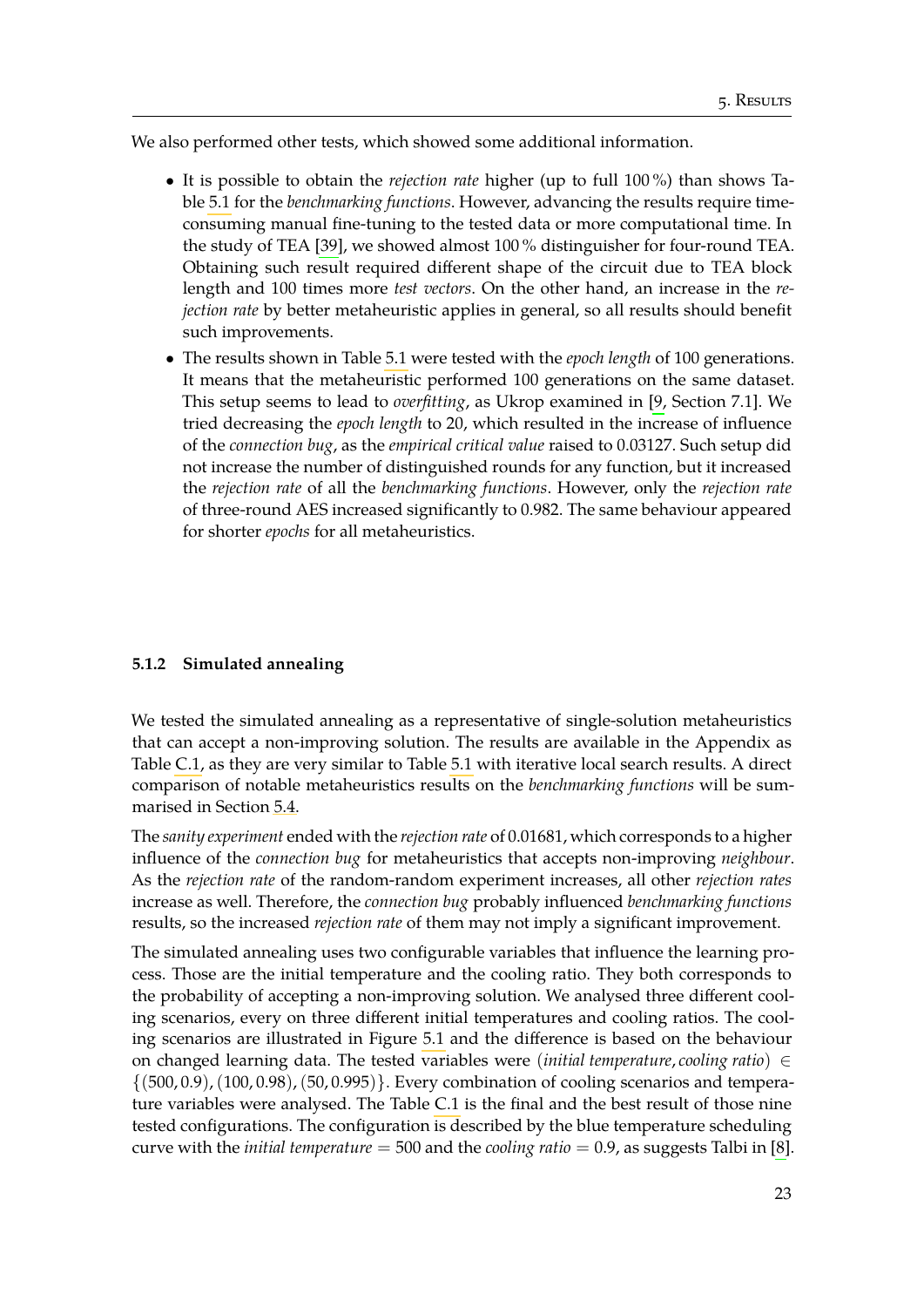<span id="page-31-1"></span>

*Figure 5.1: The probability of accepting a non-improving solution for simulated annealing metaheuristic. Three colours show three tested scenarios of cooling schedule. Red line shows slower cooling schedule, which is based only on the current iteration. Remaining scenarios involved the change of tested data at the end of epoch. The blue curve illustrates the best-observed scenario.*

#### <span id="page-31-0"></span>**5.1.3 Guided local search**

We implemented second *fitness function* for guided local search. It is equal to the number of connectors in the circuit. Within the guided local search scope of the text, we refer to this second *fitness function* as *penalisation*.

Guided local search can escape *local optima* by the change of the evaluation method. Our goal was set to escape not *local optima*, but unwanted solutions with *fitness* equal to 0, which is caused by *connection bug*. We *penalise* unconnected solutions to prefer denser circuits. This *penalisation* proved to lead to more connected solutions faster.

In contrast, solutions with *fitness* higher than 0.9 are *penalised*, if they have too many connectors. We expected that the circuit of strong distinguisher would be sparser, which was also verified by the experiments. The both *penalization* methods were tested independently, and they both have a similar role in the improvement of the results of *benchmarking functions*. However, they are working especially well together, as they hold the circuits reasonably dense.

The *penalisation* for increasing connectivity can be referred to as *space exploration*, while the *penalisation* for reducing connectivity corresponds to *solution exploitation*, concepts well known from machine learning. For further explanation, please refer to Talbi [\[8,](#page-46-8) Section 1.3.3, page 24].

The final results of the guided local search are similar to results of iterated local search Table [5.1.](#page-29-1) Therefore, they are available in the Appendix in Table [C.2.](#page-55-1)

#### **Unrelated fitness functions**

We have also analysed the original idea of guided local search, such that we should change between unrelated *fitness functions* to help the metaheuristic find a better solution. We im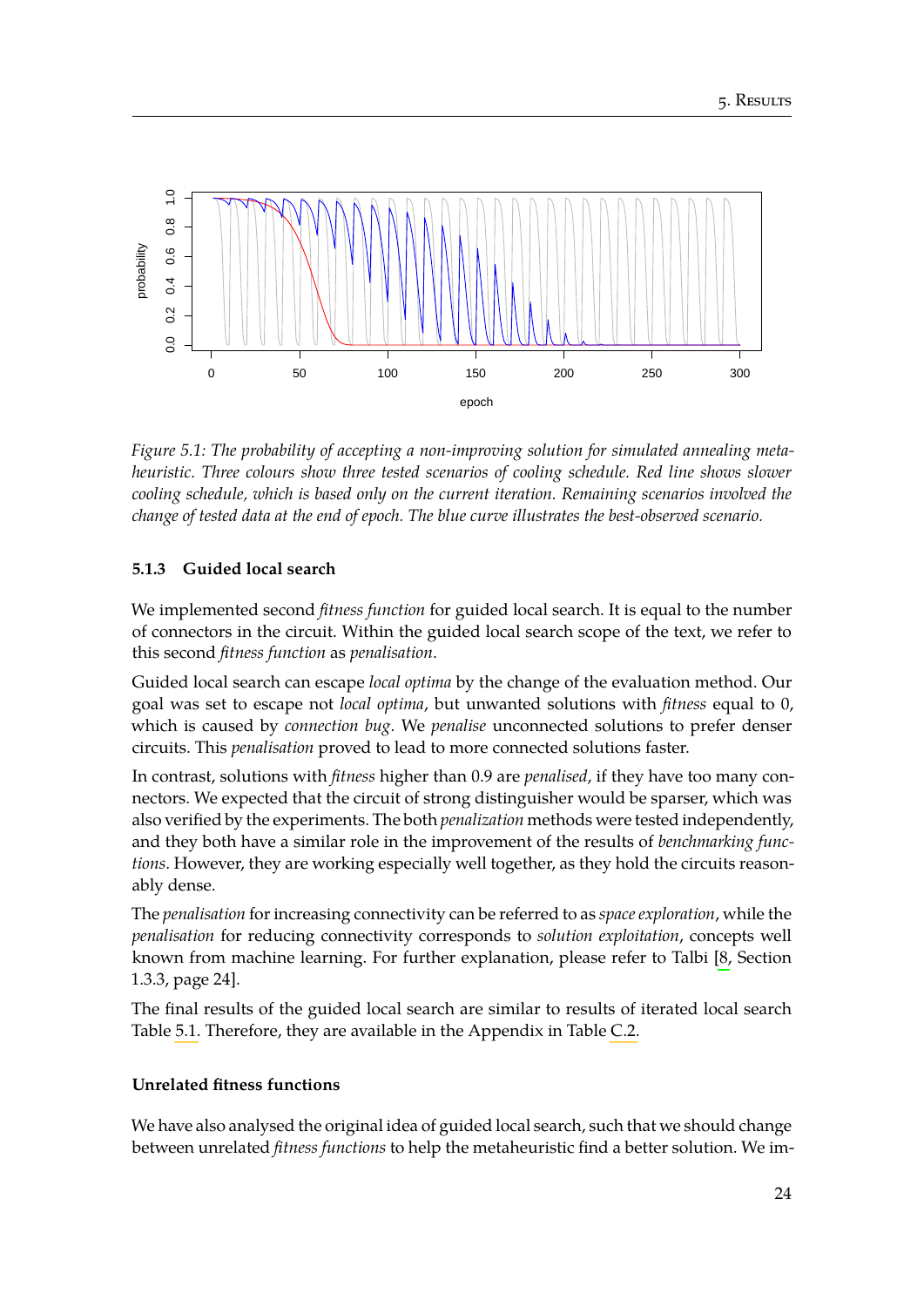plemented another *fitness function* called *weight evaluator* based on different statistics than the  $\chi^2$  test. While the  $\chi^2$  test analyses the bits and their order in the circuit's output byte, the *weight evaluator* analyses only the values of the bits, ignoring their position. Therefore, the *weight evaluator* can be compared to the *monobit test* of circuit outputs. Hence the *fitness function* using *weight evaluator* alone performs slightly worse than *χ* 2 test *fitness function*.

Concurrent usage of these both *fitness functions*resulted in significantly worse distinguishing capabilities than the first method described in this sub-section.

#### <span id="page-32-0"></span>**5.1.4 Variable neighbourhood search**

The goals of the variable neighbourhood search are very similar to the guided local search goals. We also want to increase the connector density in the case of unconnected circuits and decrease it if the circuit works as a good distinguisher. The guided local search ensures this through the *fitness function* changes, while variable neighbourhood search changes inspected individuals. If the circuit is not connected, it tries only denser circuits. If the circuit is working well, it considers only sparser circuits for the *neighbours*.

If we have an unconnected circuit, we try adding a new connector, so the probability of reaching connected graph increases. In the opposite case, when we have a good working individual, we examine only solutions with fewer connectors.

The variable neighbourhood search results are in the Appendix in Table [C.3.](#page-55-0) It is performing better than the iterative local search. However, overall it performs slightly worse than guided local search, as can be seen at the end of this chapter in inter-approach comparison in Table [5.5.](#page-37-0) It is probable that the limitation of the *neighbourhood* does not allow exploration of a significantly better solution in case of well-working solutions.

#### <span id="page-32-1"></span>**5.2 Analysis of the resulting circuit**

EACirc's run produces a final distinguisher circuit. If the distinguisher can detect nonrandomness of the tested data, its structure can provide an insight into the source of this non-randomness.

For the analysis of the circuit, we had to prepare a visualisation of the output circuit. EACirc dumps the final circuit to a file in dot format, which is transformed to image via Graphviz visualisation tool [\[41\]](#page-48-7).

We also perform *pruning* of the circuit removing the unnecessary connectors and nodes. It is implemented as a BFS traversal of the circuit from the output node. This way, we can eliminate all connectors and nodes that are not affecting the output. *Pruning* works better for sparse circuits, where it can reduce the number of connectors by more than 50 %. Dense circuits can sometimes be pruned by less than 10 %.

#### <span id="page-32-2"></span>**5.2.1 Guided local search**

A secondary goal of the guided local search was the simplification of output circuits. When the metaheuristic finds a distinguisher for the tested data, it *penalises* dense circuits over sparser circuits. During this circuit simplification, guided local search does not lose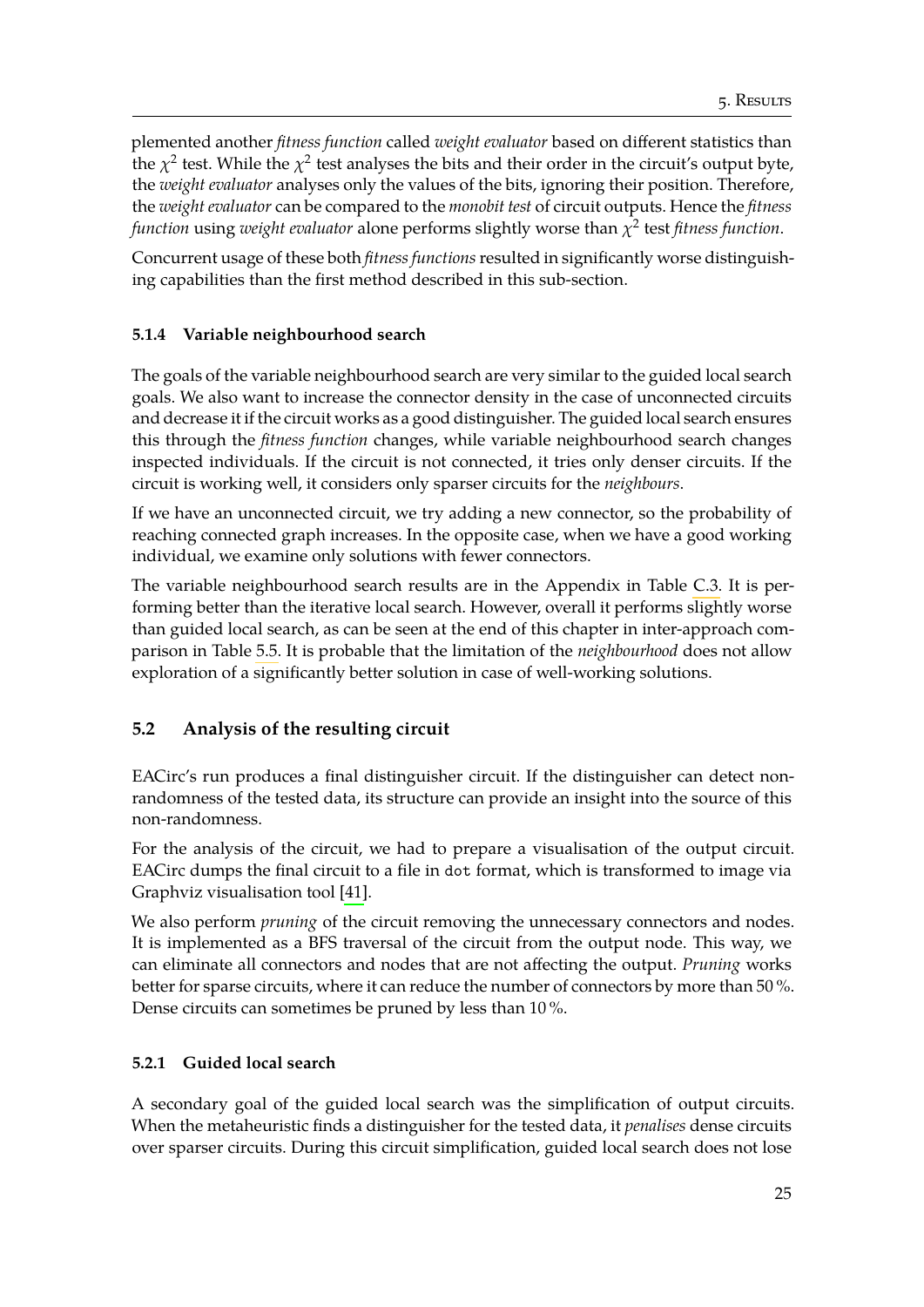any relevant connectors, as the leading *fitness function* is still the  $\chi^2$  test. Therefore, we remove only unnecessary connectors.

The output from a run using guided local search created a significantly sparser circuit, usually already with less than 50 % of connectors compared to iterative local search runs, as is shown in Figure [5.2.](#page-34-0) The *pruning* of such circuits resulted in very sparse circuits. These simpler circuits are easier for analysis, so it is less demanding to find the source of non-randomness of the tested data. *Pruning* is an important tool for manual cryptanalysis. The cryptanalysts can reveal potential weaknesses of the cryptographic function based on a simple circuit. The visualisation and *pruning* also help our team understand the EACirc computations.

*Pruning* works only for individuals that are good distinguishers. If the tested data seem random, guided local search will not create sparse circuit – circuits remain even more connected. The density of the circuit can also show how successful a distinguisher is.

#### <span id="page-33-0"></span>**5.2.2 Variable neighbourhood search**

As in Section [5.2.1,](#page-32-2) we inspected the density of the output circuit. Again, the circuits were on average sparser than circuits from iterated local search. However, they were significantly denser than circuits from guided local search runs. The observation may also support the hypothesis that limiting the *neighbourhood* is too strict, and disallows valuable changes in the learning process.

## <span id="page-33-1"></span>**5.3 Artificial neural networks**

We analysed artificial neural networks on the same dataset. The algorithm takes two binary files as an input – the tested data and the referential random data. The first step is encoding the data into a NumPy array of floats. Then we form two mutually exclusive datasets – the learning and the testing dataset. Both contain randomly chosen *test vectors* from either of the input files, together with the label of the data source.

We implemented the neural network in the Python library Keras [\[42\]](#page-48-8), which is a high-level API for TensorFlow [\[43\]](#page-48-9). Keras allows a simple prototyping of the network's layout, while TensorFlow is a highly effective implementation of linear algebra for neural networks capable of computation on CPU and GPU. The implementation is entirely independent of the EACirc, and the code is published on GitHub [\[44\]](#page-48-10).

We initially designed the network's layout by intuition, trial and error and available tips for networks layout from the best practices of image processing. We designed a network with five layers layout. The input layer's width depends on *test vector's* length. Usually, it is 128 bits, encoded as floats. Then follow three hidden layers with widths eight, four, and two neurones. The output layer consists of a single neurone.

We analysed the performance of such prototype network and selected a benchmarking function for the comparison of the influence of network's parameters. We tested multiple layouts. The layout of the prototype network can be noted by a number of neurones in the hidden and output layers – 8-4-2-1. We experimented with following layouts: 1, 16-1, 8-4-2-1, 8-8-8-1, and 16-8-4-2-1. The second tested parameter of the network was the number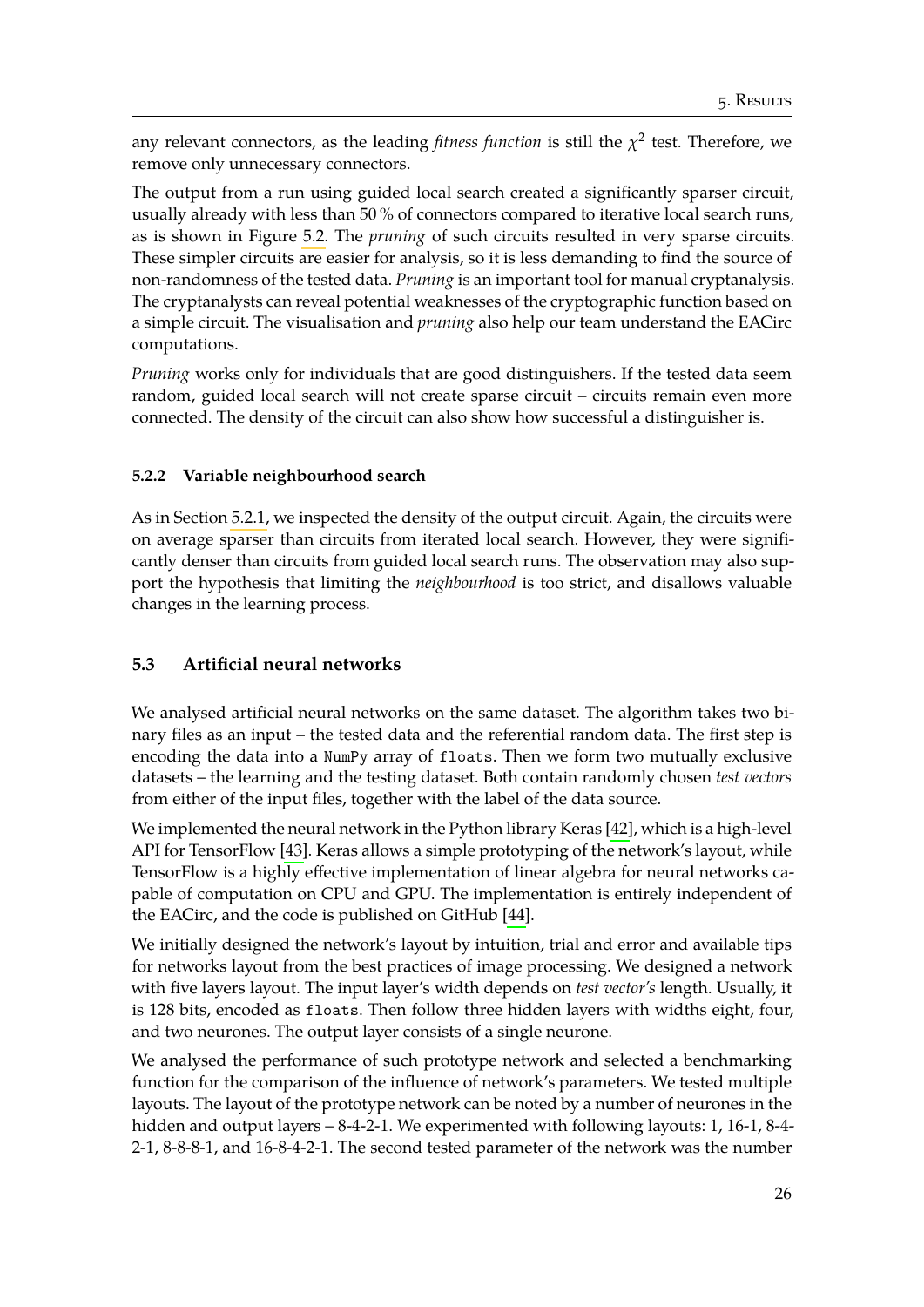<span id="page-34-0"></span>



*(a) An iterated local search circuit before pruning.*

*(b) An iterated local search circuit after pruning.*



*(c) A guided local search circuit before pruning.*

*(d) A guided local search circuit after pruning.*

*Figure 5.2: The top two circuits were produced by iterated local search, while bottom two by guided local search. The tested data for all the cases were four-round DES. While the both unpruned and pruned iterated local search circuits are quite dense, even the unpruned guided local search circuit is sparse. However, if the tested data seems random, the guided local search circuit would be even denser than Figure [5.2a.](#page-34-0)*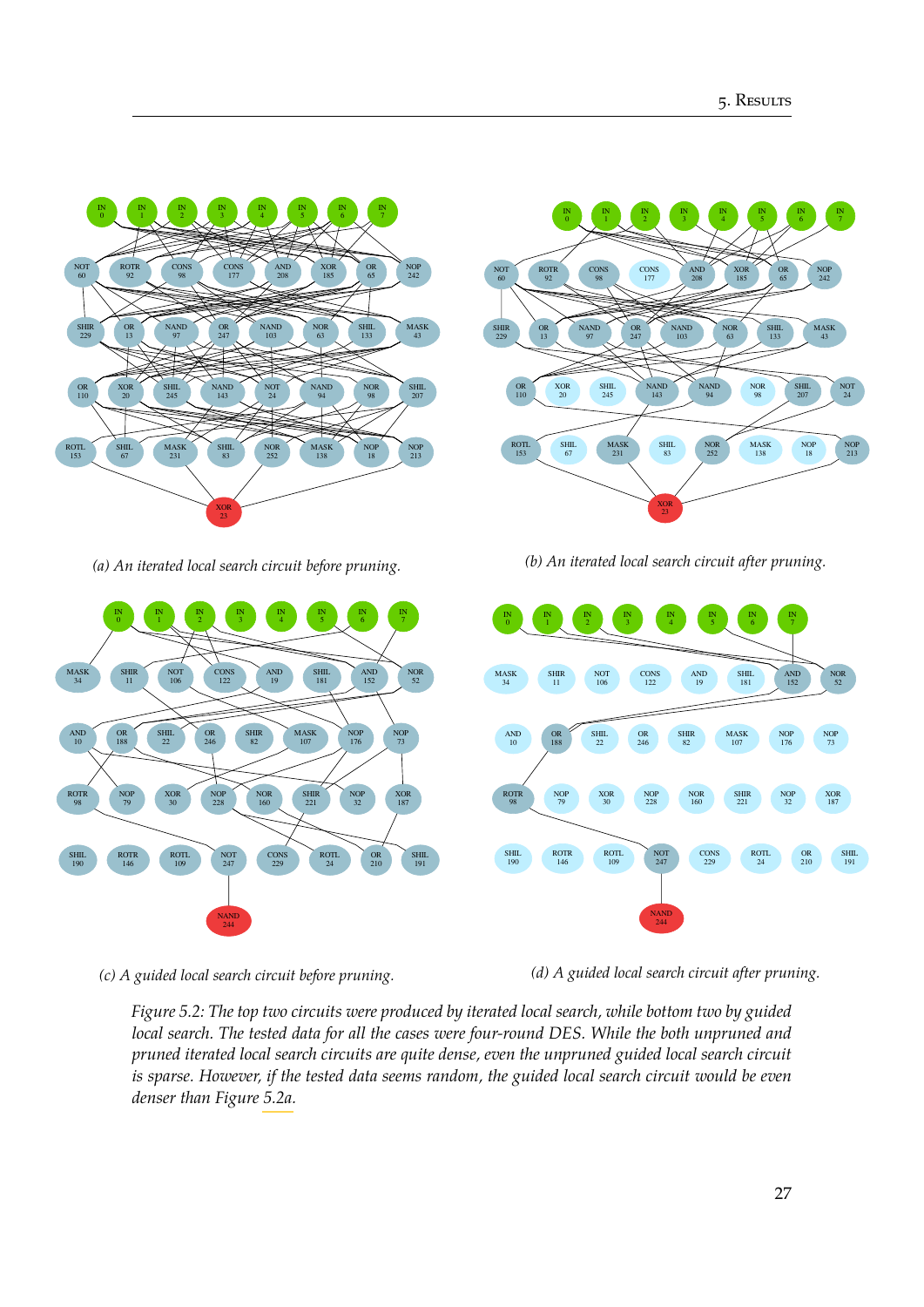of *test vectors* evaluated in a single iteration. Our preliminary results on the prototype network showed that smaller batches lead to better results. We analyse two properties of the execution: what was the final *acceptance rate* of the network and how fast did the network learned the first statistically significant distinguisher. The *acceptance rate* is equal to the ratio of  $\frac{\text{\#correct guesses}}{\text{\#total guesses}}$ .

Interpretations of the observations from Tables [5.2](#page-35-0) and [5.3](#page-36-1) are the following.

- ∙ An increasing batch size decreases the learning speed, as can be seen in Table [5.3.](#page-36-1) Our reasoning for this observation is that more testing vectors per one iteration overload the network with too much information. An ideal batch size is within 10 to 50 *test vectors*.
- ∙ Complex networks learn slower than simple networks. Sometimes the complex networks are not able to learn from the data at all. Nevertheless, the network of a single neurone performs always the best over all the examined batch sizes. The single neurone can still observe if the *test vector* contains more ones than zeroes as well as simple patterns.
- ∙ The learning capabilities of the neural networks in our implementation are limited. Based on these observations, we cannot expect neural network is performing better than EACirc.

We evaluated one of the best working parametrisation (single neurone and batch size 25) of the neural network on the well-known functions dataset. The results are in Table [5.4](#page-37-1) where rows and cells are the same as in the previous results in Table [5.1](#page-29-1) and in the cell is a final acceptance rate of the run. The *acceptance rate* is equal to the ratio of  $\frac{\#_{\rm corrected\,guess}}{\#_{\rm total\,guess}}.$  It measures the quality of the ANN, similarly as a *fitness function* was the metaheuristics' metric. The red highlight has the same meaning as before, the *critical value* used for rejection of randomness was set to 0.55, as such results have the probability lower than 1 %.

We also experimented with convoluted neural networks (CNN). The convoluted neural network works excellent for image and signal processing, as the convoluted layer detects local patterns. However, cryptographic functions should meet the *strict avalanche criterion* suppressing any data locality. The CNN serves as a specific test for locality-specific patterns. If the reduced cryptographic function meets the *strict avalanche criterion*, the CNN should perform worse, as the first layer of CNN has lower capabilities than a fully connected layer of ANN. Overall, the CNN performed worse than ANN. The main problem was slower learning than ANN.

<span id="page-35-0"></span>

| Layout batch size $\begin{array}{ccc} 10 & 25 & 50 & 100 & 250 & 500 & 1000 \end{array}$ |                                                         |  |  |  |
|------------------------------------------------------------------------------------------|---------------------------------------------------------|--|--|--|
|                                                                                          | 0.985 0.967 0.957 0.934 0.937 0.641 0.716               |  |  |  |
| $16-1$                                                                                   | 0.992 0.970 0.960 0.935 0.938 0.665 0.719               |  |  |  |
| $8-4-2-1$                                                                                | $0.525$ $0.663$ $0.510$ $0.581$ $0.605$ $0.505$ $0.500$ |  |  |  |
| $8 - 8 - 8 - 1$                                                                          | 0.515 0.632 0.736 0.617 0.652 0.549 0.562               |  |  |  |
| $16 - 8 - 4 - 2 - 1$                                                                     | $0.516$ $0.500$ $0.503$ $0.507$ $0.504$ $0.506$ $0.518$ |  |  |  |

*Table 5.2: The final acceptance rate of the artificial neural network on two-round Salsa20 for different parametrizations. Rows describe the used layout and columns represents the size of the batch.*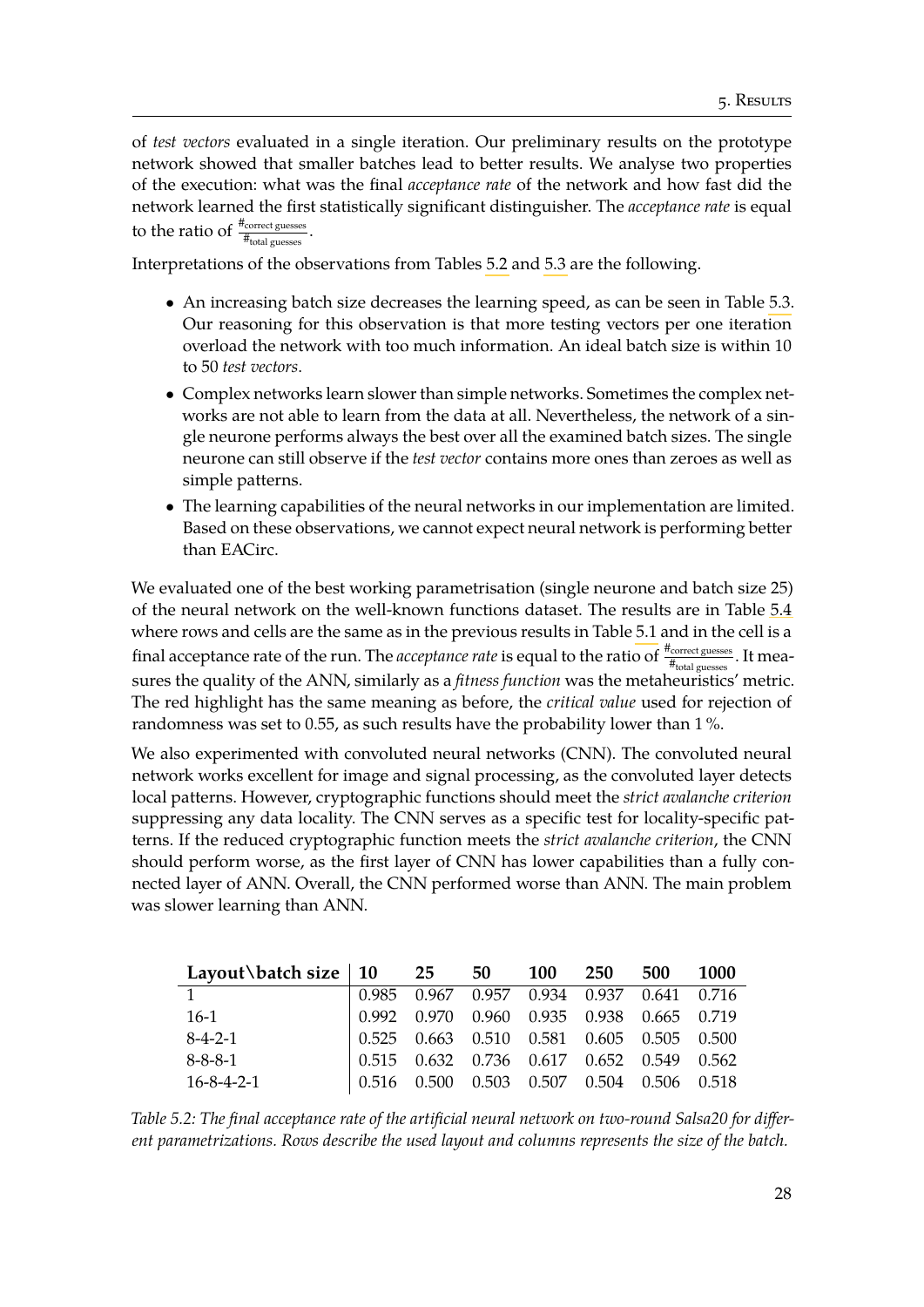<span id="page-36-1"></span>

| Layout \batch size   10 25 50 100 250 500 |                |                |             |            | <b>1000</b> |
|-------------------------------------------|----------------|----------------|-------------|------------|-------------|
|                                           |                |                |             | 1 0 1 2 10 |             |
| $16-1$                                    | $\overline{2}$ | $\overline{1}$ | 6           | 4 31       | 20          |
| $8-4-2-1$                                 | 53             |                |             | 96         |             |
| $8 - 8 - 8 - 1$                           |                |                | 76 47 76 63 |            |             |
| $16 - 8 - 4 - 2 - 1$                      |                |                |             |            |             |

*Table 5.3: The parametrizations analysis of the neural network on two-round Salsa20. The cell contains the iteration number when the acceptance rate overcome 0.6. Rows describe the used layout and columns represents the size of the batch.*

#### <span id="page-36-0"></span>**5.4 Inter-approach comparison**

The interesting details about single-solution metaheuristics are summarised in Table [5.5.](#page-37-0) The artificial neural network models are omitted in the table. They are not able to detect non-randomness of functions reduced to the given number of rounds.

- ∙ Guided local search is always more successful than the baseline iterated local search, and it is almost always the best among the tested methods. The single better result of simulated annealing does not mean it is better than guided local search, due to the higher *empirical critical value* caused by the *connection bug*. The same holds for four-round TEA and variable neighbourhood search, as it has a longer computation time.
- ∙ The ANN can detect bit-level non-randomness, while EACirc cannot. The bit-oriented evaluation is expected to to be crucial for the cryptanalysis. However, this did not lead to the creation of ANN distinguisher for any function, that would EACirc not be able to distinguish.
- ∙ The runtime of the simulated annealing and the guided local search is the same as the runtime of the iterated local search. The variable neighbourhood search can take up to five times longer. The data consumption of all metaheuristics in EACirc is the same, as described in Figure [4.1.](#page-25-0)

In comparison, the neural networks need significantly less data (as was shown in Figure [4.3\)](#page-27-1). One run of ANN takes about ten times less time than one EACirc run. However, due to varying capabilities, these numbers are not comparable. EACirc can also find distinguishers for the two-round AES within less than ten *epochs*, even though we set 300 *epochs* as the default. Interesting comparison of the efficiency of EACirc implementation is that C++ EACirc consumes twelve times more data per second of computation than ANN implemented in Python.

Still, the ANN is the only method, which can be used to classify a single *test vector* (16 bytes). The framework provides both its classification guess and the estimation of its certainty in the guess. No other method provides such application. EACirc is not able to classify a single vector in the current setting due to the statistical evaluation described in Chapter [2.](#page-10-0) Nevertheless, EACirc can be set to evaluate a single *test vector*. Such setting was used by Ukrop in [\[9\]](#page-46-9).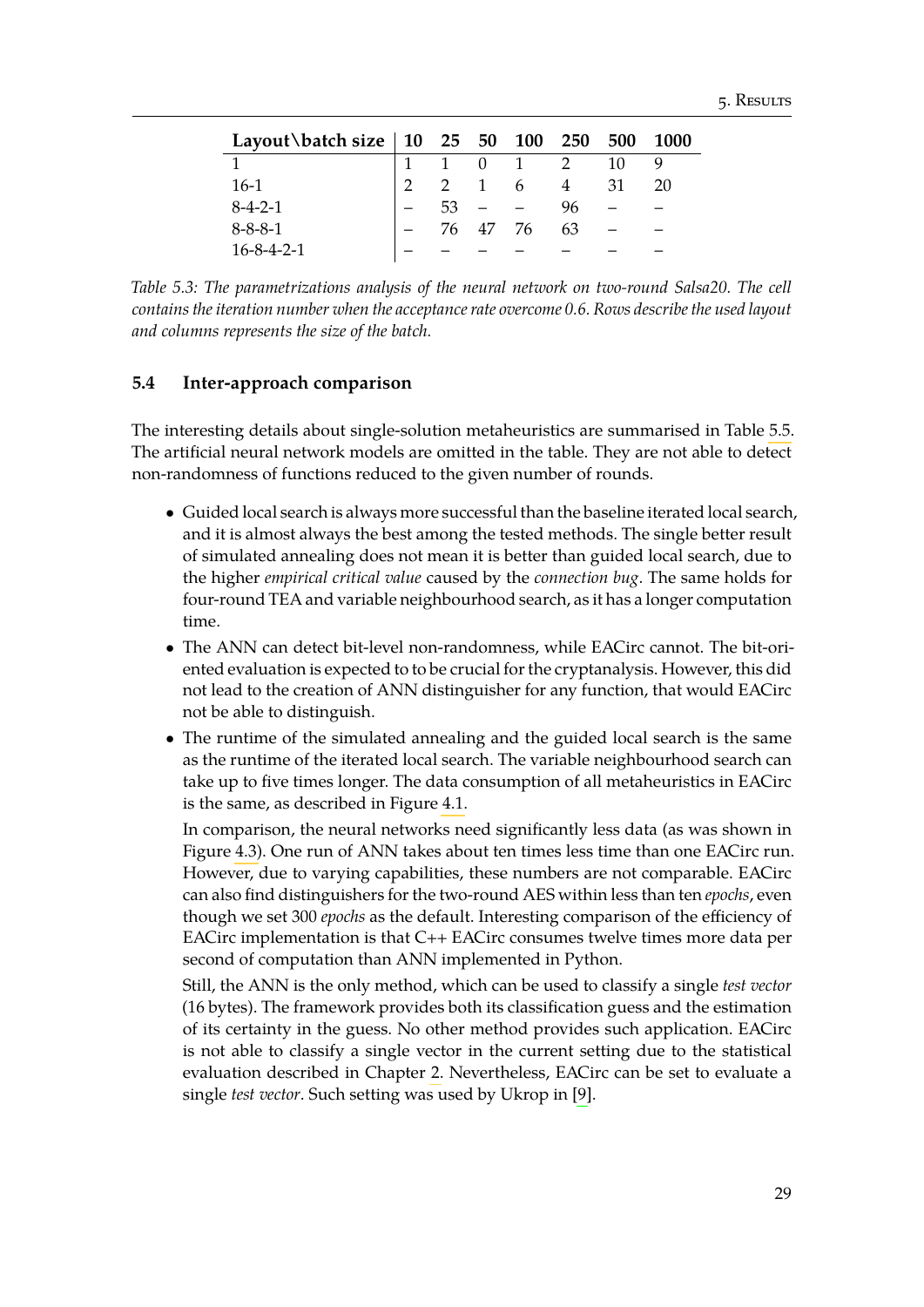<span id="page-37-1"></span>

| Function\rounds              | -1    | 0     | 1     | 2     |
|------------------------------|-------|-------|-------|-------|
| rnd_rnd <sub>no rounds</sub> |       | 0.503 |       |       |
|                              |       |       |       |       |
| AES <sub>3</sub>             | 1.0   | 0.501 | 0.498 | 0.506 |
| BLAKE <sub>1</sub>           | 1.0   | 0.500 | 0.501 | 0.503 |
| Grain <sub>2</sub>           | 1.0   | 1.0   | 0.500 | 0.508 |
| Grøstl <sub>2</sub>          | 0.496 | 0.500 | 0.498 | 0.495 |
| $HC-128_{no \, rounds}$      |       | 0.497 |       |       |
| JH <sub>6</sub>              | 1.0   | 1.0   | 0.495 | 0.501 |
| Keccak <sub>3</sub>          | 0.973 | 0.498 | 0.505 | 0.500 |
| $MD6_8$                      | 0.677 | 0.492 | 0.509 | 0.505 |
| $Rabbit_0$                   |       | 0.499 | 0.493 | 0.497 |
| $RC4_{no \, rounds}$         |       | 0.504 |       |       |
| Salsa20 <sub>2</sub>         | 0.776 | 0.770 | 0.499 | 0.499 |
| Single $DES4$                | 0.637 | 0.508 | 0.502 | 0.509 |
| Skein <sub>3</sub>           | 0.999 | 0.577 | 0.505 | 0.508 |
| SOSEMANUK <sub>4</sub>       | 1.0   | 1.0   | 0.496 | 0.501 |
| TEA <sub>4</sub>             | 0.750 | 0.507 | 0.514 | 0.504 |
| Triple $DES2$                | 0.999 | 0.656 | 0.507 | 0.500 |

*Table 5.4: The best-obtained results of ANN on well-known cryptographic functions dataset. The values are corresponding to acceptance rate, where value* 0.5 *is expected for runs that cannot reject the randomness hypothesis of the tested data. The dash represents a scenario that was not tested.*

<span id="page-37-0"></span>

| Function <sub>rounds</sub> Metaheuristic | search<br>Iterated<br>local sea | annealing<br>Simulate | searcl<br>Guided<br>local | neighbourhood<br>Variable<br>search |
|------------------------------------------|---------------------------------|-----------------------|---------------------------|-------------------------------------|
| AES <sub>3</sub>                         | 0.160                           | 0.305                 | 0.164                     | 0.182                               |
| BLAKE <sub>1</sub>                       | 0.110                           | 0.051                 | 0.260                     | 0.157                               |
| MD6 <sub>8</sub>                         | 0.774                           | 0.419                 | 0.995                     | 0.992                               |
| Single DES <sub>4</sub>                  | 0.204                           | 0.093                 | 0.496                     | 0.441                               |
| TEA <sub>4</sub>                         | 0.444                           | 0.244                 | 0.729                     | 0.877                               |

*Table 5.5: The rejection rate for selected cryptographic functions of EACirc utilising different singlesolution metaheuristics.*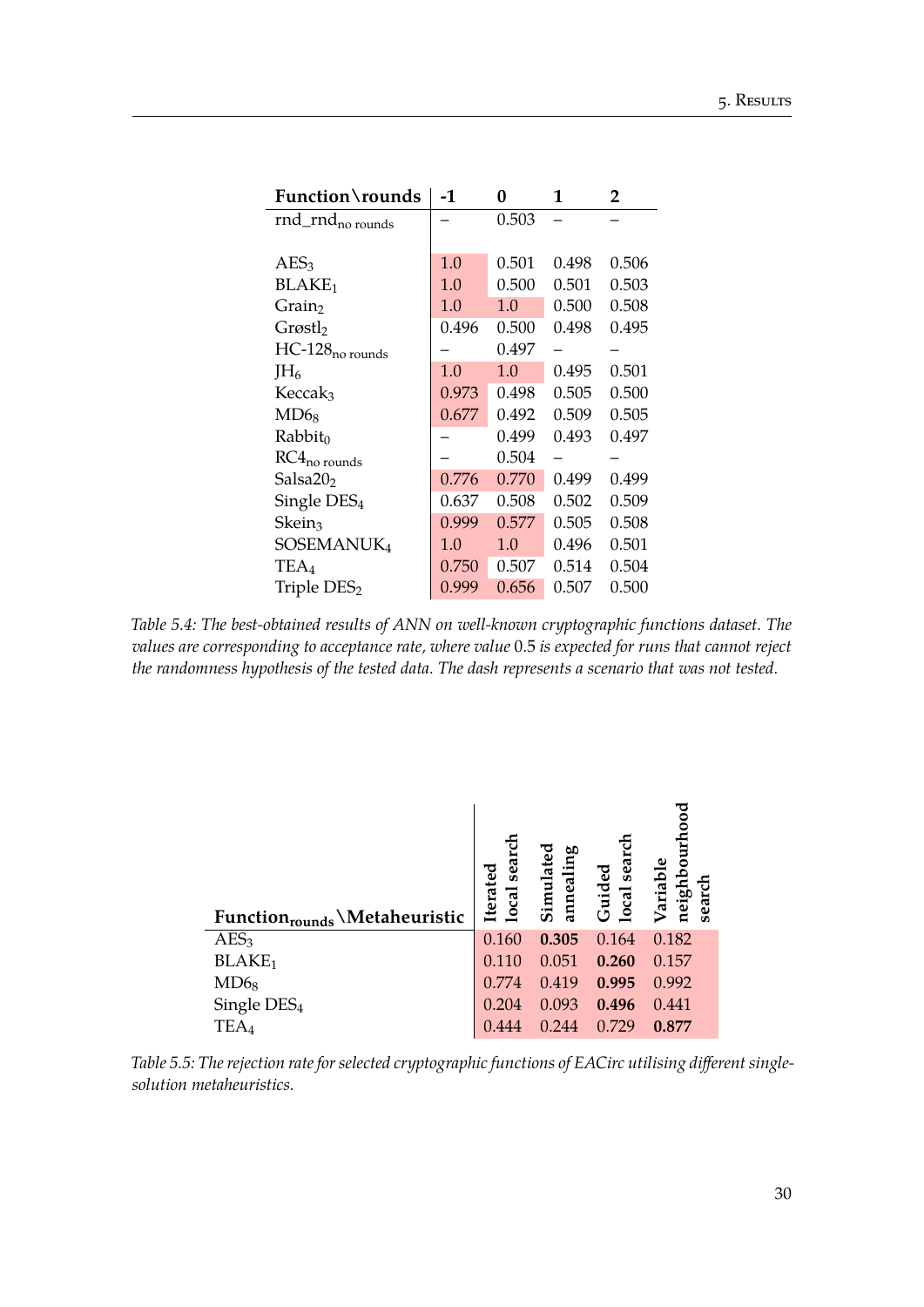# <span id="page-38-0"></span>**6 Related work**

We presented our tools for randomness assessment; yet this area is broad, and many researchers developed their own tools. However, these tools are not usually adaptive to the data as EACirc is. Instead, they test the data for a set of statistical properties. These statistical tests are grouped to statistical test batteries. There are multiple batteries; we present the following ones.

- **Donald Knuth** explains statistical testing in the second edition of The Art of Computer Programming [\[45\]](#page-48-11). He suggested several *PRNGs*, and for analysis, he designed some statistical tests. The high quality of this source was sufficient in the field until George Marsaglia came with the Diehard battery.
- **Diehard** was developed at Florida State University by George Marsaglia in 1995 [\[46\]](#page-48-12). It was published on CD together with three so-called true random data sources and multiple *PRNGs*.
- **Crypt-X suite** was a test battery for analysis of cryptoprimitives used in the late nineties [\[47\]](#page-48-13). NIST STS fully surpassed it.
- **NIST STS** is the "golden" standard of statistical testing in cryptography [\[48\]](#page-49-0). Four tests of the battery were standardised as one step for the certification FIPS 140-2 [\[49\]](#page-49-1). It was also used as one criterion of evaluation of the AES candidates by Murphy in [\[50\]](#page-49-2). For example, Murphy found NIST STS failing for the AES candidate HPC, which detected possible weaknesses of the algorithm.

NIST STS was developed in the late nineties, and the last revision was released in 2010 [\[48\]](#page-49-0). The 2010 update removed a biased test *Lempel-Ziv Complexity of Sequences*. Further analysis of the bias in the *p*-values produced by NIST STS shows more dependent tests producing biased results. Overall NIST STS is accepted as the "golden" standard, so newer batteries extend it (at least the FIPS 140 subset of NIST STS battery) and relates to it.

- **Dieharder** was developed by Robert G. Brown at the Duke University in 2004 [\[51\]](#page-49-3). It reimplements all tests of Diehard battery and extends it by multiple additional tests. Dieharder also contains three of the fifteen tests of the NIST STS battery. However, it suffers similar bias flaws as NIST STS, as detected Obrátil in the submitted thesis [\[52\]](#page-49-4).
- **TestU01** is state of the art in statistical testing. It is a library, continuously developed by Université de Montréal initially published in 2007 [\[53\]](#page-49-5). The design of the tests is innovative in comparison to previous batteries. It's tests are parametrised to form more sub-tests. This approach outperforms all other statistical batteries, as will be shown in our results in Table [6.1.](#page-40-1) The TestU01 also implements multiple *PRNG* from different categories, observing the same results, which proves the nonrandomness.

TestU01 implements several batteries for specific purposes. The batteries share some of the tests.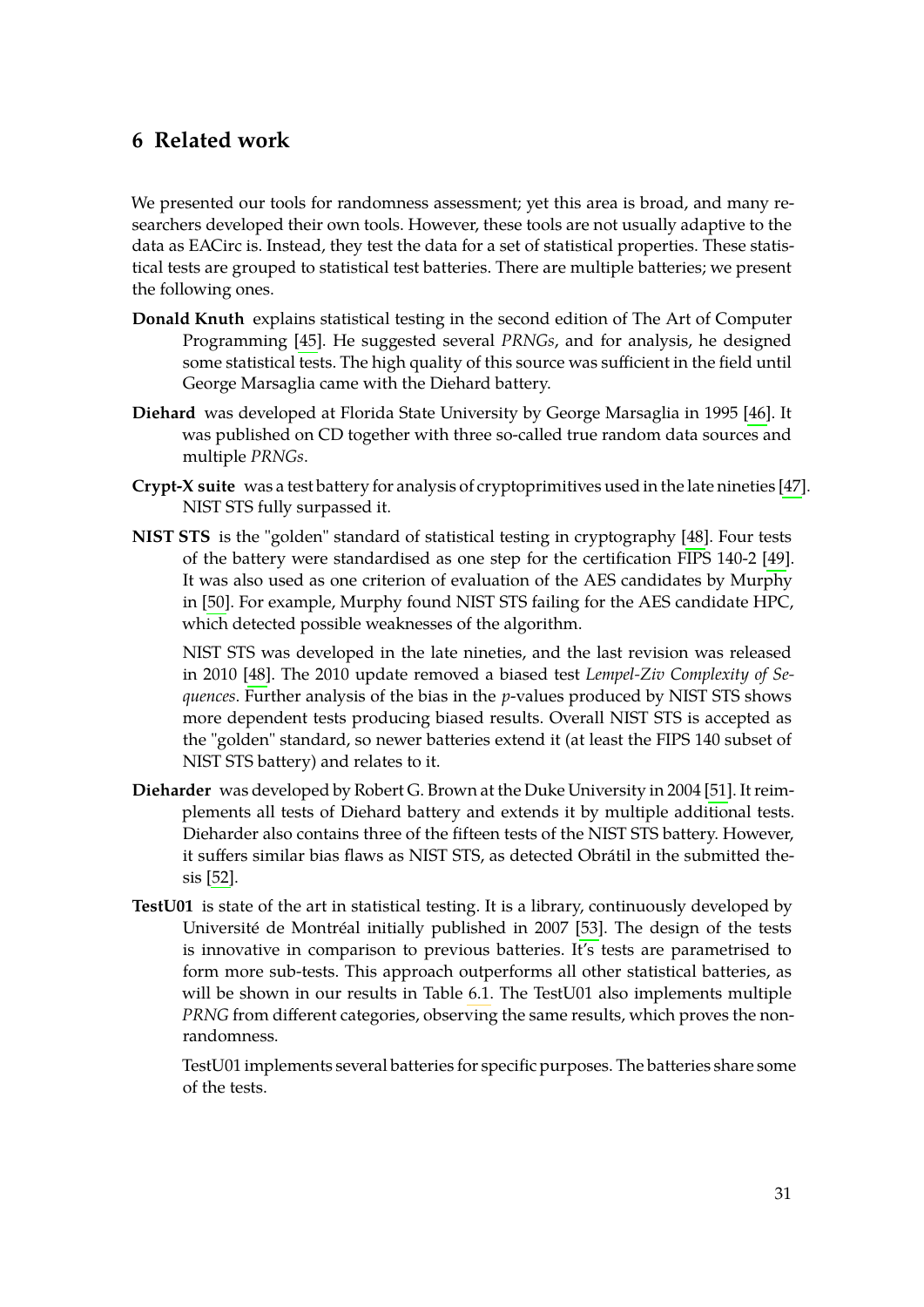- **PractRand** is another competitor to the TestU01 [\[54\]](#page-49-6). The author claims that the PracRand suits better for testing a large amount of data in comparison to other batteries. However, we have not testified this claim.
- **RaBiGeTe** is a statistical battery for Windows users [\[55\]](#page-49-7). It implements some of the NIST STS's tests and some of Donald Knuth's tests.

There are also others statistical batteries: CryptoStat [\[56\]](#page-49-8), YAARX [\[57\]](#page-49-9), ENT [\[58\]](#page-49-10), SPRNG [\[59\]](#page-49-11), gjrand [\[60\]](#page-49-12) and BSI's test suite [\[61\]](#page-49-13).

#### <span id="page-39-0"></span>**6.1 Statistical batteries**

We evaluated the dataset of well-known cryptographic functions with NIST STS (faster implementation by Sýs et al. was used [\[62\]](#page-49-14)), Dieharder and TestU01 batteries. Those batteries were automated in the project *Randomness Testing Toolkit* (*RTT*) [\[63\]](#page-50-0) as part of the master thesis of Ľubomír Obrátil [\[52\]](#page-49-4). *RTT* is an online service, which allows the user to upload binary data and it executes the batteries on them. It automatically detects the best possible setting of the batteries, as they are parametrised mainly by the size of the input file. After the execution, *RTT* postprocess the results and outputs a human readable interpretation of them. Similarly to the previous visualisations in this thesis, red highlight implies test rejected randomness hypothesis simplifying the table interpretation.

Such interpretation is straightforward. However, we show it may be incorrect in a very specific situation due to the statistical properties of the batteries. To prove that, we need to explain the interpretation in a statistical manner.

A single test assesses the data against the null hypothesis that the data are random. The test may reject the hypothesis implying the data seems non-random, or it may accept the hypothesis, where it means the test cannot find enough evidence for non-randomness of the data. However, the test may fail with an error of two types.

- **Type I error** describes the acceptance of the null hypothesis when it is false (false positive). The test incorrectly states that the data are not random. This error occurs with the probability specified by the *significance level α* for random data.
- **Type II error** describes the rejection of the null hypothesis when it is true (false negative). The test did not spot non-randomness of the data. The probability of type II error is also dependent on the *α*, and it is denoted as *β*.

The batteries consist of a set of tests, that are parametrised up to hundreds of sub-tests. If the *significance level*  $\alpha$  is, for example, 1%, then the probability that all 100 tests will correctly pass is  $0.99^{100} = 36.6\%$  (suppose the tests are independent, which however do not hold for sub-tests). Therefore, we have to expect type I errors. The probability of type I error further increases if the tests are dependent. Sýs et al. [\[64\]](#page-50-1) showed that some of the NIST STS tests are dependent and they proposed the interpretation of the battery based on calculated proportion of the failed tests. The same authors plan to revise also Dieharder battery, which contains similar ambiguity in interpretation. Part of these results is going to be published in Ľubomír Obrátil's thesis [\[52\]](#page-49-4). *RTT*'s interpretation takes into account the type I error.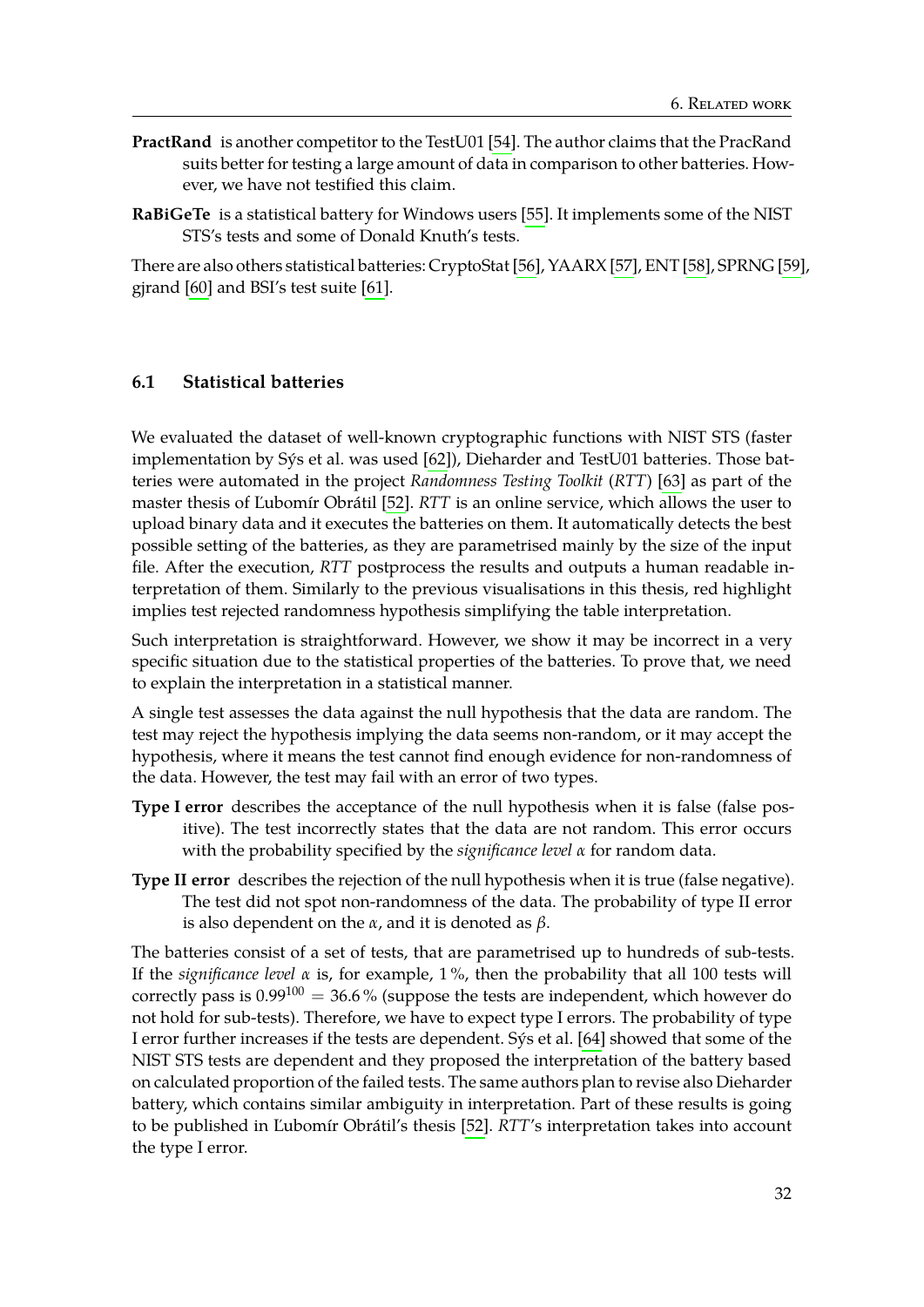#### <span id="page-40-0"></span>**6.1.1 Statistical batteries results**

The comparison of multiple batteries can be seen in Table [6.1.](#page-40-1) The visualisation required changes of the table. The rows of the table represent cryptographic functions reduced to the given number of rounds. These functions with rounds may repeat if different statistical testing tools were able to detect non-randomness of the function reduced to a different number of rounds. A column represents a single statistical battery or EACirc tool with the guided local search metaheuristic. A cell contains the number of failed sub-tests of total sub-tests from the table header or EACirc's *rejection rate*. The red highlight denotes our interpretation, signalising the tool rejected randomness hypothesis.

<span id="page-40-1"></span>

| <b>Function</b> <sub>rounds</sub>                     | STS<br><b>NIST</b><br>(x/15) | Dieharder<br>(x/27) | Crush<br>Small<br>$(x/10)$ | Crush<br>(x/32) | Rabbit<br>(x/16) | Alphabit<br>(x/4) | Block Alphabit<br>$(\kappa/4)$ | (rejection rate)<br>EACirc |
|-------------------------------------------------------|------------------------------|---------------------|----------------------------|-----------------|------------------|-------------------|--------------------------------|----------------------------|
| $\overline{AES_3}$                                    | 8                            | 15                  | $\overline{5}$             | 20              | $\overline{5}$   | $\overline{2}$    | $\overline{4}$                 | 0.164                      |
| BLAKE <sub>1</sub>                                    | 11                           | 11                  | 5                          | 18              | 5                | $\overline{2}$    | 3                              | 0.260                      |
| Grain <sub>2</sub>                                    | 14                           | 27                  | 9/9                        | 31/31           | 15               | $\overline{4}$    | $\overline{4}$                 | 1.000                      |
| Grain $_{6}^{*}$                                      | $\mathbf{1}$                 | $\mathbf{0}$        | $\boldsymbol{0}$           | 3               | $\mathbf{1}$     | $\overline{0}$    | $\boldsymbol{0}$               | 0.017                      |
| Grostl <sub>2</sub>                                   | 12                           | 23                  | 9                          | 27              | 9                | 3                 | 3                              | 1.000                      |
| $\overline{\text{JH}_6}$                              | 12/13                        | 27                  | 10                         | 30/31           | 15               | $\overline{4}$    | $\overline{4}$                 | 1.000                      |
| Keccak <sub>2</sub>                                   | 14                           | 27                  | 10                         | 31              | 15               | $\overline{4}$    | $\overline{4}$                 | 1.000                      |
| Keccak <sub>3</sub>                                   | $\boldsymbol{0}$             | $\mathbf{1}$        | $\mathbf{1}$               | 11              | $\overline{4}$   | $\overline{0}$    | 3                              | 0.017                      |
| $\overline{\mathrm{MD6}_8}$                           | 9                            | 19                  | 5                          | 16              | $\,8\,$          | $\overline{2}$    | 3                              | 0.995                      |
| $MD6_{10}^*$                                          | $\boldsymbol{0}$             | $\boldsymbol{0}$    | $\boldsymbol{0}$           | $\overline{2}$  | 3                | $\boldsymbol{0}$  | $\boldsymbol{0}$               | 0.016                      |
| $\overline{\text{Rab}}$ bit <sub>0</sub>              | $\overline{1}$               | $\overline{1}$      | $\overline{0}$             | $\overline{4}$  | 3                | $\overline{1}$    | $\overline{1}$                 | 0.017                      |
| Rabbit <sup>*</sup>                                   | $\boldsymbol{0}$             | $\boldsymbol{0}$    | $\overline{0}$             | 3               | 3                | $\mathbf{1}$      | $\mathbf{1}$                   | 0.009                      |
| $\overline{\text{RC4}^*_{\text{no} \text{ rounds}} }$ | $\overline{0}$               | $\overline{0}$      | $\overline{0}$             | $\overline{3}$  | $\overline{0}$   | $\overline{0}$    | $\overline{0}$                 | 0.008                      |
| Salsa20 <sub>2</sub>                                  | 12                           | 26                  | 8                          | 28              | 11               | 3                 | 3                              | 1.000                      |
| Single DES <sub>4</sub>                               | $\overline{7}$               | 22                  | $\overline{7}$             | 26              | 11               | $\overline{4}$    | $\overline{4}$                 | 0.496                      |
| Single DES <sub>5</sub>                               | $\mathbf{1}$                 | 6                   | $\mathbf{1}$               | 18              | 5                | $\overline{2}$    | 3                              | 0.011                      |
| Skein <sub>3</sub>                                    | 12                           | 27                  | 10                         | 30              | 13               | 3                 | $\overline{4}$                 | 1.000                      |
| Skein <sub>4</sub>                                    | $\overline{0}$               | $\boldsymbol{0}$    | $\overline{0}$             | 10              | $\overline{4}$   | $\overline{1}$    | 3                              | 0.012                      |
| SOSEMANUK <sub>4</sub>                                | 13/13                        | 27                  | 10                         | 31/31           | 16               | $\overline{4}$    | $\overline{4}$                 | 1.000                      |
| $\overline{\text{TEA}}_4$                             | 8                            | 19                  | 6                          | 15              | $\overline{4}$   | $\overline{2}$    | 3                              | 0.729                      |
| TEA <sub>5</sub>                                      | $\mathbf{0}$                 | 3                   | $\overline{2}$             | $\sqrt{4}$      | $\mathbf{1}$     | $\mathbf{0}$      | 3                              | 0.015                      |
| Triple DES <sub>2</sub>                               | 12                           | 26                  | 9                          | 31              | 15               | 3                 | $\overline{4}$                 | 1.000                      |
| Triple DES <sub>3</sub>                               | $\mathbf{1}$                 | $\overline{4}$      | $\mathbf{1}$               | $\overline{4}$  | $\mathbf{0}$     | $\mathbf{1}$      | $\mathbf{1}$                   | 0.012                      |

*Table 6.1: Application of the statistical batteries and EACirc on the data from round-reduced wellknown cryptographic functions. The values in the table are described in Section [6.1.1.](#page-40-0) The results were computed by Randomness Testing Toolkit. Complete results with detailed information about which tests are passing can be found on RTT page as results from 2017-04-24 to 2017-04-28 [\[65\]](#page-50-2).*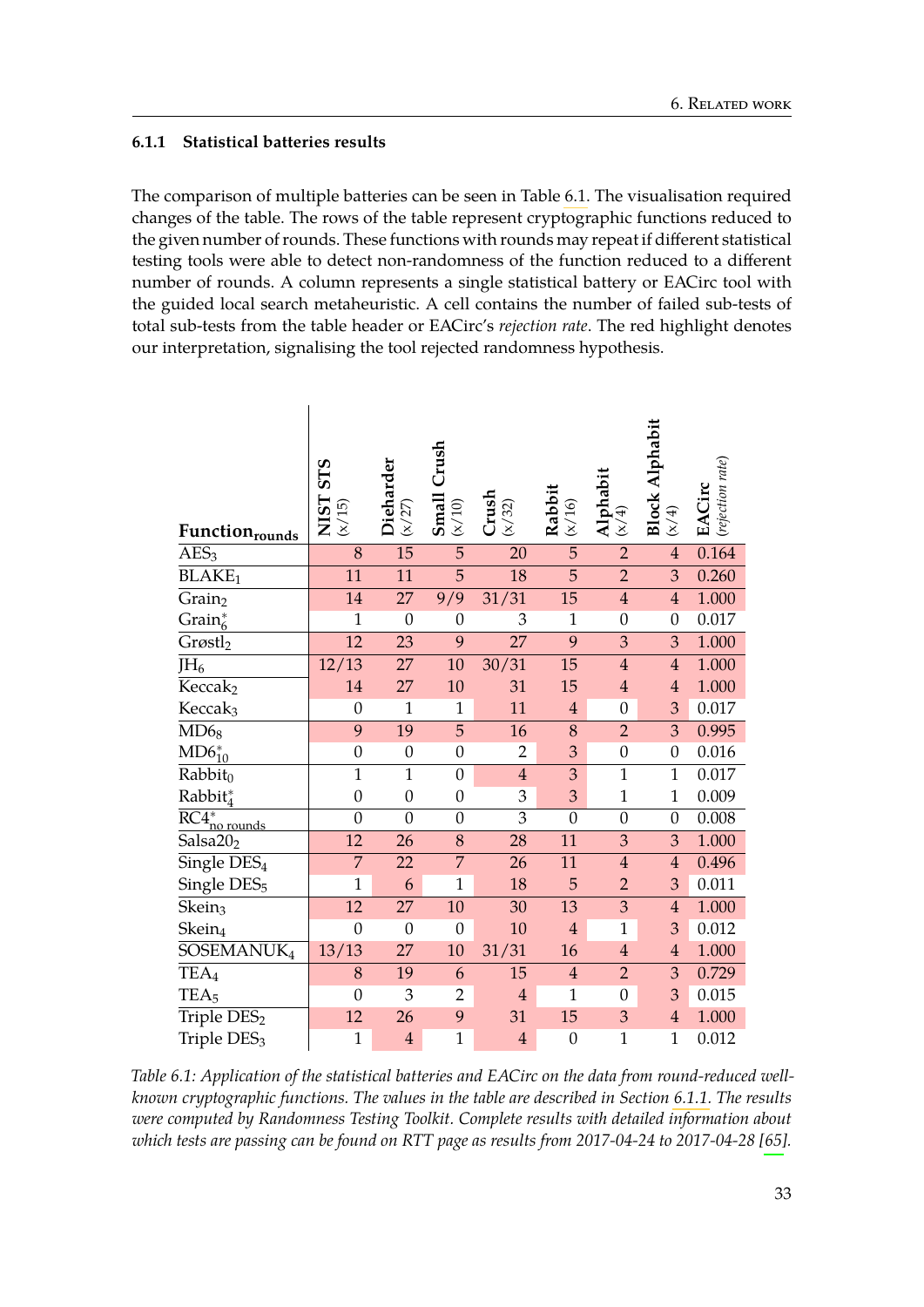From those results, we have multiple observations.

- ∙ EACirc performs similarly to NIST STS and TestU01 Small Crush. Dieharder is slightly better than EACirc.
- ∙ TestU01 Crush outperforms all other batteries having a disadvantage of the computation time and the amount of analysed data.
- ∙ The high number of failed test indicates the data are biased in multiple characteristics. All batteries usually reject such data. However, when only a single battery detects non-randomness, it is TestU01.
- ∙ **TestU01 Rabbit was able to detect deviances in full Rabbit cipher.** After analysis of this result, we found a report *On a bias of Rabbit* [\[66\]](#page-50-3) during the eStream competition. The bias detected by TestU01 Rabbit may be the same. Even though this bias was found, Rabbit cipher was selected as software profile finalist, stating that the bias does not allow any feasible attack due to its complexity.
- ∙ A similar observation is the bias of a hardware profile eStream finalist Grain. TestU01 Crush can detect bias up to six-round Grain, which is almost one-half of the full function (13 rounds). The only known cryptanalysis of Grain is a *dynamic cube attack* [\[67\]](#page-50-4). It does not explain the bias observed by us. Our round reduction is based on a limitation of the shuffle of the non-linear feedback shift registers, which may require more than six rounds to shuffle the data enough. The full Grain cipher has 13 rounds, which still provides some security margin.
- ∙ The interpretation based on the probability of fail of *n* sub-tests would not detect the non-randomness property of five-round Grain. The rejection approach is strict (so it has a hight probability of type II error). However, a manual observation of the failing sub-tests are being the same as the failing sub-tests of four- and six-round Grain provides a necessary trust to our interpretation that the data are non-random. In addition, such results were examined via retesting on different data from the same setting.
- ∙ The results marked with an asterisk on TestU01 Crush and Rabbit were manually classified as non-random. We did not highlight them due to consistency, as the interpretation method leaves them as passed test. However, the probability of those extreme results is below 1%.
- ∙ A rejection of randomness by the battery do not have to be as a black-box (as we present here), but we can analyse, which test failed. However, depending on the test, it may be more difficult than analysis of the output circuit from EACirc.

EACirc may also provide concrete proof of the data dependency. If there is a dependency between specifics bytes, it would be present in the strong distinguisher's circuit. The statistical battery would fail some test, probably the *dependency test*. However, they would not state, what is the pattern in the data.

∙ Another advantage of EACirc is the simplicity of already learned distinguisher. Using learned distinguisher needs only kilobytes of the tested data. EACirc may even state the guess for a single *test vector*, such setting was used in [\[9\]](#page-46-9). The test of statistical battery always requires a fixed amount of data.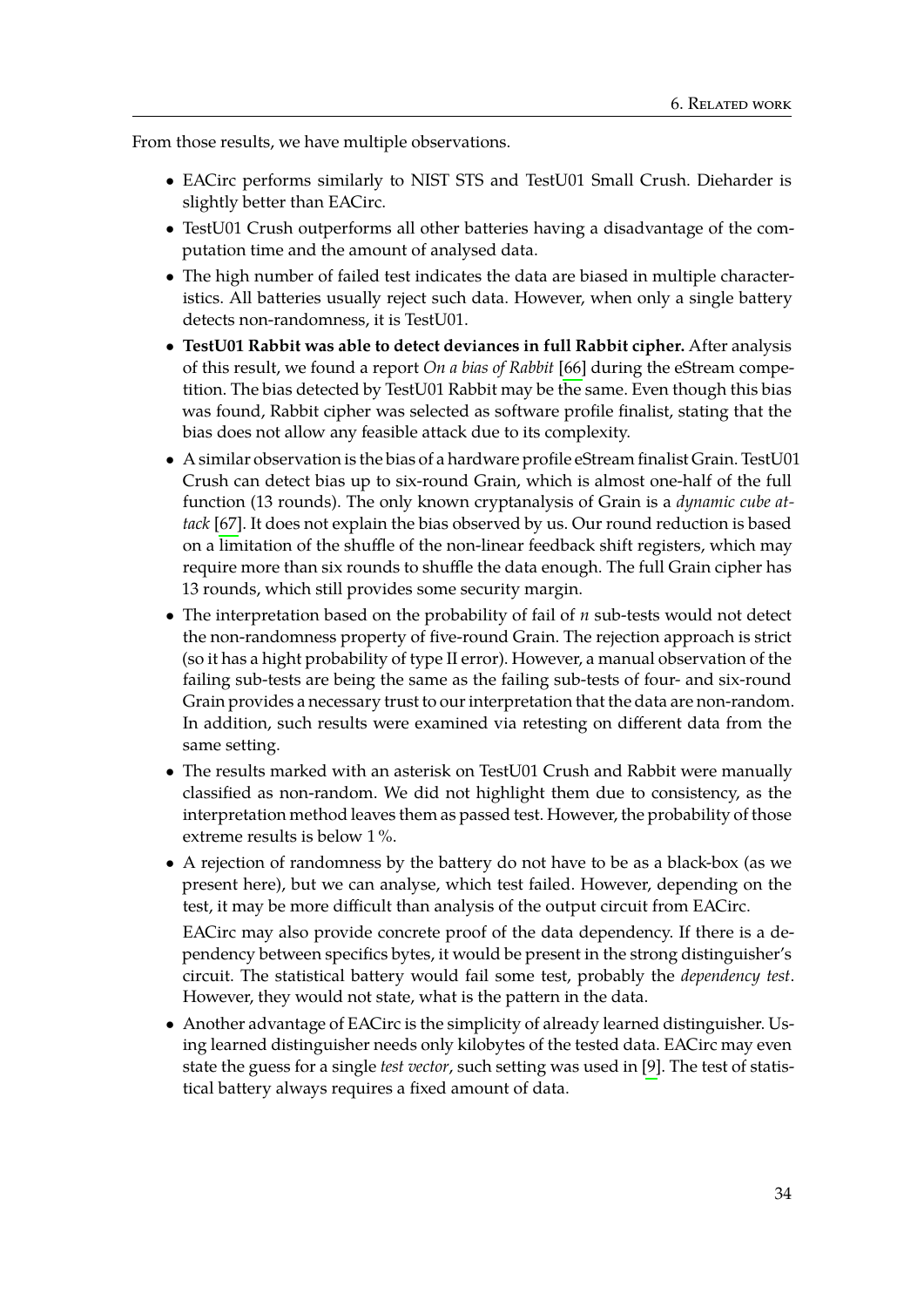#### <span id="page-42-0"></span>**6.2 Compression algorithms**

One of the definitions of randomness is via Kolmogorov's complexity. Data are random if they cannot be compressed. The data from the cryptographic function can always be compressed, but the computation would require finding the key used for the encryption. Therefore, such compression is infeasible.

We experimented with this approach, trying capabilities of compression programs. We have analysed following Unix lossless data compression utilities.

- **zip** is compression utility based on Deflate algorithm. It combines LZ77 [\[68\]](#page-50-5) and Huffman coding algorithms.
- **gzip** is GNU version of *zip* utility.
- **lzop** is compression utility using LZO algorithm. It aims for faster decompression; however, the compression can be less efficient than *gzip*.
- **bzip2** is compression algorithm based on Burrows–Wheeler transformation [\[69\]](#page-50-6) of the reoccurring sequences to strings of identical letters. Then it applies the move-tofront transformation and Huffman coding.
- **NanoZip** in version 0.09a is the latest version from the year 2011 of an experimental archiver software based on Burrows-Wheeler compression [\[70\]](#page-50-7). Based on multiple data compression benchmarks, NanoZip has the highest compression capabilities. Although we used various parameters, we did not obtain archive, which could be losslessly decompressed. Therefore, we omit this algorithm.

All the utilities were executed with the highest compression ratio with the slowest speed.

We denote the results in a similar manner as results of the batteries. The rows are labelled by cryptographic functions, and columns represent compression utilities. The cell contains the compression ratio, which says how much was saved by the compression. Compression of random data should not save anything, marked with a dash. Any higher value means the data are non-random. We tested this evaluation experimentally on random data, and the compressed file was never smaller than the original file. This property was tested for more than ten samples.

Observations from the results in Table [6.2](#page-43-0) are following.

- ∙ The efficiency of newer *bzip2* on cryptographic data is not higher than the efficiency of *gzip* and *zip*. The fact that we have to reduce functions to very few rounds is probably caused by character (byte-level) specialisation of the compression algorithms. The cryptographic data may contain more bit-level dependencies.
- ∙ The artificial neural networks perform slightly better than compression algorithms. ANN have an advantage of bit-level data inspection, while they can test only a single *test vector* (16 bytes) of data.

#### <span id="page-42-1"></span>**6.3 Metaheuristics for randomness testing**

Besides statistical batteries, numerous other works did the cryptanalysis based on testing some of the statistical properties. We have encountered several works using genetic algo-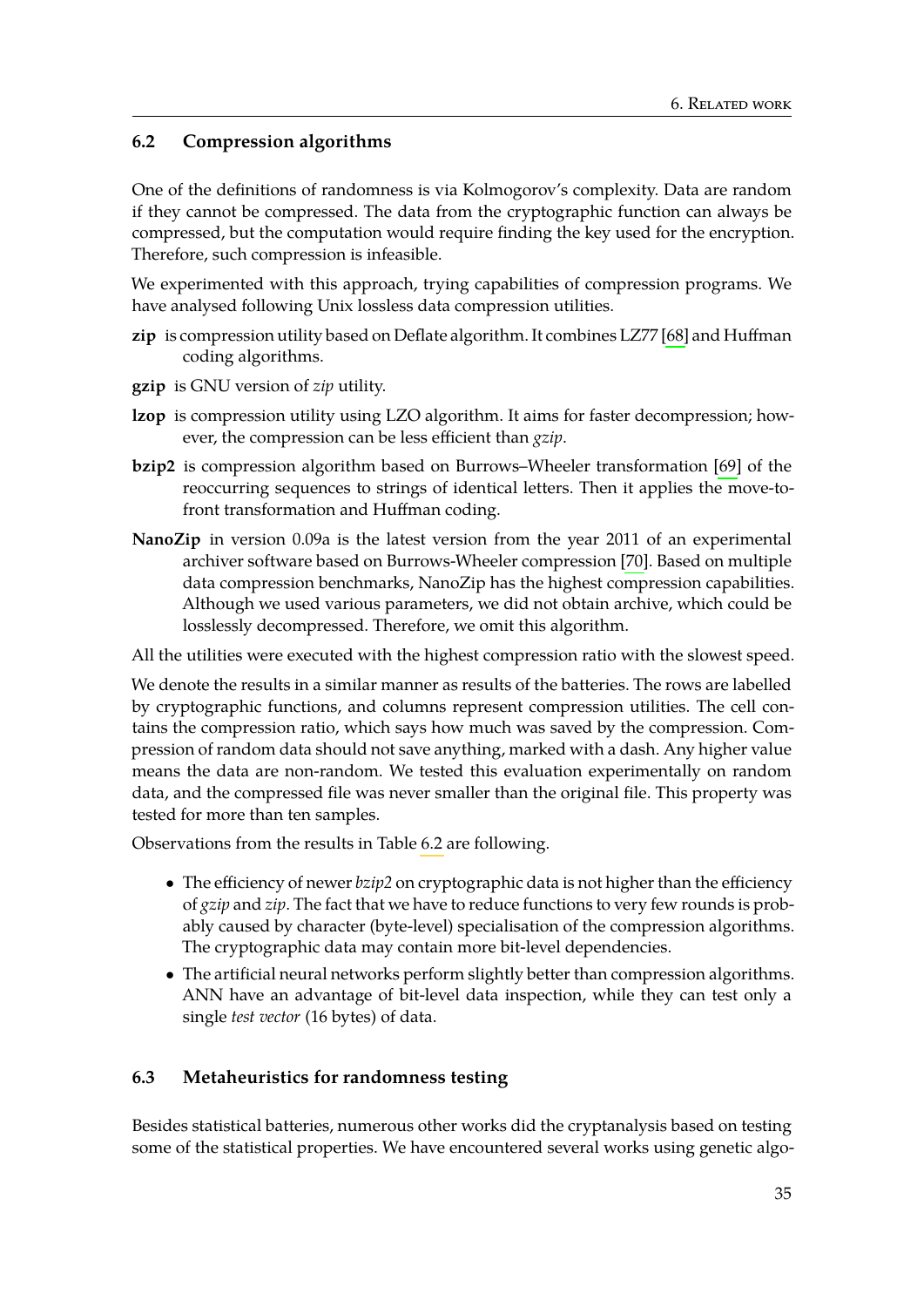<span id="page-43-0"></span>

| Function <sub>rounds</sub> | bzip2 | 82     | lzop  | zip        | <b>Z<br/>Z<br/>Z</b> |
|----------------------------|-------|--------|-------|------------|----------------------|
| $\text{AES}_2$             | $2\%$ | 15%    | 25%   | 15%        | 1.0                  |
| BLAKE <sub>0</sub>         | $0\%$ | $0\%$  | $1\%$ | $0\%$      | 1.0                  |
| Grain <sub>2</sub>         | $3\%$ | 11%    | 25%   | 11%        | 1.0                  |
| Grostl <sub>0</sub>        | $0\%$ | $0\%$  | $1\%$ | $0\%$      | 1.0                  |
| $HC-1280$                  |       |        |       |            | 0.497                |
| JH <sub>6</sub>            | 57%   | 59%    | 68%   | 59%        | 1.0                  |
| Keccak <sub>1</sub>        | 16%   | 99%    | 36%   | 99%        | 1.0                  |
| Keccak <sub>2</sub>        |       | 99%    |       | 99%        | 0.973                |
| $\overline{MD6}_6$         | 99%   | 99%    | 59%   | 99%        | 1.0                  |
| MD6 <sub>7</sub>           | 99%   | 97%    |       | 97%        | 0.677                |
| Rabbit <sub>0</sub>        |       |        |       |            | 0.499                |
| $RC4_{no \text{ rounds}}$  |       |        |       |            | 0.504                |
| Salsa $202$                |       | 99%    |       | 99%        | 0.771                |
| Single DES <sub>2</sub>    | 71%   | 79%    | 84%   | <b>78%</b> | 0.933                |
| Single DES <sub>3</sub>    |       |        |       |            | 0.637                |
| Skein <sub>2</sub>         | 93%   | 79%    | 93%   | 80%        | 0.999                |
| Skein <sub>3</sub>         |       |        |       |            | 0.577                |
| SOSEMANUK <sub>4</sub>     | $0\%$ | $0\%$  | $1\%$ | $0\%$      | 1.0                  |
| TEA <sub>2</sub>           | 97%   | $99\%$ | 93%   | $99\%$     | 0.962                |
| TEA <sub>3</sub>           |       | 99%    | —     | 88%        | 0.750                |
| Triple $DES1$              | 99%   | 98%    | 99%   | 98%        | 0.999                |
| Triple DES <sub>2</sub>    |       |        |       |            | 0.656                |

*Table 6.2: Capabilities of compression algorithms in comparison with artificial neural networks on cryptographic data. Cells contain how much space was saved by the compression or the acceptance rate of the neural network.*

rithms for statistical analysis of cryptoprimitives. Most of them analysed Tiny Encryption Algorithm (TEA), which is a simple block cipher designed by D. Wheeler and R. Needham in 1995 [\[71\]](#page-50-8). It was used as a benchmark due to its simplicity and well-known vulnerabilities [\[72\]](#page-50-9). The application of genetic algorithms started in 2002 by J. Hernández et al. [\[11\]](#page-46-11), who found statistical deviance in two-round TEA. Further improvements from the team were presented in 2004 finding the non-randomness in three- and four-round TEA as well [\[12\]](#page-46-14). So far the best results using genetic algorithm were found by W. Hu [\[13\]](#page-46-15), who detected non-random properties for five-round TEA. We compared EACirc with these results in [\[39\]](#page-48-5).

Genetic algorithms were also used for analysis of four-round DES [\[14\]](#page-46-16). DES was also analysed using particle swarm metaheuristic in [\[73\]](#page-50-10), and Simplified DES was analysed by the simulated annealing, and the tabu search in [\[74\]](#page-50-11). The so far best metaheuristic cryptanalysis on DES was on eight-round DES using genetic algorithm by Husein et al. [\[15\]](#page-46-12). Except for the last work, these methods are worse than the statistical batteries in the number of rounds, but they can provide additional information to the cryptanalyst that batteries do not.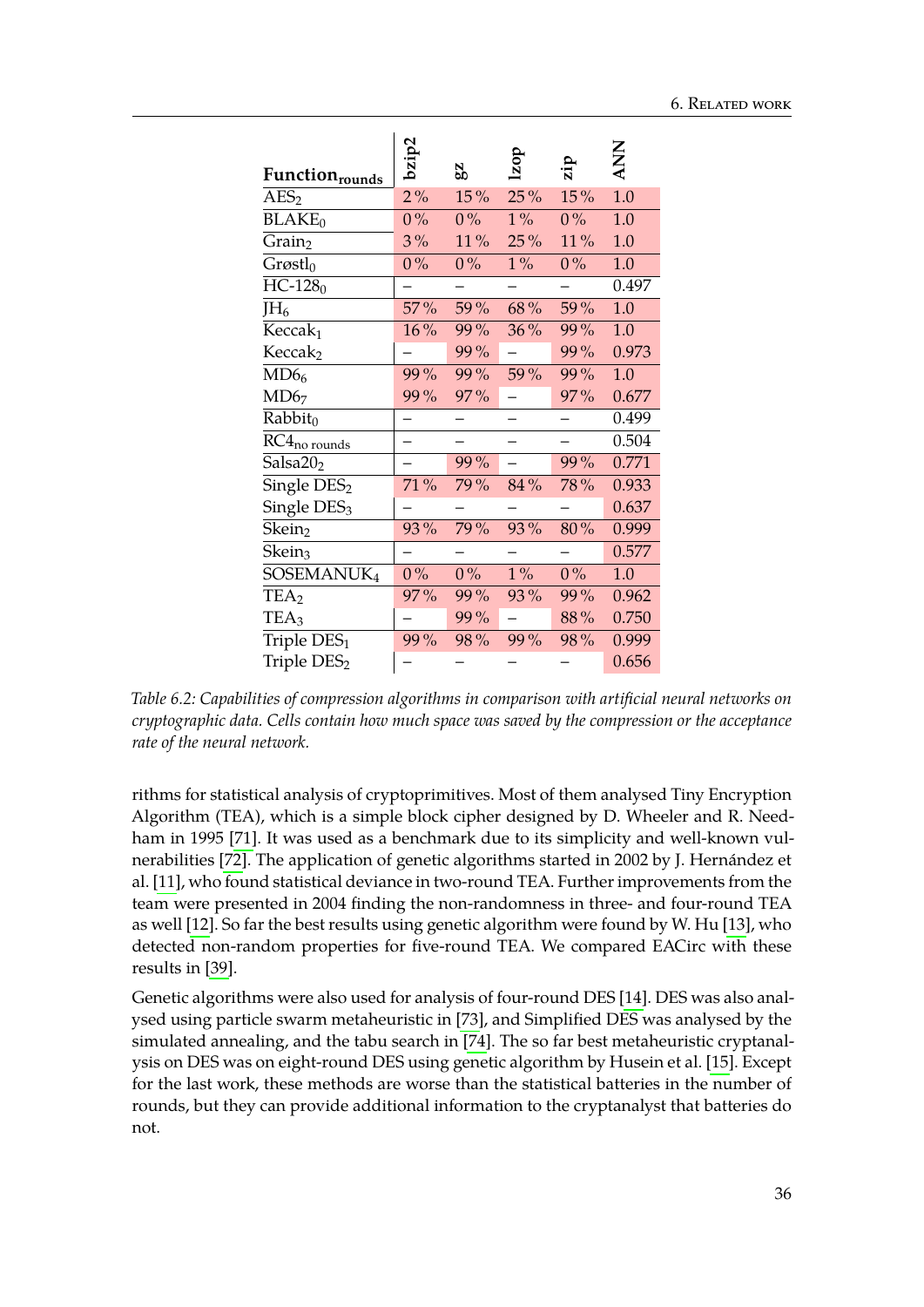# <span id="page-44-0"></span>**7 Conclusion**

#### <span id="page-44-1"></span>**7.1 Summary**

This work analysed the application of metaheuristics in randomness testing tools, especially in EACirc. The possibility of their implementation with the potential issues was discussed in Chapter [3.](#page-12-0) We extended EACirc tool by three new metaheuristics that represented different single-solution metaheuristics types. Guided local search metaheuristic always performs better than the former EACirc's metaheuristic. In addition, we showed it significantly simplify output distinguisher, which reduces the complexity of further cryptanalysis. Therefore, guided local search will be incorporated into the following release of the EACirc tool as the default metaheuristic.

Another tested method was using the artificial neural network. We experimented with known models from pattern recognition field, without much success. As we examined the literature within this area, we have found no serious work on this problem. It is still an open question if the artificial neural networks can achieve better results in the cryptographic data recognition. To solve it out, more theoretical knowledge of ANN is necessary. The neural network algorithms may also need a significant redesign. The artificial neural network works with floating point number representation, and the discrete bit-level patterns do not fit the gradient descent algorithm for the selected data representation.

In comparison to state of the art in randomness testing, all our methods perform worse than the TestU01 statistical battery. In comparison with other statistical batteries, EACirc finally reached capabilities comparable with Dieharder. The only advantage of EACirc over TestU01 is the analysis of the developed distinguisher circuit, which may reveal concrete bytes dependencies. TestU01 Crush, the strongest battery setting, found bias of full Rabbit function, which probably replicated already known results discovered during eStream competition.

An important product of this work is the testbed of well-known cryptographic function, which is an extension and correction of previous testing sets. Besides, we presented *generator* tool for the direct generation of the tested data, which can be used by developers of others randomness testing tools as a benchmark. It can be used as well by cryptographers to generate specifically modified cryptography data, usually reduced in the number of rounds.

## <span id="page-44-2"></span>**7.2 Future work**

The capabilities of EACirc increased closer to the level of Dieharder battery. My estimate is that the current approach using byte-oriented circuits is unable to compete directly with the TestU01 battery. EACirc should focus more on the circuit analysis, which offers an added value over the TestU01.

Our team develop a bit-oriented randomness testing project. It does not utilise any metaheuristic yet; an application of one may increase its already promising capabilities. It fits well population-based metaheuristics, such as evolutionary algorithms or swarm intel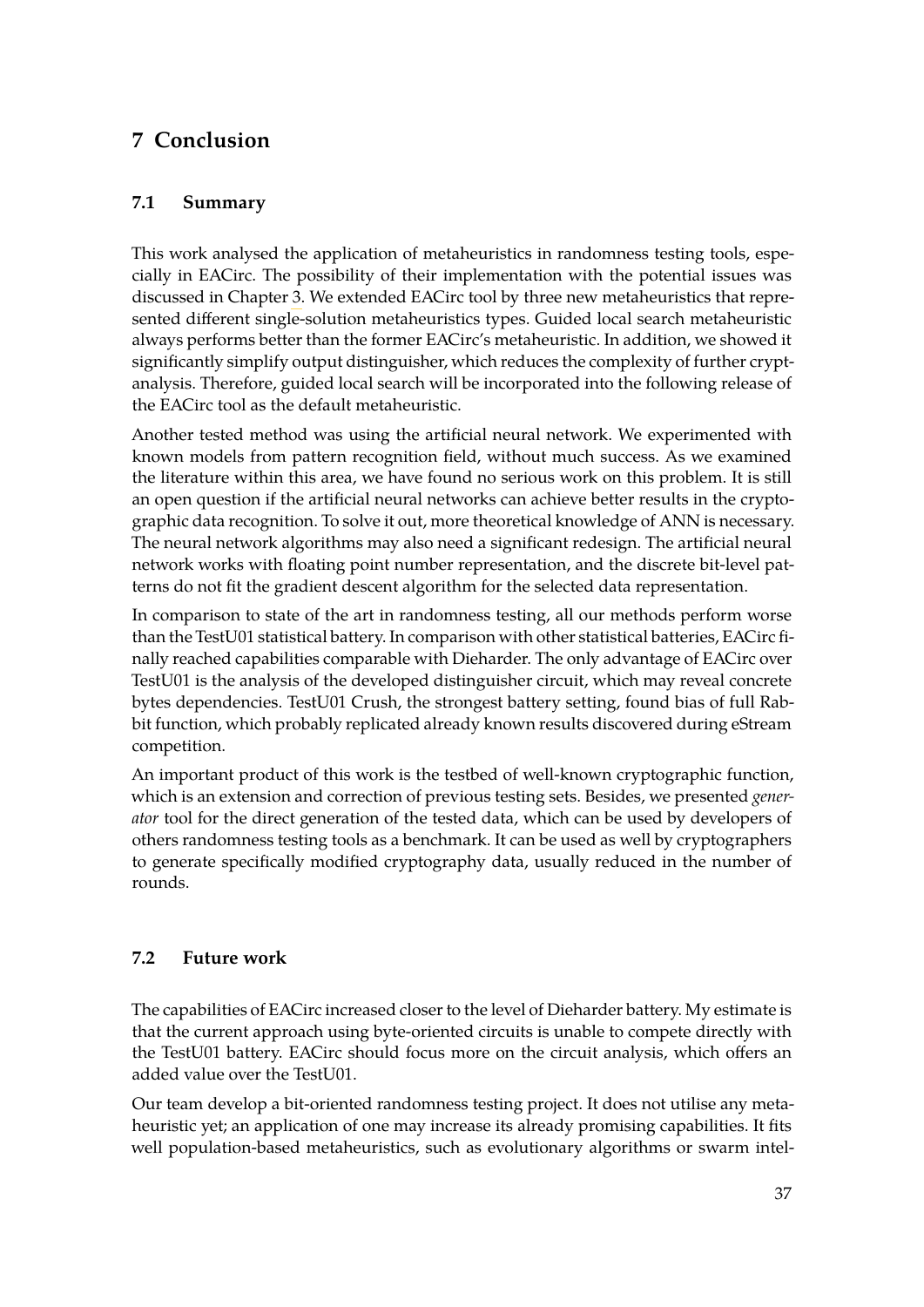ligence. The work on the integration of those metaheuristics already started within this thesis.

The testbed of well-known functions can be further extended by different means of reduction of the cryptographic functions RC4 and HC-128. For RC4, we can use bit selection capabilities of the *generator*. Other plans are to extend the tool by already implemented CAESAR functions and new *PRNGs*. We plan to publish the *generator* altogether with the *Randomness Testing Toolkit* for NordSec conference.

Presented implementation of neural networks may have limited results due to the analysis of a low amount of the tested data. A recurrent neural network, having an advantage of an internal state, may analyse a stream of data and try to predict the next bit of the input. Such approach would show if the limitation of the neural networks were the limited amount of observed data.

Regarding the artificial neural network, we began cooperation with pattern recognition team from University Ca' Foscari Venice. The results of this cooperation are still open.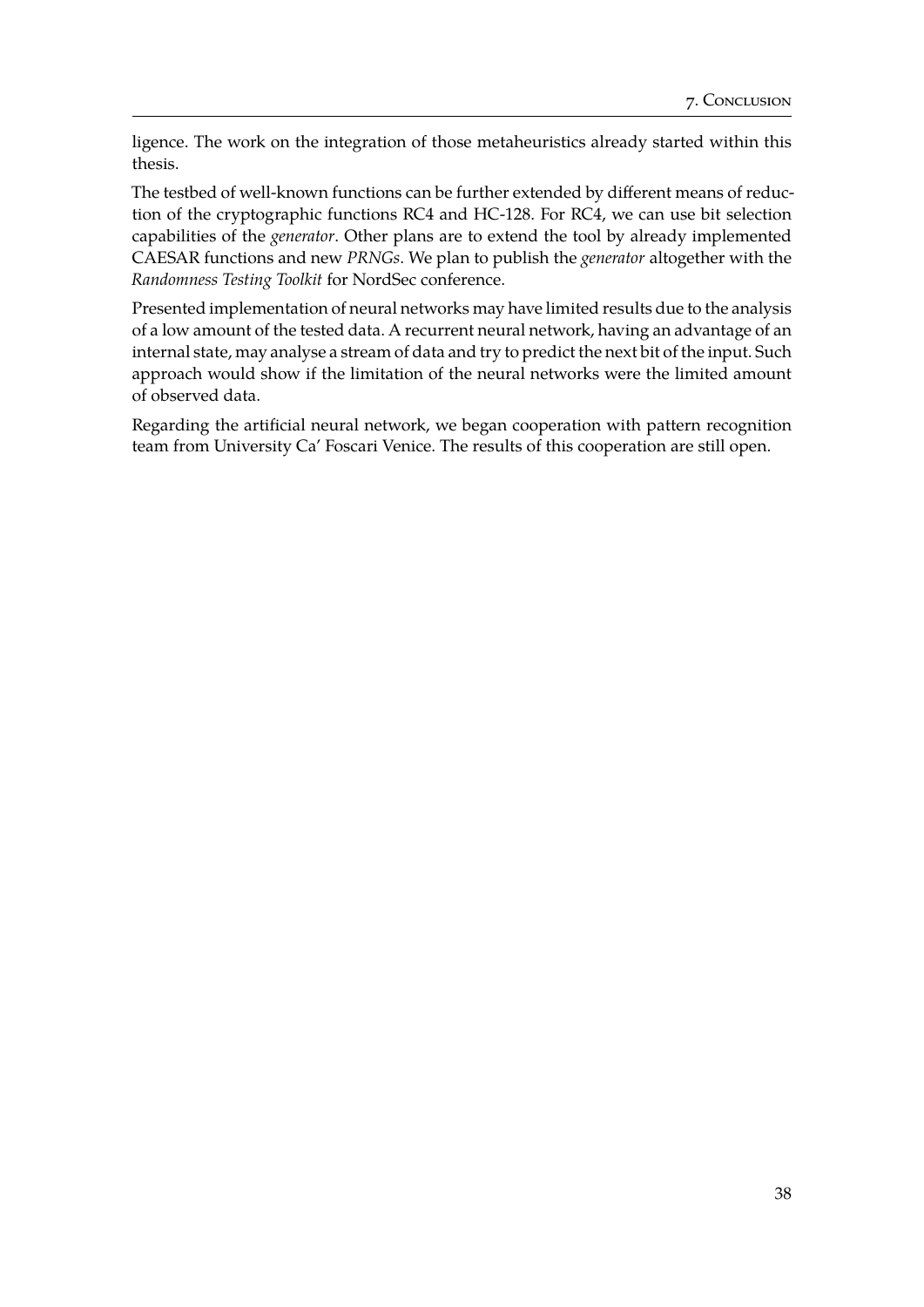# <span id="page-46-0"></span>**Bibliography**

- <span id="page-46-1"></span>[1] Tim Dierks. "The transport layer security (TLS) protocol version 1.2". In: (2008). URL: <https://www.ietf.org/rfc/rfc5246.txt> (visited on 05/20/2017).
- <span id="page-46-2"></span>[2] National Institute for Standards and Technology. *Announcing request for candidate algorithm nominations for the advances encryption standard (AES)*. 1997. URL: [http://](http://csrc.nist.gov/archive/aes/pre-round1/aes_9709.htm) [csrc.nist.gov/archive/aes/pre-round1/aes\\_9709.htm](http://csrc.nist.gov/archive/aes/pre-round1/aes_9709.htm) (visited on 05/20/2017).
- <span id="page-46-3"></span>[3] European Network of Excellence for Cryptology. *eStream project: Call for Stream Ci*pher Primitives. 2005. url: <http://www.ecrypt.eu.org/stream/call/> (visited on 05/20/2017).
- <span id="page-46-4"></span>[4] National Institute for Standards and Technology. *SHA-3: Cryptographic hash algorithm competition*. 2007. url: [http://csrc.nist.gov/groups/ST/hash/sha- 3/index.](http://csrc.nist.gov/groups/ST/hash/sha-3/index.html) [html](http://csrc.nist.gov/groups/ST/hash/sha-3/index.html) (visited on 05/20/2017).
- <span id="page-46-5"></span>[5] CAESAR committee. *CAESAR: Competition for Authenticated Encryption: Security, Ap*plicability, and Robustness. 2013. URL: http://competitions.cr.yp.to/caesar[call.html](http://competitions.cr.yp.to/caesar-call.html) (visited on 05/20/2017).
- <span id="page-46-6"></span>[6] Petr Švenda et al. *EACirc. Framework for automatic search for problem solving circuit via Evolutionary algorithms*. Centre for Research on Cryptography and Security, Masaryk University. 2012. URL: [https : / / github . com / crocs - muni / eacirc](https://github.com/crocs-muni/eacirc) (visited on 05/20/2017).
- <span id="page-46-7"></span>[7] David J. Sheskin. *Handbook of parametric and nonparametric statistical procedures*. 3rd ed. CRC Press, 2003. isbn: 978-1-58488-440-8.
- <span id="page-46-8"></span>[8] El-Ghazali Talbi. *Metaheuristics: from design to implementation*. Vol. 74. John Wiley & Sons, 2009.
- <span id="page-46-9"></span>[9] Martin Ukrop. "Usage of evolvable circuit for statistical testing of randomness". Bachelor thesis. Faculty of Informatics Masaryk University, 2013. url: https : // [is.muni.cz/th/374297/fi\\_b/](https://is.muni.cz/th/374297/fi_b/) (visited on 05/20/2017).
- <span id="page-46-10"></span>[10] Marek Sýs and Petr Švenda and Martin Ukrop and Vashek Matyáš. "Constructing empirical tests of randomness". In: *Proceedings of the 11th International Conference on Security and Cryptography*. ICETE. IEEE. 2014, pp. 1–9. doi: [10.5220/0005023902290237](http://dx.doi.org/10.5220/0005023902290237).
- <span id="page-46-11"></span>[11] Julio César Hernández et al. "Genetic Cryptoanalysis of Two Rounds TEA". In: *Computational Science—ICCS 2002*. Springer, 2002, pp. 1024–1031.
- <span id="page-46-14"></span>[12] Julio C Hernández and Pedro Isasi. "Finding Efficient Distinguishers for Cryptographic Mappings, with an Application to the Block Cipher TEA". In: *Computational Intelligence* 20.3 (2004), pp. 517–525.
- <span id="page-46-15"></span>[13] Wei Hu. "Cryptanalysis of TEA Using Quantum-Inspired Genetic Algorithms". In: Journal of Software Engineering and Applications 3.01 (2010), pp. 50–57. poi: [10.4236/](http://dx.doi.org/10.4236/jsea.2010.31006) [jsea.2010.31006](http://dx.doi.org/10.4236/jsea.2010.31006).
- <span id="page-46-16"></span>[14] Jun Song et al. "Cryptanalysis of four-round DES based on genetic algorithm". In: *Wireless Communications, Networking and Mobile Computing, 2007. WiCom 2007. International Conference on*. IEEE. 2007, pp. 2326–2329.
- <span id="page-46-12"></span>[15] Hasan Mohammed Hasan Husein et al. "A Genetic Algorithm for Cryptanalysis of DES-8." In: *IJ Network Security* 5.2 (2007), pp. 213–219.
- <span id="page-46-13"></span>[16] Marco Dorigo and Luca Maria Gambardella. "Ant colony system: a cooperative learning approach to the traveling salesman problem". In: *IEEE Transactions on evolutionary computation* 1.1 (1997), pp. 53–66.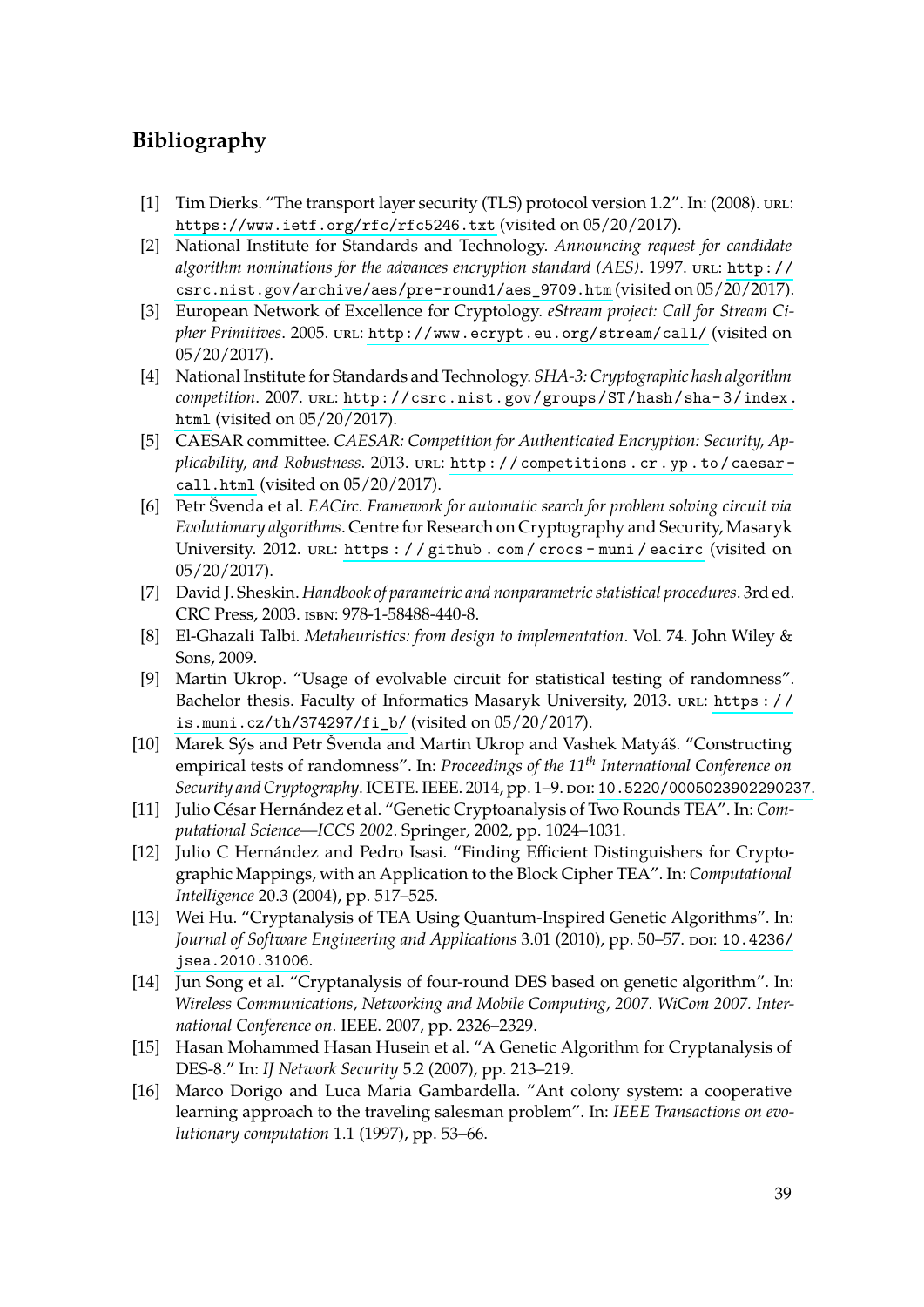- <span id="page-47-0"></span>[17] Dominik Moritz and Matthias Springer. *Solving Satisfiability with Ant Colony Optimization and Genetic Algorithms*. 2010.
- <span id="page-47-1"></span>[18] Donald Olding Hebb. *The Organization of Behavior*. New York: John Wiley & Sons, 1949.
- <span id="page-47-2"></span>[19] Paul Werbos. "Beyond regression : new tools for prediction and analysis in the behavioral sciences". Ph. D. thesis. Harvard University, 1975. url: [https : / / www .](https://www.researchgate.net/publication/35657389_Beyond_regression_new_tools_for_prediction_and_analysis_in_the_behavioral_sciences) [researchgate . net / publication / 35657389 \\_ Beyond \\_ regression \\_ new \\_ tools \\_](https://www.researchgate.net/publication/35657389_Beyond_regression_new_tools_for_prediction_and_analysis_in_the_behavioral_sciences) [for \\_ prediction \\_ and \\_ analysis \\_ in \\_ the \\_ behavioral \\_ sciences](https://www.researchgate.net/publication/35657389_Beyond_regression_new_tools_for_prediction_and_analysis_in_the_behavioral_sciences) (visited on 05/20/2017).
- <span id="page-47-3"></span>[20] Ian Goodfellow, Yoshua Bengio, and Aaron Courville. *Deep Learning*. MIT Press, 2016. url: <http://www.deeplearningbook.org> (visited on 05/20/2017).
- <span id="page-47-4"></span>[21] Li-Hua Li, Luon-Chang Lin, and Min-Shiang Hwang. "A remote password authentication scheme for multiserver architecture using neural networks". In: *IEEE Transactions on Neural Networks* 12.6 (2001), pp. 1498–1504.
- <span id="page-47-5"></span>[22] Martín Abadi and David G Andersen. "Learning to Protect Communications with Adversarial Neural Cryptography". In: *arXiv preprint arXiv:1610.06918* (2016).
- <span id="page-47-6"></span>[23] Khalil Shihab. "A backpropagation neural network for computer network security". In: *Journal of Computer Science* 2.9 (2006), pp. 710–715.
- <span id="page-47-7"></span>[24] Eva Volna et al. "Cryptography Based On Neural Network." In: *ECMS*. 2012, pp. 386– 391.
- <span id="page-47-8"></span>[25] Ľubomír Obrátil. *Randomness Testing Toolkit. Results of statistical testing batteries on Quantis data*. Centre for Research on Cryptography and Security, Masaryk University. 2017. URL: <http://rtt.ics.muni.cz/ViewResults/Experiment/1732/> (visited on 05/20/2017).
- <span id="page-47-9"></span>[26] M.E. O'Neill. *PCG, A Family of Better Random Number Generators. PCG is a simple and fast statistically good PRNG*. 2015. url: http://www.pcg-random.org/ (visited on 05/20/2017).
- <span id="page-47-10"></span>[27] Matej Prišťák. "Automatické hledání závislostí u proudových šifer projektu eStream". Master thesis. Faculty of Informatics Masaryk University, 2012. url: http://is. [muni.cz/th/324866/fi\\_b\\_a2/](http://is.muni.cz/th/324866/fi_b_a2/) (visited on 05/20/2017).
- [28] Ondrej Dubovec. "Automatické hledání závislostí u kandidátních hašovacích funkcí SHA-3". Bachelor thesis. Faculty of Informatics Masaryk University, 2012. url: [http:](http://is.muni.cz/th/172546/fi_m/) [//is.muni.cz/th/172546/fi\\_m/](http://is.muni.cz/th/172546/fi_m/) (visited on 05/20/2017).
- <span id="page-47-11"></span>[29] Martin Ukrop. "Randomness analysis in authenticated encryption systems". Master thesis. Faculty of Informatics Masaryk University, 2016. url: [https://is.muni.cz/](https://is.muni.cz/th/374297/fi_m/) [th/374297/fi\\_m/](https://is.muni.cz/th/374297/fi_m/) (visited on 05/20/2017).
- <span id="page-47-12"></span>[30] Makoto Matsumoto and Takuji Nishimura. "Mersenne twister: a 623-dimensionally equidistributed uniform pseudo-random number generator". In: *ACM Transactions on Modeling and Computer Simulation (TOMACS)* 8.1 (1998), pp. 3–30.
- <span id="page-47-13"></span>[31] Karel Kubíček et al. *EACirc – documentation wiki. Streams for data manipulation*. Centre for Research on Cryptography and Security, Masaryk University. 2016. url: [https:](https://github.com/crocs-muni/eacirc/wiki/Streams) [//github.com/crocs-muni/eacirc/wiki/Streams](https://github.com/crocs-muni/eacirc/wiki/Streams) (visited on 05/20/2017).
- <span id="page-47-14"></span>[32] Brad Conte. *crypto-algorithms. Basic implementations of standard cryptography algorithms*. 2012. url: <https://github.com/B-Con/crypto-algorithms> (visited on 05/20/2017).
- <span id="page-47-15"></span>[33] Wikipedia. *Tiny Encryption Algorithm. Wikipedia, The Free Encyclopedia*. 2013. url: [http](https://en.wikipedia.org/w/index.php?title=Tiny_Encryption_Algorithm&oldid=748477062)s: [//en.wikipedia.org/w/index.php?title=Tiny\\_Encryption\\_Algorithm&oldid=](https://en.wikipedia.org/w/index.php?title=Tiny_Encryption_Algorithm&oldid=748477062) [748477062](https://en.wikipedia.org/w/index.php?title=Tiny_Encryption_Algorithm&oldid=748477062) (visited on 05/20/2017).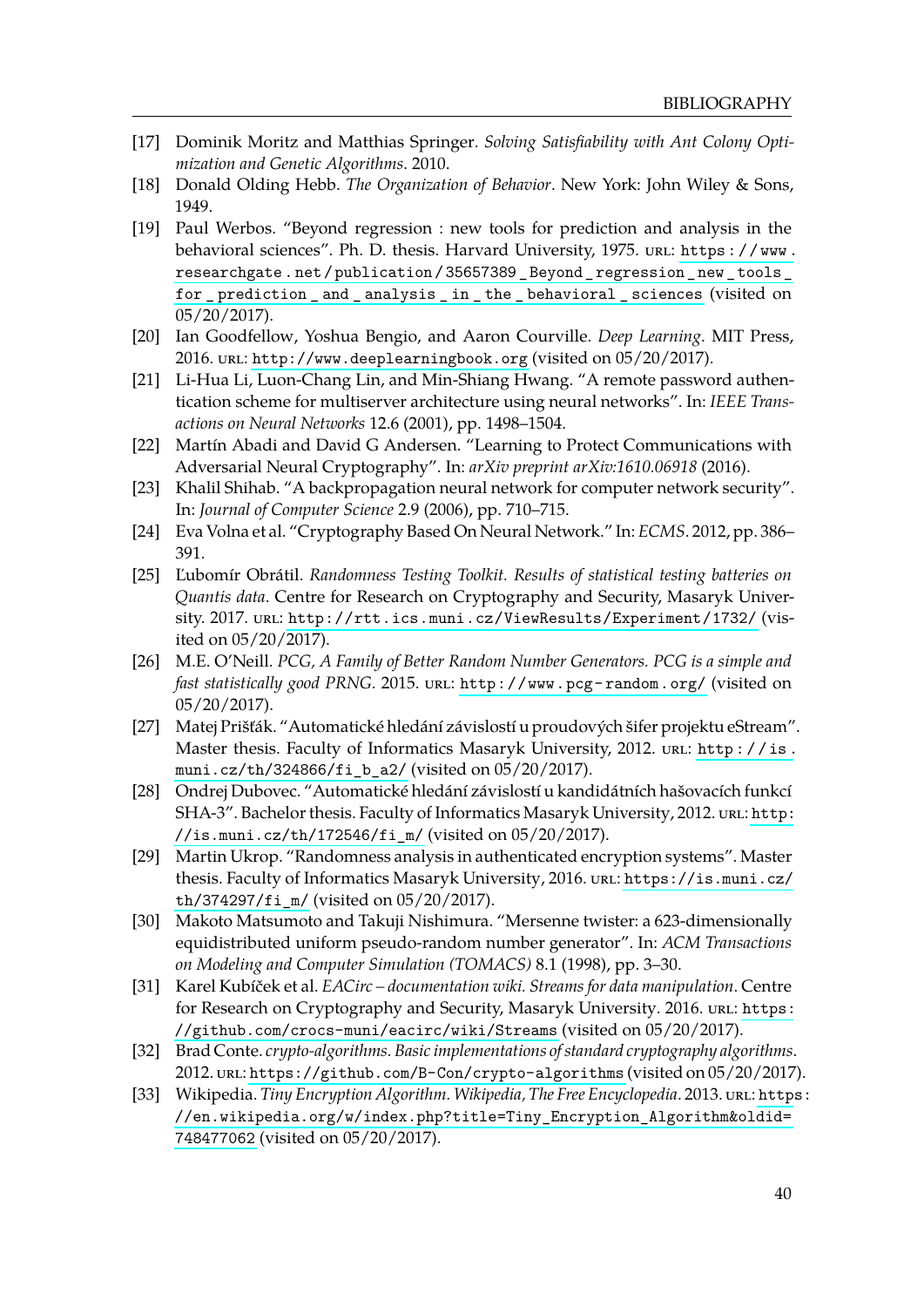- <span id="page-48-0"></span>[34] Petr Švenda et al. *EACirc Streams. A library and tool for data generation of specifically reduced cryptographic function*. Centre for Research on Cryptography and Security, Masaryk University. 2017. url: <https://github.com/crocs-muni/eacirc-streams> (visited on 05/20/2017).
- <span id="page-48-1"></span>[35] Petr Švenda and Martin Ukrop and Vashek Matyáš. "Towards cryptographic function distinguishers with evolutionary circuits". In: *Security and Cryptography (SE-CRYPT), 2013 International Conference on. ICETE. IEEE. 2013, pp. 135–146. poi: 10.* [5220/0004524001350146](http://dx.doi.org/10.5220/0004524001350146).
- <span id="page-48-2"></span>[36] Ľubomír Obrátil. "Automated task management for BOINC infrastructure and EACirc project". Bachelor thesis. Faculty of Informatics Masaryk University, 2015. url: [https](https://is.muni.cz/th/410282/fi_b/): [//is.muni.cz/th/410282/fi\\_b/](https://is.muni.cz/th/410282/fi_b/) (visited on 05/20/2017).
- <span id="page-48-3"></span>[37] Karel Kubíček et al. *EACirc-utils. Utilities for EACirc framework*. Centre for Research on Cryptography and Security, Masaryk University. 2012. url: https://github. [com/crocs-muni/eacirc-utils](https://github.com/crocs-muni/eacirc-utils) (visited on 05/20/2017).
- <span id="page-48-4"></span>[38] Marek Sýs et al. *EACirc – lookup table (LUT) cipher – discontinued. Generator with slow increase of entropy for benchmarking randomness testing*. Centre for Research on Cryptography and Security, Masaryk University. 2016. url: [https://github.com/crocs](https://github.com/crocs-muni/eacirc/commit/9808dda2401c15fac6f4984ba308140ebd2e3162)[muni/eacirc/commit/9808dda2401c15fac6f4984ba308140ebd2e3162](https://github.com/crocs-muni/eacirc/commit/9808dda2401c15fac6f4984ba308140ebd2e3162) (visited on 05/20/2017).
- <span id="page-48-5"></span>[39] Karel Kubíček and Jiří Novotný and Petr Švenda and Martin Ukrop. "New results on reduced-round Tiny Encryption Algorithm using genetic programming". In: *IN-FOCOMMUNICATIONS JOURNAL* 8.1 (2016). url: [http://crocs.fi.muni.cz/](http://crocs.fi.muni.cz/_media/public/papers/infocom/infocommunications2016.pdf) [\\_media/public/papers/infocom/infocommunications2016.pdf](http://crocs.fi.muni.cz/_media/public/papers/infocom/infocommunications2016.pdf).
- <span id="page-48-6"></span>[40] Karel Kubíček et al. *EACirc – documentation wiki. Known bugs*. Centre for Research on Cryptography and Security, Masaryk University. 2016. url: [https://github.com/](https://github.com/crocs-muni/eacirc/wiki/Known-bugs) [crocs-muni/eacirc/wiki/Known-bugs](https://github.com/crocs-muni/eacirc/wiki/Known-bugs) (visited on 05/20/2017).
- <span id="page-48-7"></span>[41] John Ellson et al. "Graphviz—open source graph drawing tools". In: *International Symposium on Graph Drawing*. Springer. 2001, pp. 483–484.
- <span id="page-48-8"></span>[42] François Chollet et al. *Keras: Deep learning library for Theano and Tensorflow*. 2015. URL: <https://keras.io/> (visited on 05/20/2017).
- <span id="page-48-9"></span>[43] Martín Abadi et al. "Tensorflow: Large-scale machine learning on heterogeneous distributed systems". In: *arXiv preprint arXiv:1603.04467* (2016). url: [https://www.](https://www.tensorflow.org/) [tensorflow.org/](https://www.tensorflow.org/) (visited on 05/20/2017).
- <span id="page-48-10"></span>[44] Karel Kubíček. *EANet. An artificial neural network version of EACirc tool*. Centre for Research on Cryptography and Security, Masaryk University. 2017. url: [https://](https://github.com/crocs-muni/eacirc-streams) [github.com/crocs-muni/eacirc-streams](https://github.com/crocs-muni/eacirc-streams) (visited on 05/20/2017).
- <span id="page-48-11"></span>[45] Donald Ervin Knuth. *The Art of Computer Programming. Seminumerical Algorithms*. First. Vol. 2. Boston, MA, USA: Addison-Wesley Longman Publishing Co., Inc., 1969. isbn: 9780201038026.
- <span id="page-48-12"></span>[46] George Marsaglia. *Diehard: a battery of tests of randomness*. Floridan State University. 1995. url: [https://web.archive.org/web/20040810115625/http://stat.fsu.](https://web.archive.org/web/20040810115625/http://stat.fsu.edu/~geo/diehard.html) [edu/~geo/diehard.html](https://web.archive.org/web/20040810115625/http://stat.fsu.edu/~geo/diehard.html) (visited on 05/20/2017).
- <span id="page-48-13"></span>[47] William Caelli et al. *Crypt-X suite. Randomness testing suite*. 1998. url.: [https://web.](https://web.archive.org/web/19990224063612/http://www.isrc.qut.edu.au/cryptx/index.html) [archive.org/web/19990224063612/http://www.isrc.qut.edu.au/cryptx/](https://web.archive.org/web/19990224063612/http://www.isrc.qut.edu.au/cryptx/index.html) [index.html](https://web.archive.org/web/19990224063612/http://www.isrc.qut.edu.au/cryptx/index.html) (visited on 05/20/2017).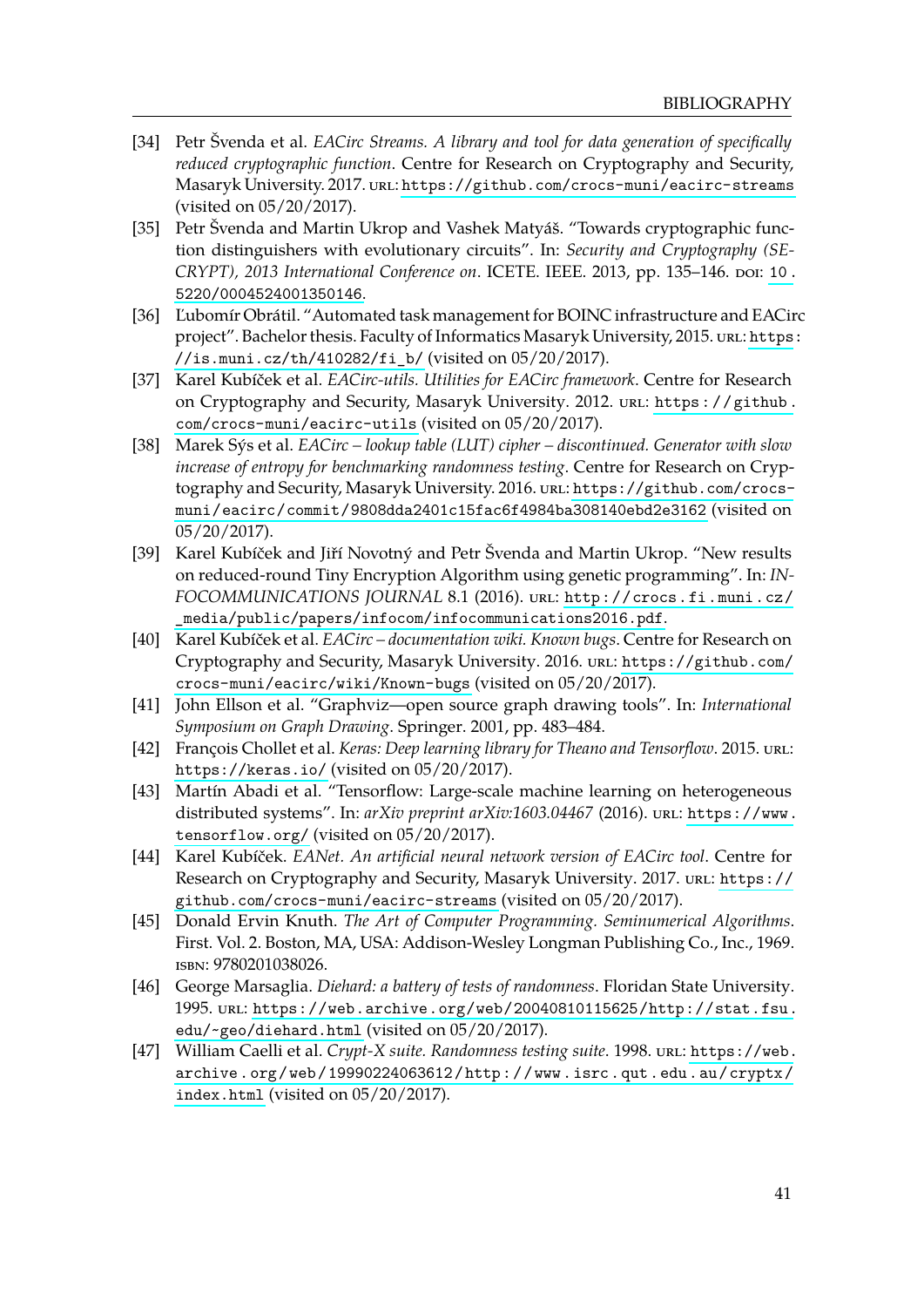- <span id="page-49-0"></span>[48] Andrew Rukhin et al. *A statistical test suite for random and pseudorandom number generators for cryptographic applications*. Tech. rep. DTIC Document, 2001. url: [http://](http://csrc.nist.gov/groups/ST/toolkit/rng/documents/SP800-22rev1a.pdf) [csrc.nist.gov/groups/ST/toolkit/rng/documents/SP800- 22rev1a.pdf](http://csrc.nist.gov/groups/ST/toolkit/rng/documents/SP800-22rev1a.pdf) (visited on 05/20/2017).
- <span id="page-49-1"></span>[49] PUB FIPS. "FIPS 140-2". In: *Security Requirements for Cryptographic Modules* 25 (2001).
- <span id="page-49-2"></span>[50] Sean Murphy. "The power of NIST's statistical testing of AES candidates". In: *Preprint. January* 17 (2000). URL: http://csrc.nist.gov/archive/aes/round2/conf3/ [papers/AES3papers-2.zip](http://csrc.nist.gov/archive/aes/round2/conf3/papers/AES3papers-2.zip) (visited on 05/20/2017).
- <span id="page-49-3"></span>[51] Robert G Brown, Dirk Eddelbuettel, and David Bauer. "Dieharder: A random number test suite". Version 3.31.1. In: *Open Source software library, under development* (2013). url: [http : / / www . phy . duke . edu / ~rgb / General / dieharder . php](http://www.phy.duke.edu/~rgb/General/dieharder.php) (visited on 05/20/2017).
- <span id="page-49-4"></span>[52] Ľubomír Obrátil. "The automated testing of randomness with multiple statistical batteries". Master thesis. Faculty of Informatics Masaryk University, submitted in 2017. url: [https://is.muni.cz/th/410282/fi\\_m/](https://is.muni.cz/th/410282/fi_m/). Forthcoming.
- <span id="page-49-5"></span>[53] Pierre L'Ecuyer and Richard Simard. "TestU01: A C Library for Empirical Testing of Random Number Generators". In: *ACM Transactions on Mathematical Software (TOMS)* 33.4 (Aug. 2007). issn: 0098-3500. doi: [10.1145/1268776.1268777](http://dx.doi.org/10.1145/1268776.1268777).
- <span id="page-49-6"></span>[54] Chris Doty-Humphrey. *Practically Random: Specific tests in PractRand*. 2014. url: [http:](http://pracrand.sourceforge.net/) [//pracrand.sourceforge.net/](http://pracrand.sourceforge.net/) (visited on 05/20/2017).
- <span id="page-49-7"></span>[55] Cristiano Piras. *RaBiGeTe Documentation. Random Bit Generators Tester*. 2004. url.: [http](http://cristianopi.altervista.org/RaBiGeTe_MT/): [//cristianopi.altervista.org/RaBiGeTe\\_MT/](http://cristianopi.altervista.org/RaBiGeTe_MT/) (visited on 05/20/2017).
- <span id="page-49-8"></span>[56] Alan Kaminsky and Jessica Sorrell. "CryptoStat: a Bayesian Statistical Testing Framework for Block Ciphers and MACs". In: *Rochester Institute of Technology, Rochester, NY* (2013). url: <http://www.cs.rit.edu/~ark/students/jls6190/report.pdf> (visited on 05/20/2017).
- <span id="page-49-9"></span>[57] Alex Biryukov and Vesselin Velichkov. "Automatic search for differential trails in ARX ciphers". In: *Cryptographers' Track at the RSA Conference*. Springer. 2014, pp. 227– 250. url: [https://publications.uni.lu/bitstream/10993/17183/1/automatic](https://publications.uni.lu/bitstream/10993/17183/1/automatic-search-arx-trails.pdf)[search-arx-trails.pdf](https://publications.uni.lu/bitstream/10993/17183/1/automatic-search-arx-trails.pdf) (visited on 05/20/2017).
- <span id="page-49-10"></span>[58] John Walker. *Ent: A Pseudorandom Number Sequence Test Program*. Fourmilab. 2008. url: <https://www.fourmilab.ch/random/> (visited on 05/20/2017).
- <span id="page-49-11"></span>[59] Michael Mascagni and Ashok Srinivasan. "Algorithm 806: SPRNG: A scalable library for pseudorandom number generation". In: *ACM Transactions on Mathematical Software (TOMS)* 26.3 (2000), pp. 436–461.
- <span id="page-49-12"></span>[60] Geronimo Jones. *gjrand random numbers*. 2007. url: [http://gjrand.sourceforge.](http://gjrand.sourceforge.net/) [net/](http://gjrand.sourceforge.net/) (visited on 05/20/2017).
- <span id="page-49-13"></span>[61] Werner Schindler and Wolfgang Killmann. "Evaluation criteria for true (physical) random number generators used in cryptographic applications". In: *International Workshop on Cryptographic Hardware and Embedded Systems*. Springer. 2002, pp. 431– 449.
- <span id="page-49-14"></span>[62] Marek Sýs, Zdeněk Říha, and Vashek Matyáš. "Algorithm 970: Optimizing the NIST Statistical Test Suite and the Berlekamp-Massey Algorithm". In: *ACM Transactions on Mathematical Software (TOMS)* 43.3 (2016), p. 27.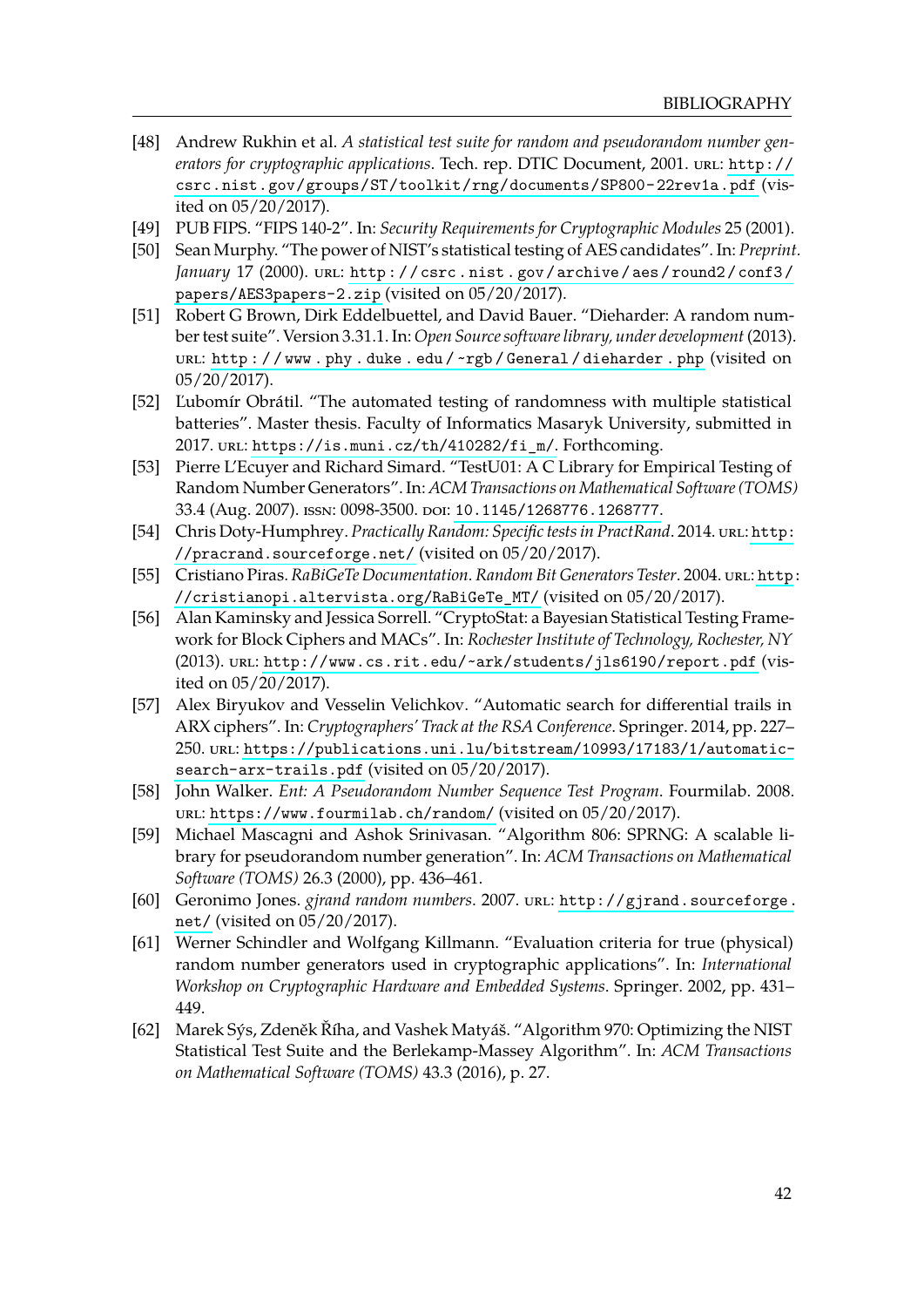- <span id="page-50-0"></span>[63] Ľubomír Obrátil. *Randomness Testing Toolkit. Randomness testing toolkit automates running and evaluating statistical testing batteries*. Centre for Research on Cryptography and Security, Masaryk University. 2016. url: <http://rtt.ics.muni.cz/> (visited on 05/20/2017).
- <span id="page-50-1"></span>[64] Marek Sýs et al. "On the interpretation of results from the NIST statistical test suite". In: *Romanian Journal of Information Science and Technology* 18.1 (2015), pp. 18–32.
- <span id="page-50-2"></span>[65] Ľubomír Obrátil. *Randomness Testing Toolkit. Results of statistical testing batteries on dataset of well-known cryptographic functions*. Centre for Research on Cryptography and Security, Masaryk University. 2017. url: [http://rtt.ics.muni.cz/ViewResult](http://rtt.ics.muni.cz/ViewResults/?created_from=2017-04-24+12:00:00&created_to=2017-04-29+00:00:00)s/ [?created\\_from=2017-04-24+12:00:00&created\\_to=2017-04-29+00:00:00](http://rtt.ics.muni.cz/ViewResults/?created_from=2017-04-24+12:00:00&created_to=2017-04-29+00:00:00) (visited on 05/20/2017).
- <span id="page-50-3"></span>[66] Jean-Philippe Aumasson. "On a bias of Rabbit". In: *State of the Art of Stream Ciphers Workshop (SASC 2007), eSTREAM, ECRYPT Stream Cipher Project, Report*. 2007.
- <span id="page-50-4"></span>[67] Itai Dinur and Adi Shamir. "Breaking Grain-128 with dynamic cube attacks". In: *International Workshop on Fast Software Encryption*. Springer. 2011, pp. 167–187.
- <span id="page-50-5"></span>[68] Jacob Ziv and Abraham Lempel. "A universal algorithm for sequential data compression". In: *IEEE Transactions on information theory* 23.3 (1977), pp. 337–343.
- <span id="page-50-6"></span>[69] Michael Burrows and David J Wheeler. "A block-sorting lossless data compression algorithm". In: (1994).
- <span id="page-50-7"></span>[70] Sami Runsas. *NanoZip. Experimental file archiver software*. 2014. url: [http://nanozip.](http://nanozip.ijat.my/) [ijat.my/](http://nanozip.ijat.my/) (visited on  $05/20/2017$ ).
- <span id="page-50-8"></span>[71] David J Wheeler and Roger M Needham. "TEA, a tiny encryption algorithm". In: *Fast Software Encryption*. Springer. 1995, pp. 363–366.
- <span id="page-50-9"></span>[72] John Kelsey, Bruce Schneier, and David Wagner. "Related-key cryptanalysis of 3-WAY, Biham-DES, CAST, DES-X, NewDES, RC2, and TEA". In: ICICS '97 (1997), pp. 233–246. url: <http://dl.acm.org/citation.cfm?id=646277.687180> (visited on 05/20/2017).
- <span id="page-50-10"></span>[73] Waseem Shahzad, Abdul Basit Siddiqui, and Farrukh Aslam Khan. "Cryptanalysis of four-rounded DES using binary particleswarm optimization". In: *Proceedings of the 11th Annual Conference Companion on Genetic and Evolutionary Computation Conference: Late Breaking Papers*. ACM. 2009, pp. 2161–2166.
- <span id="page-50-11"></span>[74] N Nalini and G Raghavendra Rao. "Cryptanalysis of simplified data encryption standard via optimization heuristics". In: *Intelligent Sensing and Information Processing, 2005. ICISIP 2005. Third International Conference on*. IEEE. 2005, pp. 74–79.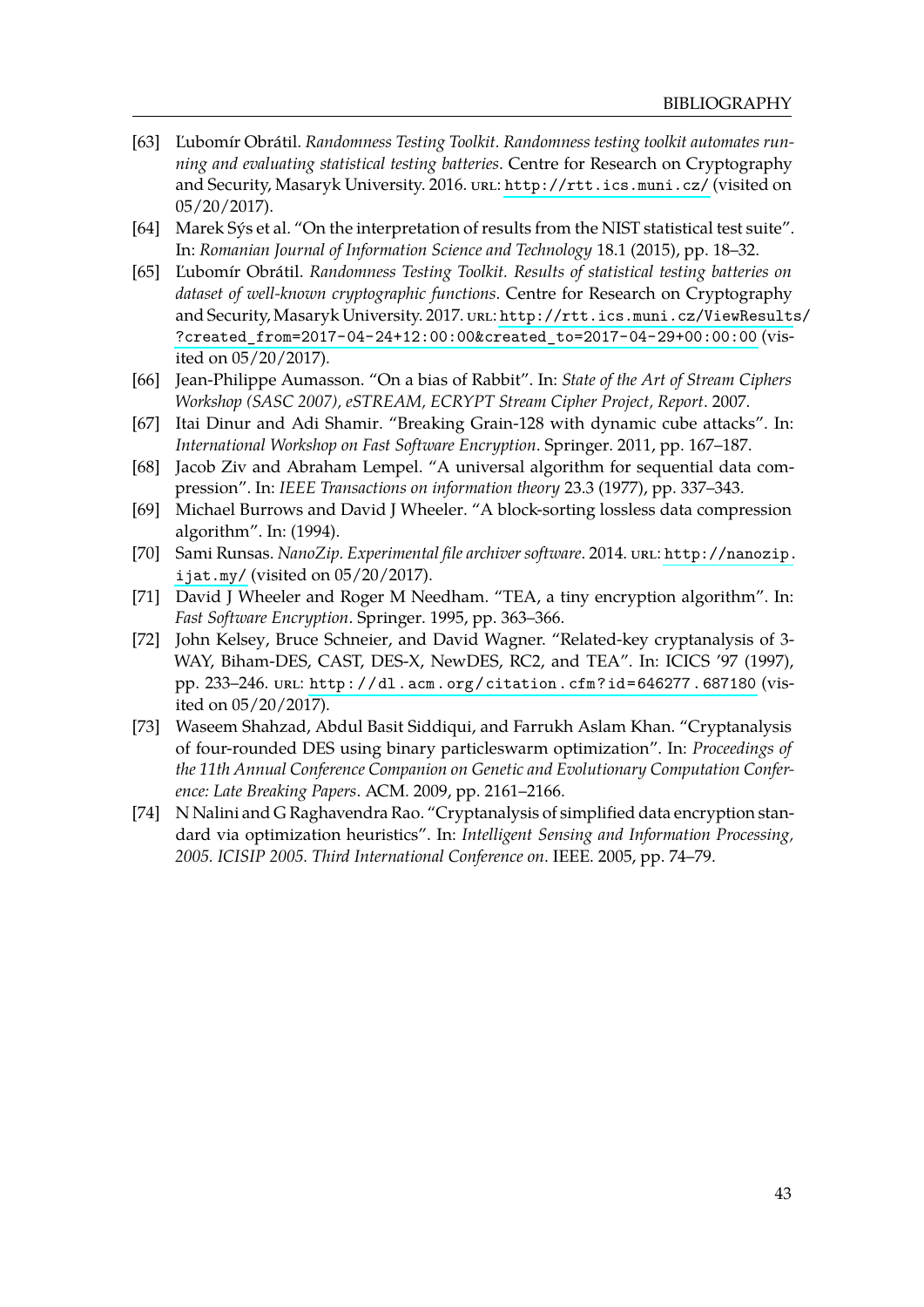# <span id="page-51-0"></span>**A Glossary**

- **Activation function** of artificial neural network is processing the sum of inputs of the neurone to the output. It restricts the output to given interval, usually to  $(-1, 1)$ .
- **Benchmarking functions** are a subset of the well-known cryptographic functions analysed in this thesis, such that are possible, yet not straightforward for EACirc detection. Therefore, some of the runs can find significant distinguisher, while others do not. Therefore, such combination of function and round are useful for comparison of metaheuristics.
- **Binary weight** denotes the number of ones in the data.
- **Connection bug** is a statistical issue of EACirc's evaluation. It is caused by evaluation of circuits, which has not connected the input to the output. Therefore, the circuit produces the same distribution of the output byte per dataset. These distributions are compared by  $\chi^2$  test, which fails with 0 for having not enough categories.
- **Convoluted neural network (CNN)** is a type of artificial neural network, where the first few layers are not entirely connected, but they form smaller networks for detection of local patterns.
- **Critical value** corresponds to the *significance level*. The *significance level* is the volume of distribution's extremes; the *critical value* is the *p*-value of such volume.
- **Empirical critical value** is a minimal measured *rejection rate*, after which we reject the randomness hypothesis. Its value would be theoretically  $2 \times \alpha$  for 1000 EACirc runs. However, due to the *connection bug* is the actual value slightly higher.
- **Epoch** is the number of iterations evaluated on the same dataset. After the end of each *epoch*, the dataset is regenerated.
- **Fitness function** is a method for comparison of individual quality. The *fitness function* is in this work defined for maximisation problem. Therefore, *fitness* equal to zero is the worst, while *fitness* equal to one is the best.
- **Generator** is a tool build upon implementation of cryptographic functions from EACirc allowing generation of round-reduced and further customised cryptographic data.
- **Local optimum** of the *fitness* landscape are local maxima. As hill-climbing methods get trapped in such solution, various optimisation techniques were developed, usually with the goal evading the *local optima*.
- **Monobit test** is the basic statistic test. It tests the frequency of ones and zeroes in the data. It expects to have a similar amount of ones and zeroes.
- **Neighbour** solution is a candidate solution created by a single change by the *mutation* operation. For example, in EACirc it is a single addition of removal of a connector or change of the Boolean operator in the node.
- **Neighbourhood** is the solution space around the current individual.
- **Overfitting** is a situation of the learning process when the individual specialises too tightly to the learning data. Therefore, we change the learning datasets each *epoch*,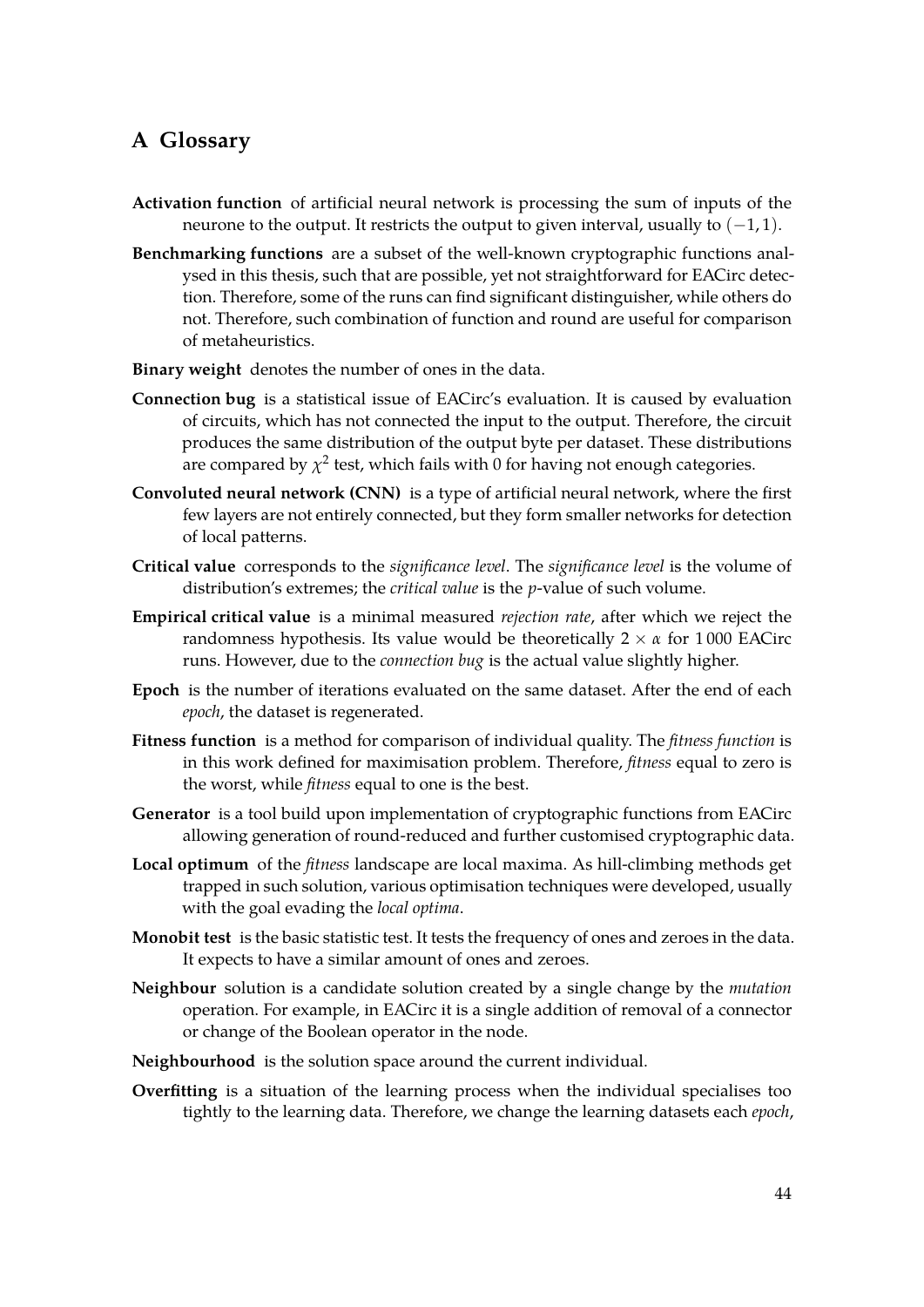so the learning process leads to generalisation instead of the individual being too accurate.

- **Pseudo-random number generator (PRNG)** is a deterministic generator of pseudo-random numbers, fully depending on its initial seed.
- **Pruning** is the process of removal unused connectors and nodes from the circuit. *Pruning* is done by breath first search from the output with prior knowledge, what is the arity of functions in nodes.
- **Quantum random number generator (QRNG)** is an instance of a truly random number generators, where the physical process corresponds to a measurement of a quantum event, such as photon's polarisation.
- **Randomness Testing Toolkit (RTT)** is framework providing a unified interface to statistical batteries NIST STS, Dieharded and TestU01.
- **Round-reduced cryptographic function** is a cryptographic function, where the iterative part such as Feistel network is reduced to given number of rounds. Zero rounds mean the iterative part is skipped at all. However, even zero rounds function can produce randomly looking data, as it may consist of strong pre-computation and post-computation. Some functions are irreducible.
- **Rejection rate** is the number of EACirc runs that rejected the randomness hypothesis divided by a total number of runs, usually 1 000 runs.
- **Significance level**  $\alpha$  defines the probability that test rejects the null hypothesis when it is true. The *significance level* can usually be parametrised.
- **Solution exploitation** is the process of advancement of an already feasible solution.
- **Space exploration** is the process of broad search in the solution space for a feasible solution.
- **Strict avalanche criterion (SAC)** says that a single bit flip in the input of the hash function should lead to flipping roughly half of the output bits. Even though it was stated for hash functions, it should apply to cryptographic ciphers as well.
- **Tabu list** is a set of visited individuals. Tabu search metaheuristic would not visit these solutions again to prevent repeating computation.
- **Test vector** is the least tested unit of data. It is usually a single ciphertext.
- **Trully-random number generator (TRNG)** (sometimes called hardware RNG) generates the random data from the physical process.
- **Weight evaluator** is a method for *fitness* evaluation based on the *binary weight* of the outputs of the circuit. If the number of ones output by the circuit per tested dataset significantly differs from the number of ones from the reference dataset, then the tested data are non-random.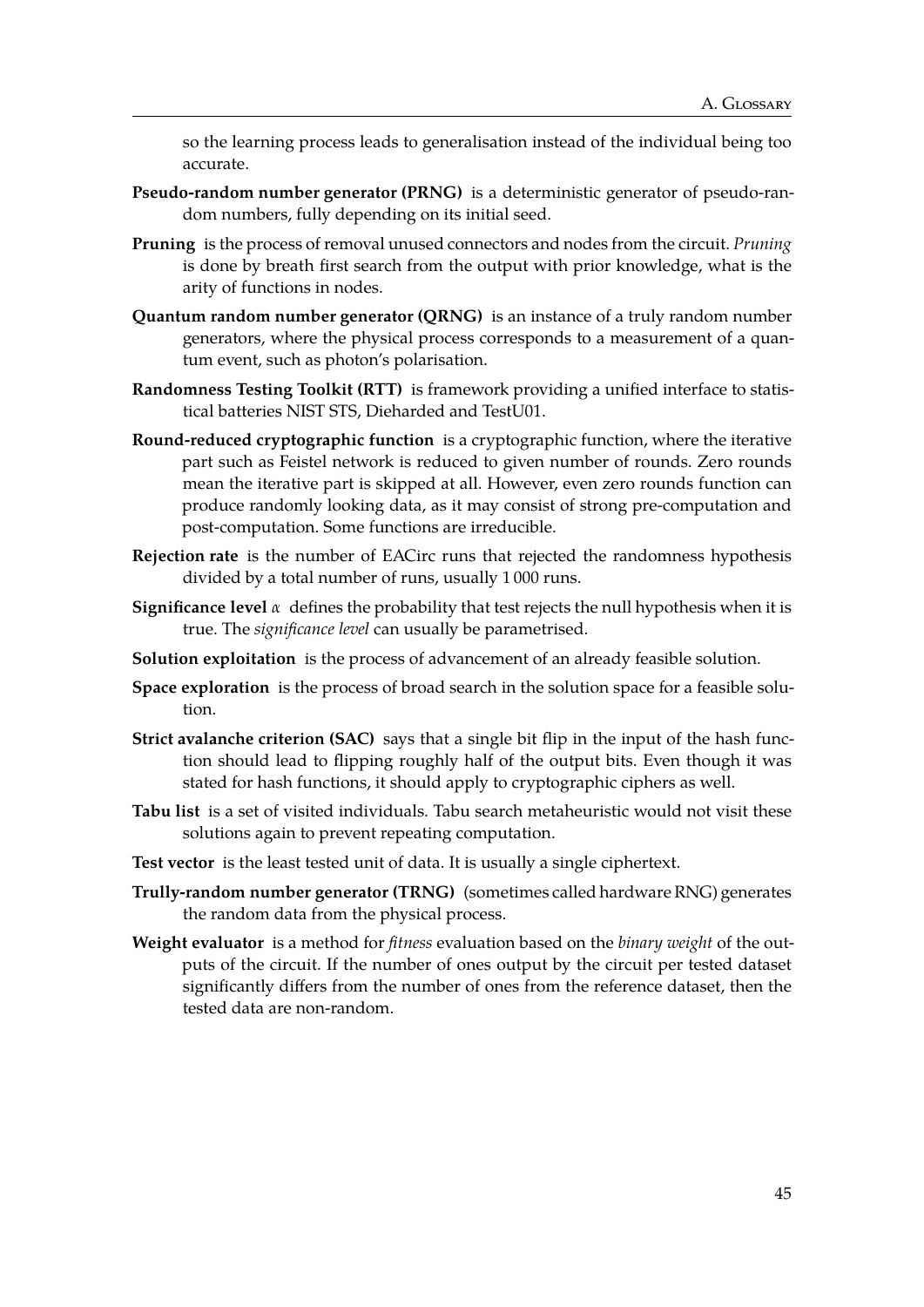# <span id="page-53-0"></span>**B Data attachment**

The data attachment available in the thesis repository<sup>[1](#page-53-1)</sup> contains source codes, dumps of the results, and the configuration for their replication. The files have following structure.

∙ eacirc

The source code of EACirc's branch metaheuristics with commit 21fd6fa from 2017-04-18. The repository contains as git submodule also the source of the *generator*, in the directory eacirc-streams on the dev branch with commit 15c1ad1 from 2017-04-18.

∙ eacirc.wiki

Project's wiki-based documentation, with commit df6e270 from 2017-05-08.

∙ eacirc-streams.wiki

*Generator's* wiki-based documentation, with commit bb51a84 from 2017-05-05.

∙ eacirc-utils

The source code of EACirc's utilities with master commit 91664f5 from 2017-04-25.

∙ eanet

The source code of the experiments with artificial neural networks with commit aedc153 from 2017-05-20.

∙ results

Underlying data for the thesis experiments. Contains folders related\_work with results of the compression and batteries, ann with results of the artificial neural networks together with the visualisation of the learning process, and ss\_metaheur with results, binaries, and replication scripts of single-solution metaheuristics. The last folder also contains the analysis of the circuits.

∙ thesis-src

Thesis text source including bibliography and used images.

<span id="page-53-1"></span><sup>1.</sup> [http://is.muni.cz/th/408351/fi\\_m/](http://is.muni.cz/th/408351/fi_m/)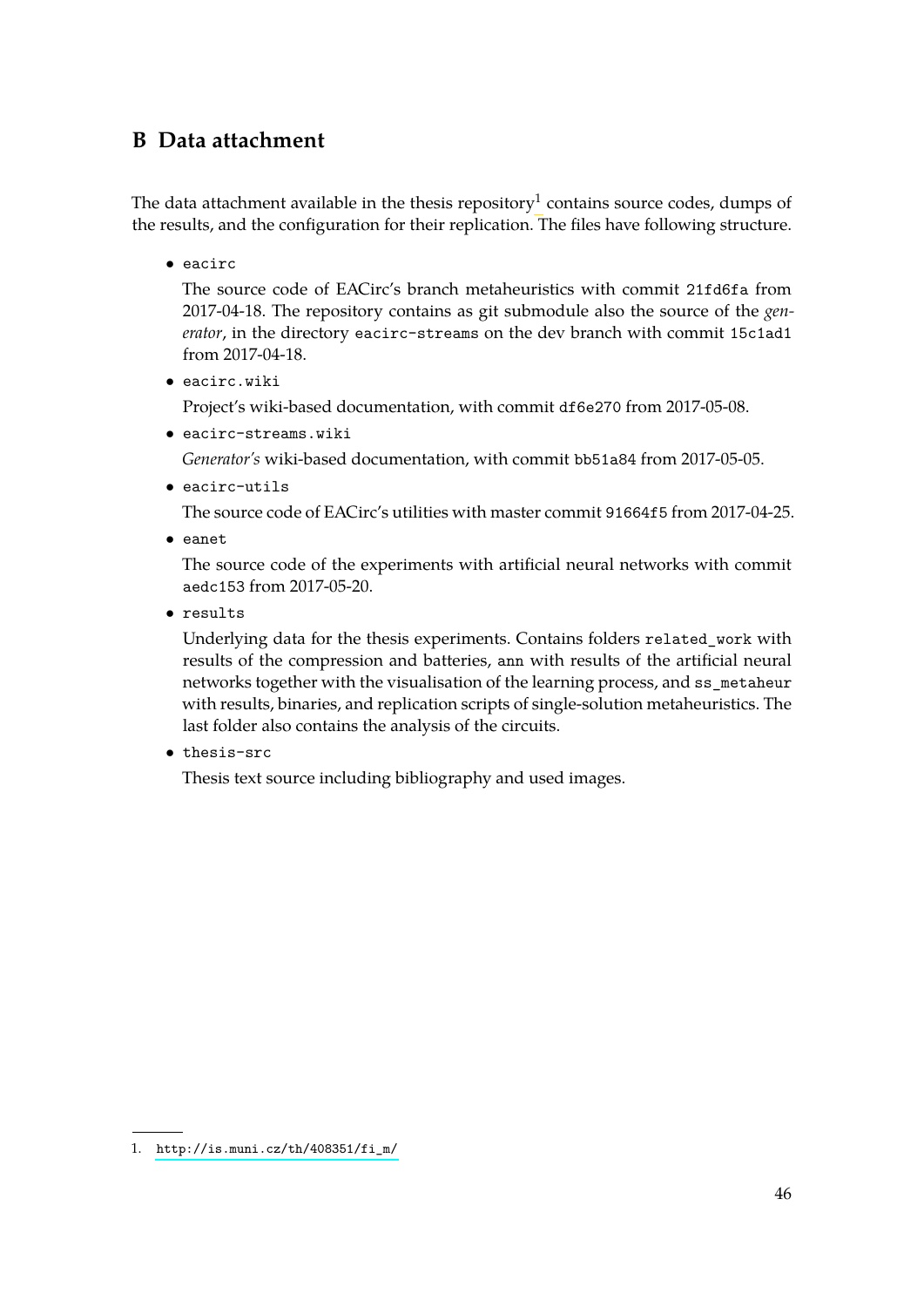# <span id="page-54-0"></span>**C Single-solution metaheuristics results**

<span id="page-54-1"></span>

| Function\rounds              | -1  | 0       | 1     | 2     |
|------------------------------|-----|---------|-------|-------|
| rnd_rnd <sub>no rounds</sub> |     | 0.01681 |       |       |
|                              |     |         |       |       |
| $\text{AES}_3$               | 1.0 | 0.305   | 0.026 |       |
| BLAKE <sub>1</sub>           | 1.0 | 0.051   | 0.018 | 0.021 |
| Grain <sub>2</sub>           |     | 1.0     | 0.023 | 0.018 |
| Grøstl <sub>2</sub>          |     | 1.0     | 0.014 | 0.016 |
| $HC-128_{no \text{ rounds}}$ |     | 0.015   |       |       |
| $JH_6$                       |     | 1.0     | 0.016 | 0.018 |
| Keccak <sub>3</sub>          | 1.0 | 0.012   | 0.026 |       |
| $MD6_8$                      |     | 0.419   | 0.016 | 0.018 |
| Rabbit <sub>0</sub>          |     | 0.019   | 0.025 | 0.019 |
| RC4 <sub>no</sub> rounds     |     | 0.02    |       |       |
| Salsa $202$                  |     | 1.0     | 0.019 | 0.019 |
| SINGLE-DES <sub>4</sub>      | 1.0 | 0.093   | 0.017 | 0.02  |
| Skein <sub>3</sub>           | 1.0 | 1.0     | 0.025 | 0.015 |
| SOSEMANUK <sub>4</sub>       |     | 1.0     | 0.019 | 0.025 |
| TEA <sub>4</sub>             | 1.0 | 0.244   | 0.015 | 0.024 |
| Triple DES <sub>2</sub>      |     | 1.0     | 0.015 | 0.029 |

*Table C.1: Results of simulated annealing as EACirc metaheuristic on the well-known cryptographic functions.*